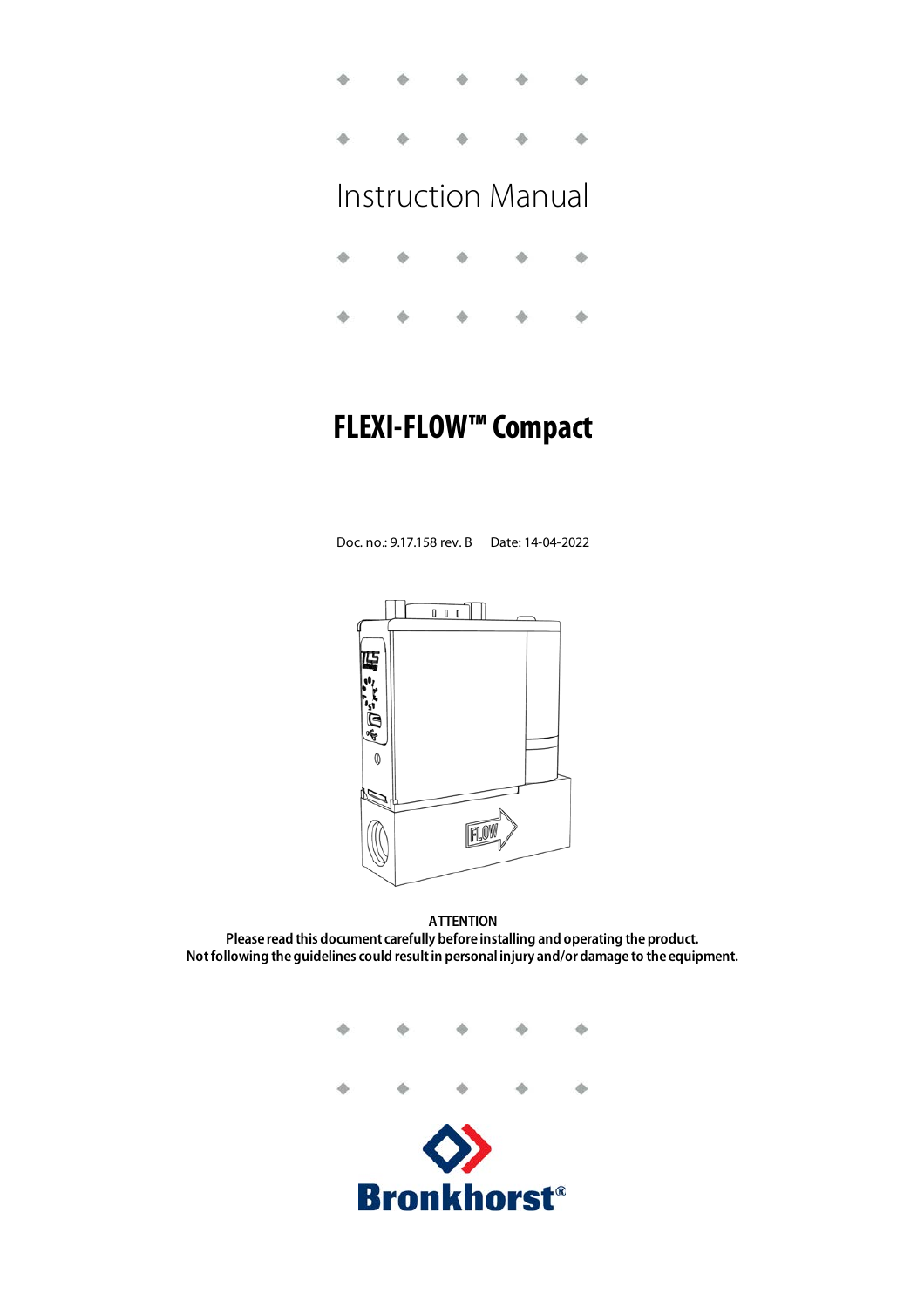# **Copyright**

© 2022 Bronkhorst High-Tech B.V.

All rights reserved. No part of this publication may be reproduced, distributed, or transmitted in any form or by any means, without the prior written permission of the publisher.

# **Disclaimer**

This document has been reviewed and is believed to be accurate. Bronkhorst High-Tech B.V. does not assume liability for errors, inaccuracies or absence of information. The material in this document merely serves information and illustration purposes; no rights can be derived from its contents.

Bronkhorst High-Tech B.V. reserves the right to modify or improve its products and documentation without prior notice. Device specifications and the contents of the package may deviate from what is stated in this document.

# **Symbols in this document**



Important information. Disregarding this information could increase the risk of damage to the equipment, or the risk of personal injuries.



Tips, useful information, attention points. This will facilitate the use of the instrument and/or contribute to its optimal performance.



Additional information available in the referenced documentation, on the indicated website(s) or from your Bronkhorst representative.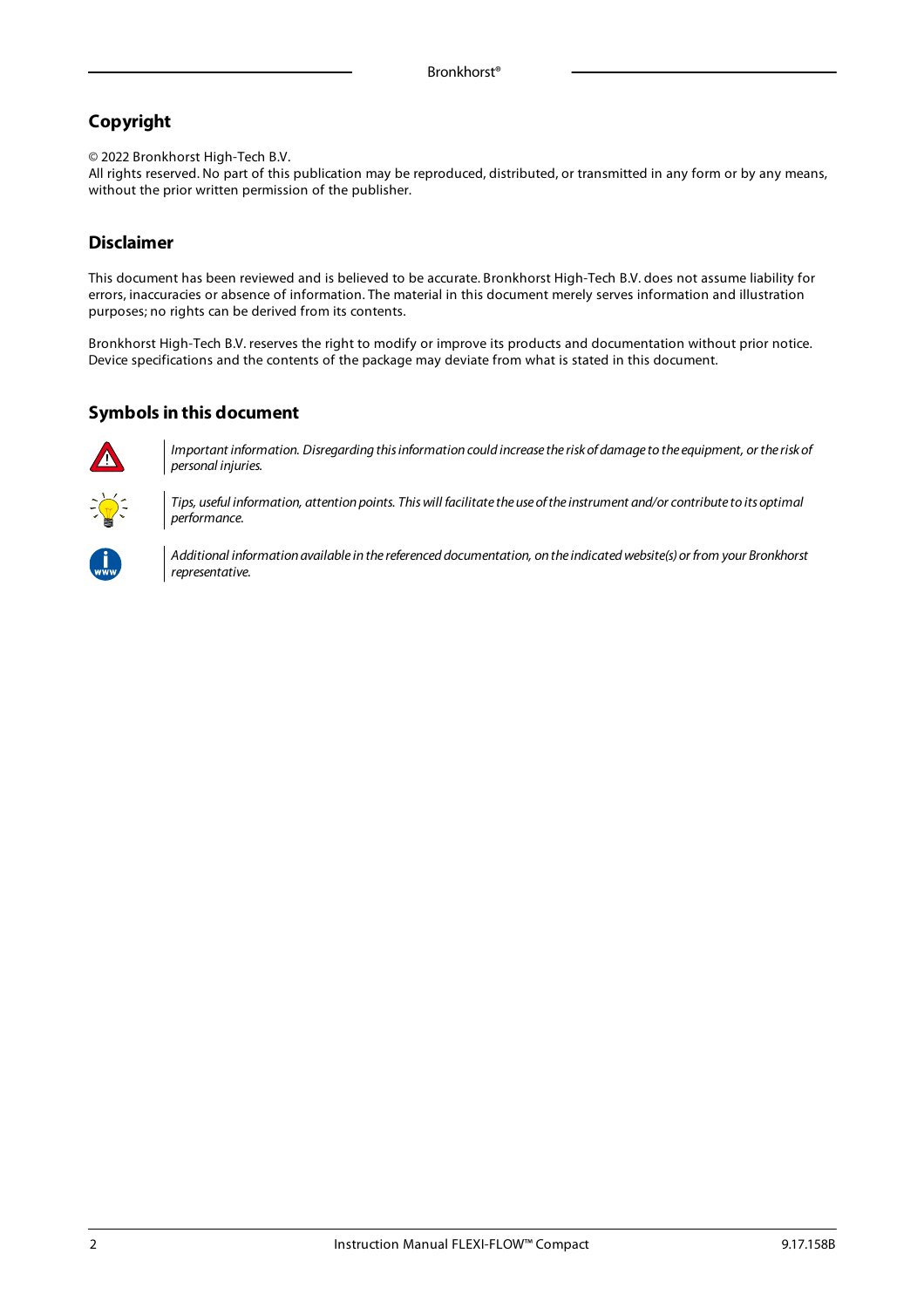# **Receipt of equipment**

Check the outside packaging box for damage incurred during shipment. If the box is damaged, the local carrier must be notified at once regarding his liability. At the same time a report should be submitted to your Bronkhorst representative.

Carefully remove the equipment from the box. Verify that the contents of the package was not damaged during shipment. Should the equipment be damaged, the local carrier must be notified at once regarding his liability. At the same time a report should be submitted to your Bronkhorst representative.



• Check the packing list to ensure that you received all items included in the scope of delivery Do not discard spare or replacement parts with the packaging material

Refer to <u>[Removal and return instructions](#page-18-0)</u> D<sup>19</sup> about return shipment procedures.

# **Equipment storage**

- · The equipment should be stored in its original package in a climate controlled storage location.
- · Care should be taken not to subject the equipment to excessive temperatures or humidity.
- · See technical specifications (data sheet) for information about required storage conditions.

# **Service**

If you have questions about a product or if you find the product does not meet the specifications as ordered, do not hesitate to contact your Bronkhorst representative. To enable us to help you quickly and effectively, make sure to have the serial number ready whenever seeking contact with your Bronkhorst representative about a specific item. The serial number (SN) is the key to the original purchase order and can be found on the product.

SN121W0112233WW FF-A20K ФрТ 20 In/min N2 (multi-gas)  $0.8...16$  bar (a) 0...50 °C N.C. Control Valve Aluminium / FKM **Modbus RTU** 

For current information about Bronkhorst® and worldwide service addresses, please visit our website:

#### **[www.bronkhorst.com](https://www.bronkhorst.com)**

Do you have any questions about our products? Our Sales department will gladly assist you selecting the right product for your application. Contact sales by e-mail:

#### **[sales@bronkhorst.com](mailto:sales@bronkhorst.com)**

For after-sales questions, help and guidance, our Customer Care department is available by e-mail:

#### **[aftersales@bronkhorst.com](mailto:aftersales@bronkhorst.com)**

No matter the time zone, our experts within the Customer Care department are available to answer your request immediately or take appropriate further action. Our experts can be reached at:

# $\textcircled{1}$  +31 859 02 18 66

Bronkhorst High-Tech B.V. Nijverheidsstraat 1A NL-7261 AK Ruurlo The Netherlands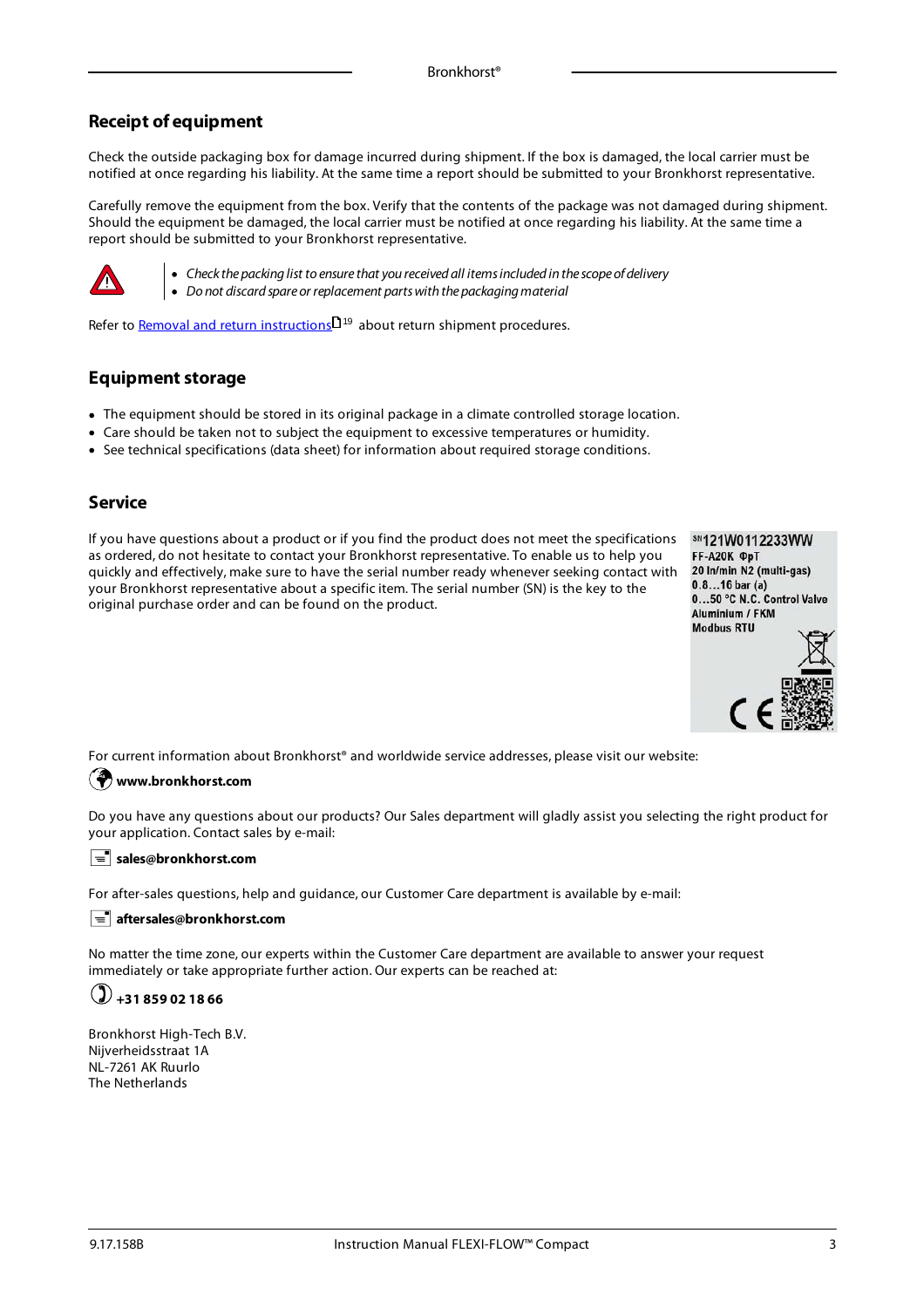Bronkhorst®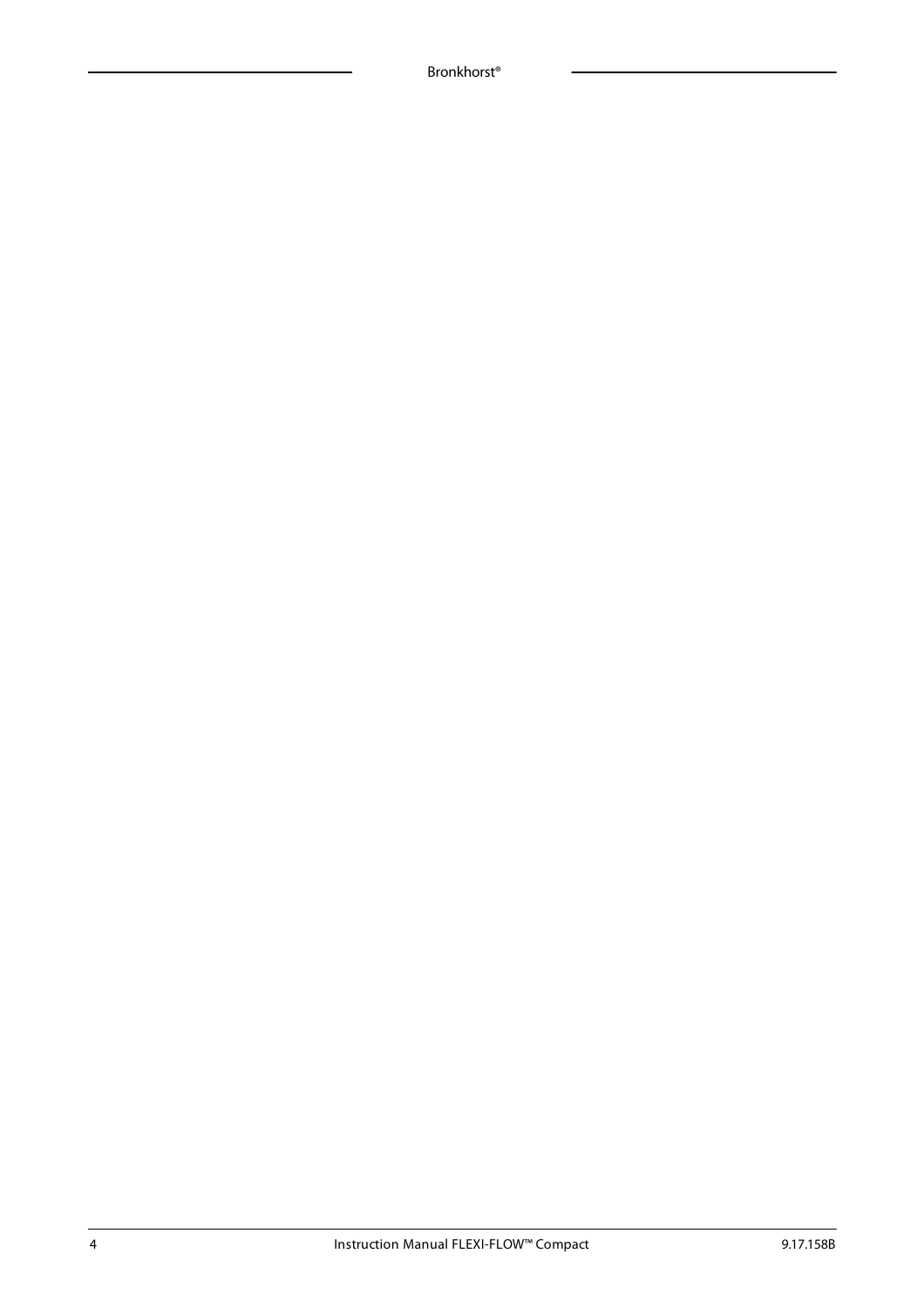# **Table of contents**

| 1                |  |
|------------------|--|
| 1.1              |  |
| 1.2              |  |
| 1.3              |  |
| 1.4              |  |
| 1.4.1            |  |
| 1.4.2            |  |
| 1.4.3            |  |
| 1.4.4            |  |
| 1.4.5            |  |
| 1.4.6            |  |
| 1.5              |  |
| 1.6              |  |
|                  |  |
| $\mathbf{2}$     |  |
| 2.1              |  |
| 2.1.1            |  |
| $2.2\phantom{0}$ |  |
| 2.2.1            |  |
| 2.2.2            |  |
| 2.2.3            |  |
| 2.3              |  |
| 2.4              |  |
|                  |  |
| 3                |  |
| 3.1              |  |
| 3.1.1            |  |
| 3.1.2            |  |
| 3.1.3            |  |
| 3.1.4            |  |
| 3.1.5            |  |
| 3.2              |  |
| 3.2.1            |  |
| 3.2.2            |  |
| 3.2.3            |  |
| 3.2.4            |  |
| 3.3              |  |
| 3.3.1            |  |
| 3.3.2            |  |
| 3.4              |  |
| 3.4.1            |  |
| 3.4.2            |  |
|                  |  |
| 3.5              |  |
| 3.5.1            |  |
| 3.5.2            |  |
|                  |  |
| 4<br>4.1         |  |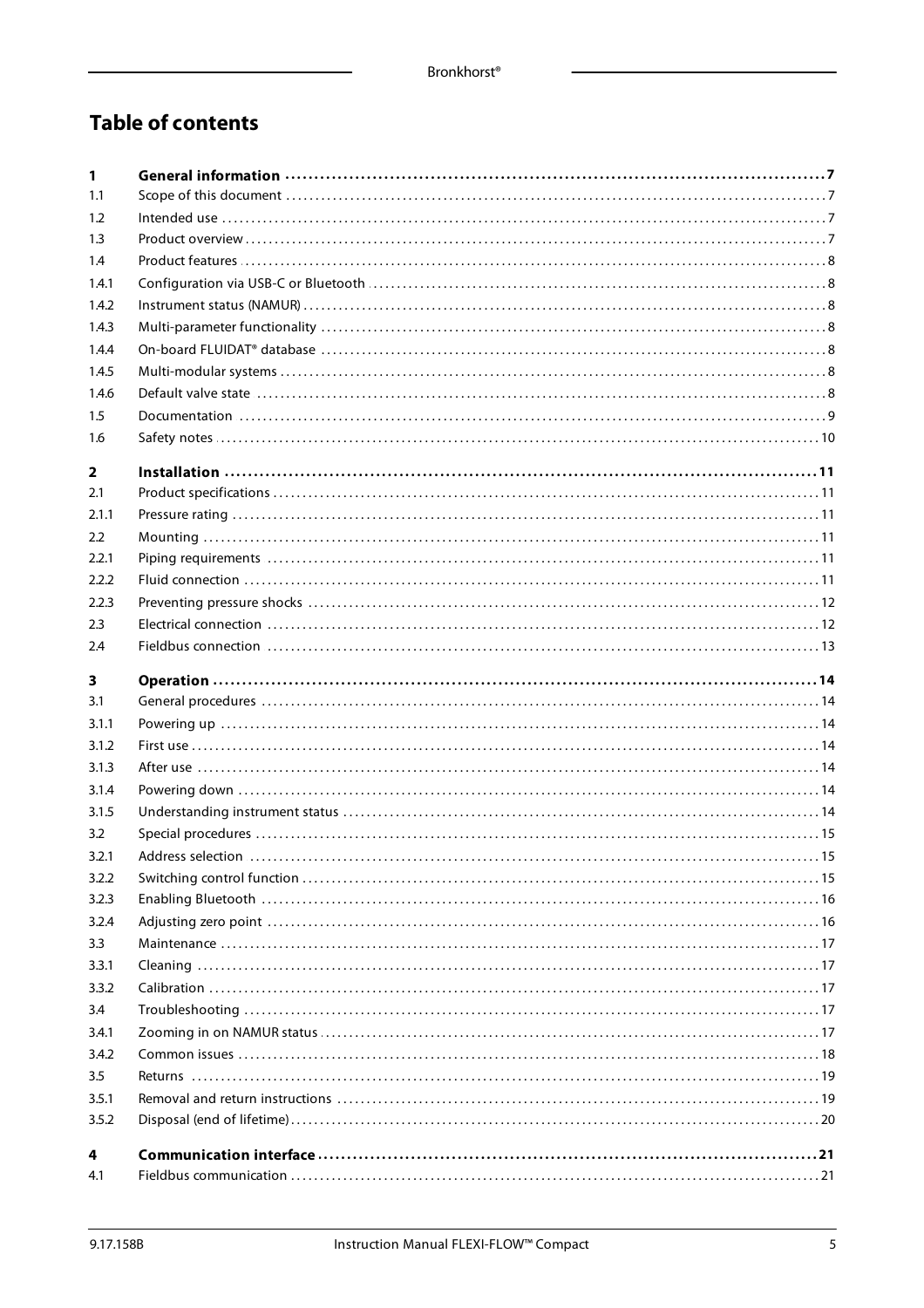| 4.2     |  |
|---------|--|
| 4.2.1   |  |
| 4.2.1.1 |  |
| 4.2.2   |  |
| 4.2.3   |  |
| 4.2.4   |  |
| 4.2.5   |  |
| 4.2.5.1 |  |
| 4.2.5.2 |  |
| 4.2.6   |  |
| 4.2.7   |  |
| 4.2.8   |  |
| 4.2.9   |  |
| 4.2.10  |  |
| 4.3     |  |
| 4.4     |  |
|         |  |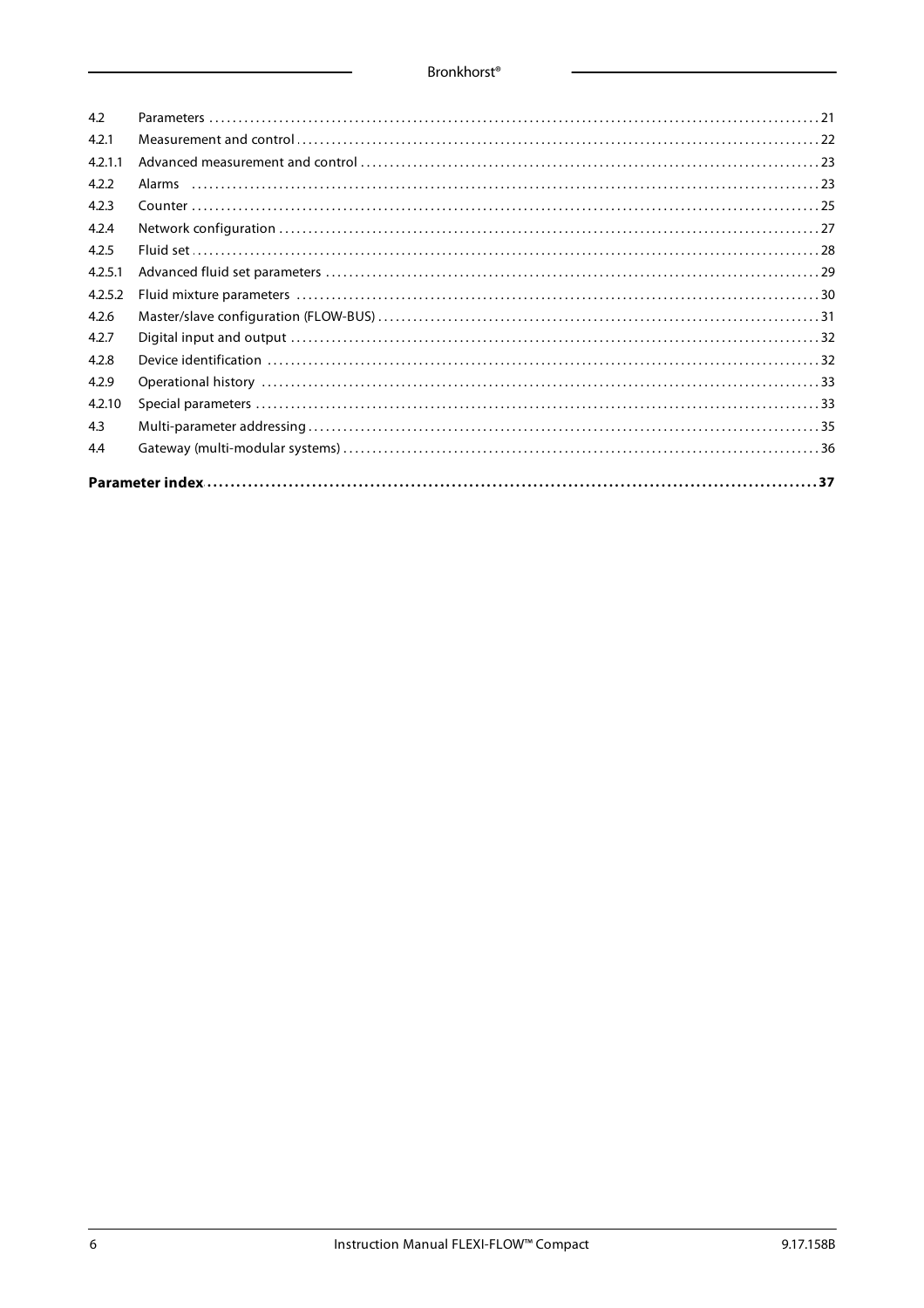# <span id="page-6-0"></span>**1 General information**

# **1.1 Scope of this document**

This document contains general product information, installation and basic operating instructions and troubleshooting tips for the **FLEXI-FLOW™ Compact**.



# <span id="page-6-1"></span>**1.2 Intended use**

The FLEXI-FLOW™ has been developed to accurately measure and/or control mass flow rates and pressures of clean and dry gases in a fluid system.

The product is suited for general purpose indoor (dry) applications, like laboratories and machine enclosures, applying media and operating conditions as specified in the <u>[FLEXI-FLOW™ Compact datasheet](#page-8-0)</u>D<sup>9</sup>.

Any other use is considered not intended.

Responsibility for the use of the equipment regarding its intended use, suitability for the intended application, cleaning and compatibility of process media with the applied materials lies solely with the user.

Bronkhorst High-Tech B.V. cannot be held liable for any damage and/or injury resulting from unintended, improper or unsafe use.

5

 $6 \overline{6}$ 

 $\overline{7}$ 

8

# $\circledcirc$  $\left( \begin{matrix} 1 \end{matrix} \right)$

FOR

<span id="page-6-2"></span>**1.3 Product overview**

- 1. Power and signal connector (9-pin D-sub)
- 2. Address selector (rotary switch)
- 3. Support interface (USB-C)
- 4. Fluid inlet
- 5. Status indication light
- 6. Control valve (optional)
- 7. Fluid outlet
- 8. Flow direction

 $\overline{2}$ 

3

 $\overline{4}$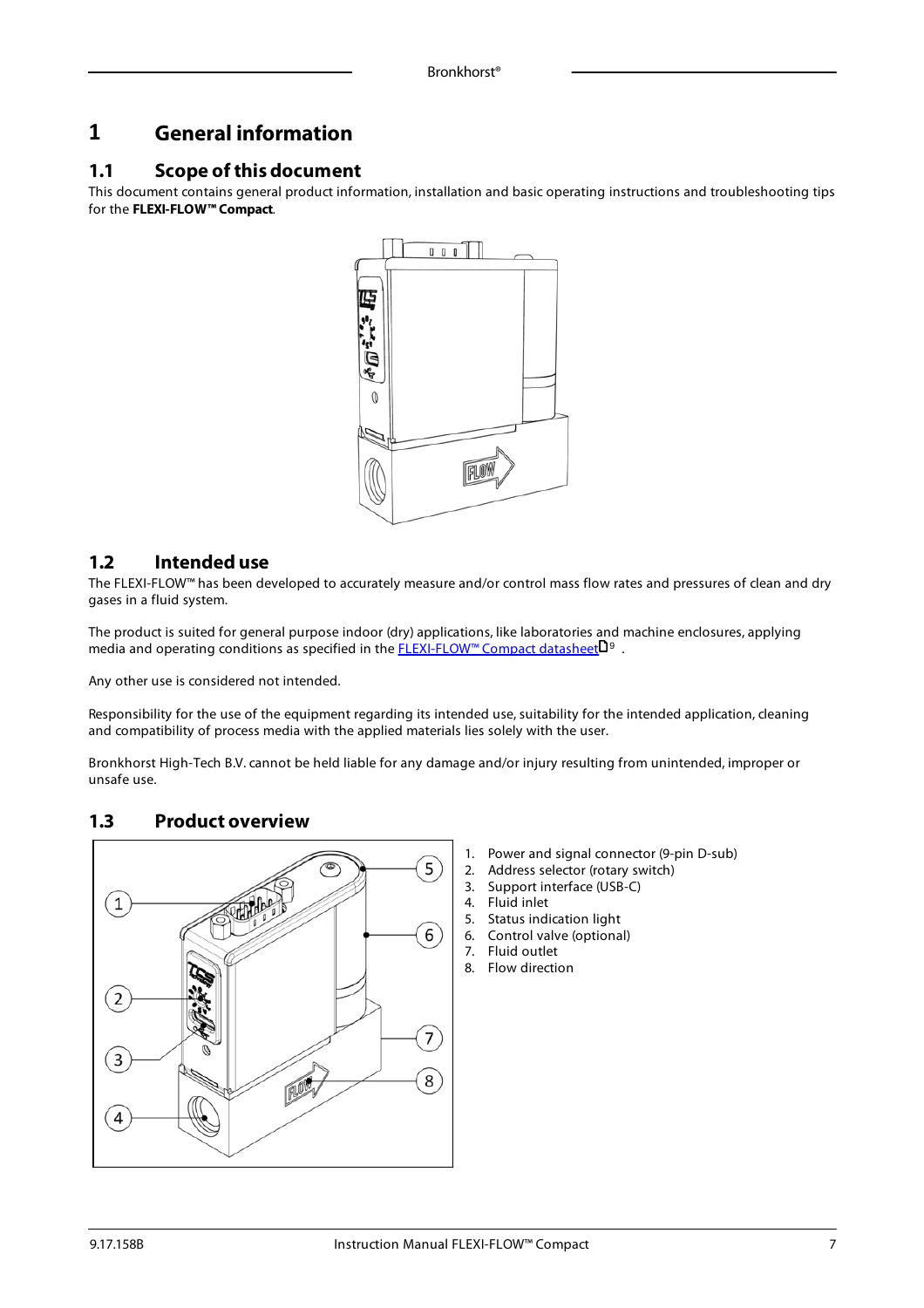# <span id="page-7-0"></span>**1.4 Product features**

# **1.4.1 Configuration via USB-C or Bluetooth**

### **Support interface (USB-C)**

The <u>[support interface](#page-6-2)<sup>17</sup> can be used to configure and/or monitor the instrument in its operating environment, without</u> the need to disconnect the power supply and fieldbus connection.

At the same time, the power supply on the USB connection is sufficient to allow configuration of the instrument before it is integrated in the process environment.

#### **Bluetooth**

The instrument can be configured via a wireless Bluetooth connection, again without the need to disconnect the power and fieldbus connection.

The required power can be supplied through the power connector or the USB-C- connector. The FLEXI-FLOW™ Compact is delivered with Bluetooth disabled; it can be enabled using FlowSuite.



- · For operation, the instrument always needs to be powered through the power connector.
- Foreparation, include the interface through the instrument through the power connector or support interface.
- · To minimize heat build-up in the instrument, it is recommended to keep the support interface connected only when needed for configuration and/or monitoring purposes.

# <span id="page-7-1"></span>**1.4.2 Instrument status (NAMUR)**

With the <u>[status indication light](#page-6-2)</u>D7 , the FLEXI-FLOW™ Compact shows its <u>[current status](#page-13-5)</u>D<sup>14</sup> , using a color range based on the NAMUR NE 107 standard. The colors provide easily recognizable signals to the operator regarding corrective actions, malfunctions, maintenance indications, etc.



Comprehensive diagnostic information based on the NAMUR status is available in FlowSuite.

# <span id="page-7-2"></span>**1.4.3 Multi-parameter functionality**

The FLEXI-FLOW™ Compact works in much the same way as any regular digital Bronkhorst® instrument. Upon delivery, the FLEXI-FLOW™ Compact is configured as a (mass) flow controller. An integrated temperature sensor and 2 pressure sensors provide additional real-time measurement data, allowing the main instrument function to be [switched between flow](#page-14-1) [control and pressure control](#page-14-1)<sup>[15]</sup>.

# <span id="page-7-3"></span>**1.4.4 On-board FLUIDAT® database**

A built-in database with properties of 22 commonly used gases provides the basis for up to 8 fluid presets, which can be stored in the instrument using FlowSuite or a custom-built (PLC) program.

A compensation algorithm (FLUIDAT® On Board) continuously adjusts the gas flow based on the currently measured temperature and pressure and the properties of the selected gas (mixture).

# <span id="page-7-4"></span>**1.4.5 Multi-modular systems**

The FLEXI-FLOW™ Compact can be supplied as a system with up to 8 modules which are linked fluidically by means of a manifold-like construction. The modules can be controlled individually on FLOW-BUS or Modbus, or through a <u>[gateway](#page-35-0)</u>D<sup>36</sup> in other fieldbus systems. The gateway and the instruments behind it are powered through a single cable.



For information about FLEXI-FLOW™ Compact based multi-modular systems and possible applications, contact your Bronkhorst representative.

# <span id="page-7-5"></span>**1.4.6 Default valve state**

When a controlling instrument is not powered or cannot communicate with the fieldbus network (if applicable), all electrical valves operated by the instrument (whether integrated or external) automatically return to their default state. The default state is closed for 'normally closed' valves (n/c) and fully open for 'normally open' valves (n/o). Taking into account the typical process conditions under which the instrument is used (such as the processed media and ambient conditions; see also <u>[Intended use](#page-6-1)</u>D<sup>7</sup>), the default state is generally considered safe.

Check the serial number label or the <u>[technical specifications](#page-8-0)</u> $D^9$  to see which valve type is used on your instrument (if applicable).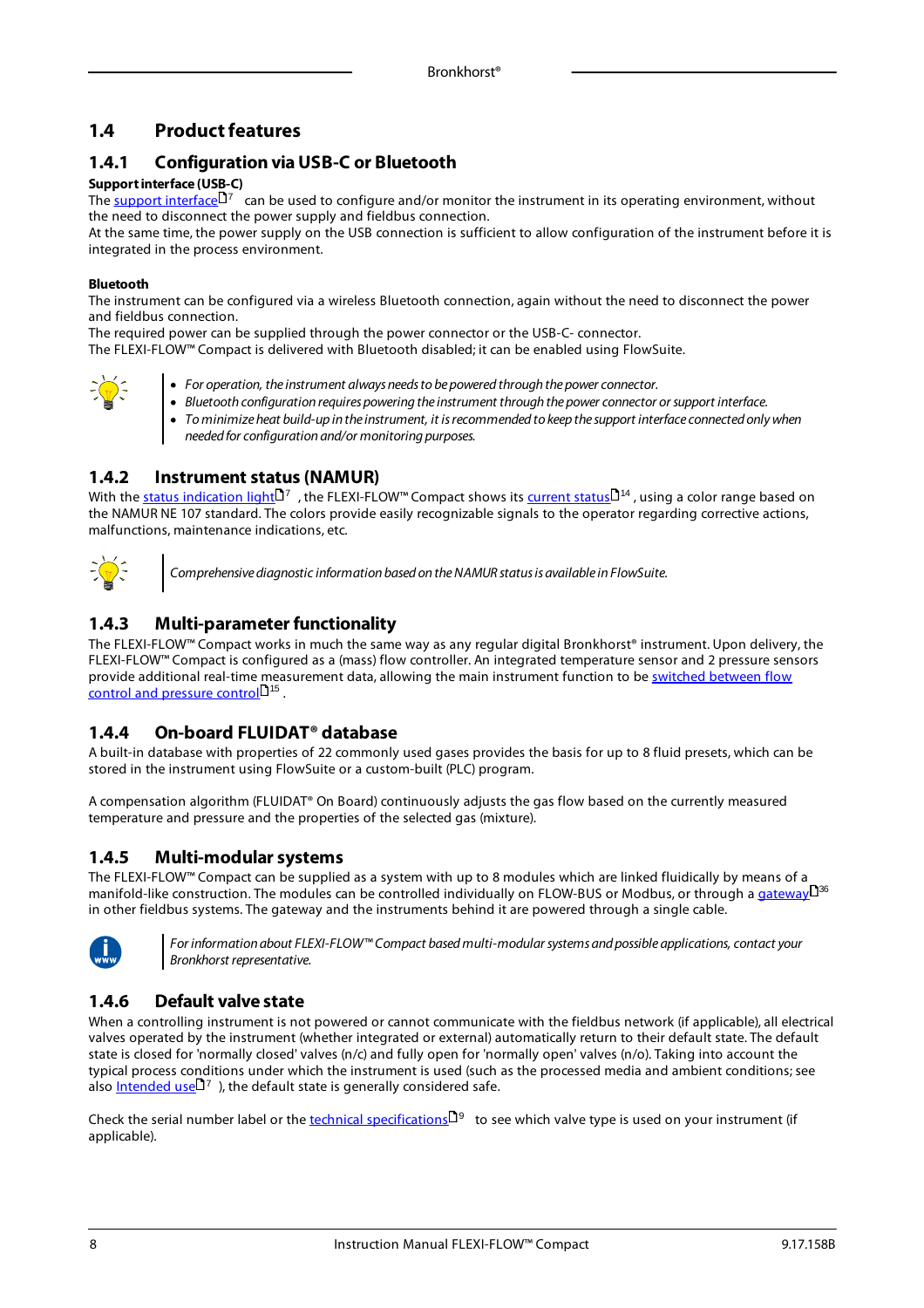# <span id="page-8-0"></span>**1.5 Documentation**

**CEN** 

- · This document contains basic information for installation, commissioning and maintenance of the FLEXI-FLOW™ Compact.
- · At some points it refers to documentation associated with important components or features. These references are listed in the table below.



· All documents listed here can be found on the FLEXI-FLOW™ product page (www.bronkhorst.com/flexi-flow or scan the QR code).

| Type                    | Document name                                             | Document no. |
|-------------------------|-----------------------------------------------------------|--------------|
| Manuals                 | Instruction Manual FLEXI-FLOW™ Compact<br>(this document) | 9.17.158     |
|                         | Quick Start Guide FLEXI-FLOW™ Compact                     | 9.17.157     |
|                         | <b>Instruction Manual FLOW-BUS interface</b>              | 9.17.024     |
|                         | Instruction Manual Modbus interface                       | 9.17.035     |
| Technical documentation | Datasheet (technical specifications)                      |              |
|                         | Hook-up diagram Modbus RTU / FLOW-BUS                     | 9.16.275     |
|                         | Dimensional drawing                                       | 7.15.225     |
| Compliance              | EU Declaration of Conformity FLEXI-FLOW™                  | 9.06.132     |
|                         | EU Declaration of Conformity RoHS                         | 9.06.124     |
|                         | <b>Manufacturer Declaration REACH</b>                     | 9.06.056     |
|                         | <b>Manufacturer Declaration WEEE</b>                      | 9.06.128     |
|                         | <b>Conflict Minerals Compliance Policy</b>                | 9.06.065     |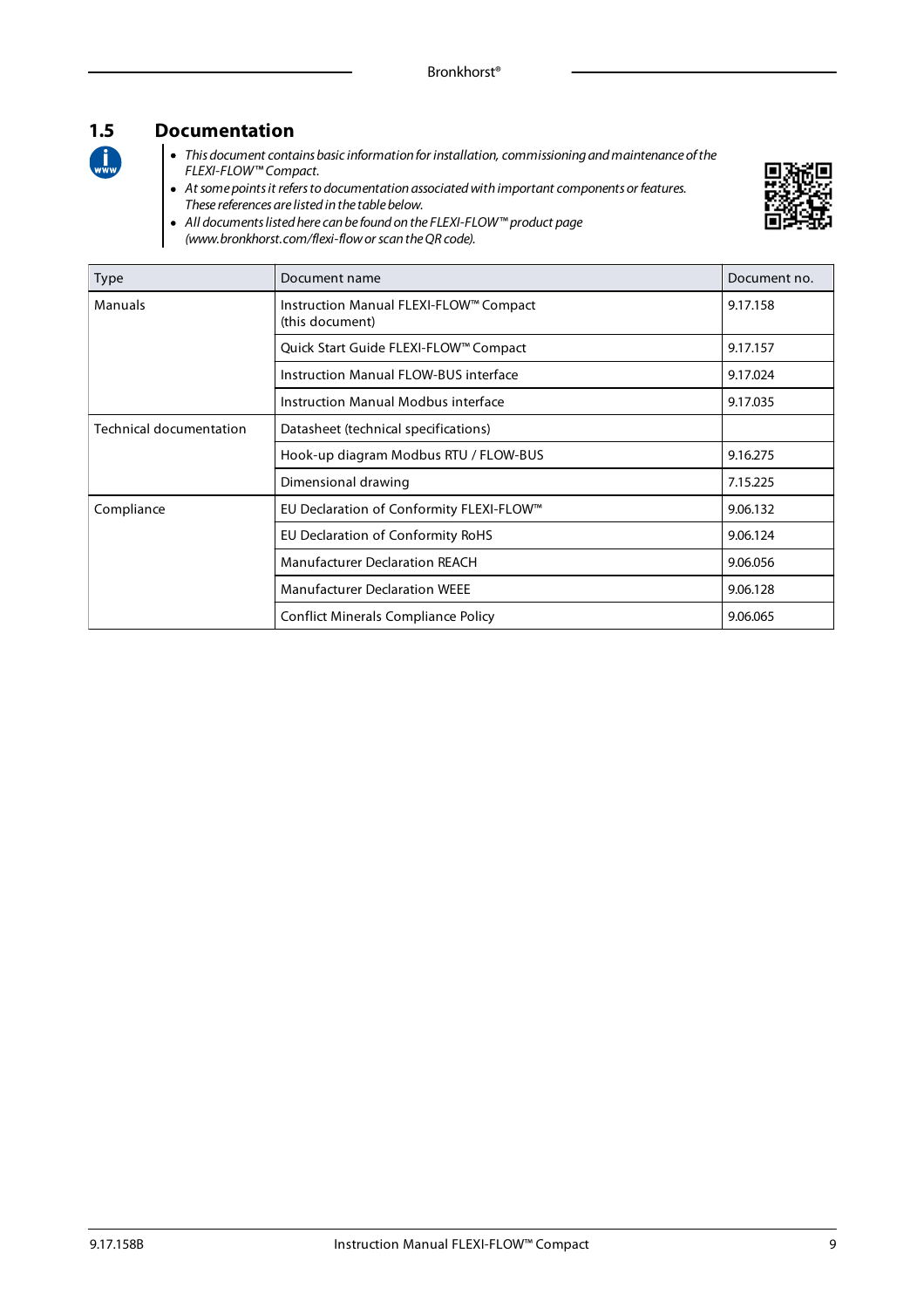# <span id="page-9-0"></span>**1.6 Safety notes**



**Please read this document entirely and carefully before installing and operating the product. Not following the guidelines could result in personal injury and damage to the product and the system(s) it is incorporated in or connected with.**

- · The product(s) described in this document may only be handled by qualified personnel who are familiar with combined fluid and electrical systems and who recognize the associated hazards (e.g. (high) fluid pressure, electric shock).
- · The user is responsible for taking the necessary safety measures to prevent damage and/or injury while working with the equipment and process media (as described in the associated Material Safety Data Sheets).
- · Where appropriate, this document recommends or prescribes safety measures to be taken with respect to media or equipment usage under the specified conditions. However, this does not relieve the user of aforementioned responsibility, not even if such is not explicitly recommended or prescribed in this document.
- · The equipment and its accessories must be used in accordance with their specifications and intended use.
- The customer is responsible for conducting a risk analysis for the entire system and take the required safety precautions following applicable laws and regulations. Based on the risk analysis, the customer should describe and adhere to standard operating procedures to ensure safe use of the equipment.
- · Individual instruments may not be disassembled or modified in any way or for any purpose.
- Any unauthorized modification, for any purpose whatsoever, will be considered as <u>[unintended and improper use](#page-6-1)</u>  $\Box$ <sup>7</sup>, will void warranty and cancel the manufacturer's liability.
- · Unauthorized modifications can undo safety features, compromise system specifications (such as ingress protection rating) and cause failure to comply with applicable laws, regulations and directives.
- · If the product is defective or otherwise does not meet your requirements, please contact your Bronkhorst representative for assistance or advice.

#### **Product related safety warnings**



Before operating the FLEXI-FLOW™, make sure that the equipment has been installed and configured by an authorized engineer and that the installation is approved for use.



To ensure and maintain a safe working area, regularly inspect electrical and fluid lines and connections:

- Prior to each use, check cabling for proper connection, damage and wear. If necessary, replace cables and/or connectors.<br>• Prior to each use, check cabling for proper connection, damage and wear. If necessary, replace ca Before, during and after operation, check fluid lines and connections for leaks, damage and wear. Re-tighten fluid
- connections as necessary, replace connectors as needed.



During operation, fluid connections may not be loosened or disconnected under any circumstances.



When pressurizing, prevent pressure shocks by gradually bringing the fluid system to the required operating pressure.



Bronkhorst does the utmost to ensure that you receive a clean product. This does not, however, relieve the user of the responsibility to ensure that the equipment and the system in which it is incorporated meet the requirements implied by the intended use of the product. The responsibility for cleaning the equipment to meet such requirements lies exclusively with the user.



- · Depending on the properties of the process medium and the (expected) time until the next use, it is advisable to flush the fluid system with a suitable (cleaning) fluid after use.
- · If the equipment has been used to process corrosive, reactive or hazardous media (e.g. toxic or flammable), cleaning the fluid system is imperative before it is exposed to air.
- · If the equipment is not used for an extended period, the fluid system should be dry after use and after cleaning. If not, it should be purged with a dry, inert gas for a recommended minimum period of 30 minutes.



- Prior to powering down the FLEXI-FLOW™, the fluid system should be depressurized.<br>• When depressurizing, provent pressure shocks by shutting off the fluid supply aredual
- When depressurizing, prevent pressure shocks by shutting off the fluid supply gradually.



Inexpertly servicing instruments can lead to serious personal injury and/or damage to the instrument or the system it is used in. Servicing must therefore be performed by trained and qualified personnel. Contact your Bronkhorst representative for information about cleaning and calibration. Bronkhorst has trained staff available.

- Before disconnecting or disassembling any fluid system related parts, always make sure the fluid system is depressurized.<br>• When depressurizing, provent sudden pressure chapace by chutting of the fluid supply aradually.
- When depressurizing, prevent sudden pressure changes by shutting off the fluid supply gradually.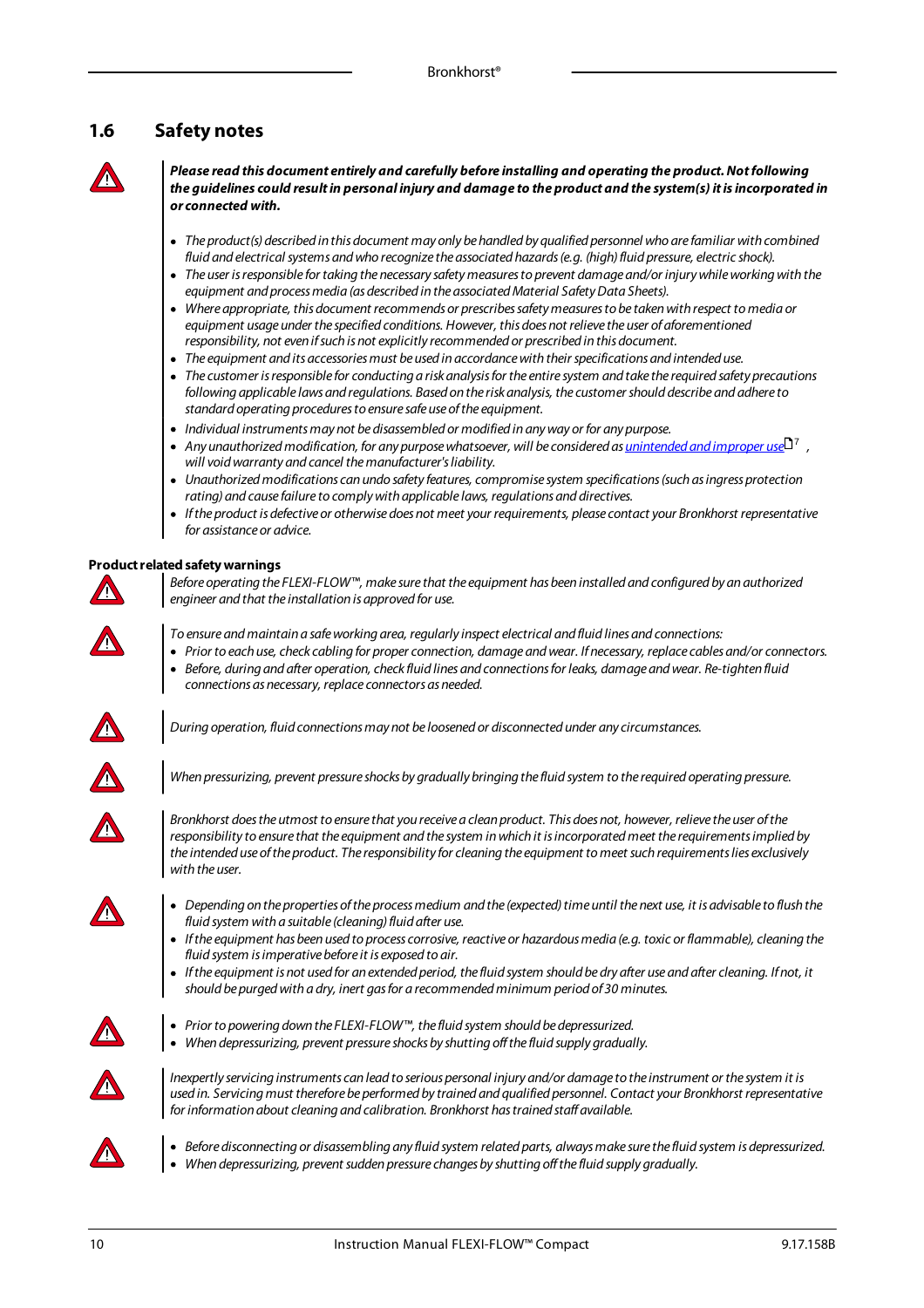# <span id="page-10-0"></span>**2 Installation**

# **2.1 Product specifications**

Before installing the FLEXI-FLOW™, check that the functional and technical properties of the product match your requirements (the image on the right is an example; it does not necessarily reflect the actual specifications of your instrument).

If you have a question about the product or if you find the product does not meet the specifications as ordered, do not hesitate to contact your Bronkhorst representative (see the first pages of this document). To enable us to help you quickly and effectively, have the serial number ready whenever seeking contact with your Bronkhorst representative about a specific item. The serial number is the key to the original purchase order and can be found on the serial number label, in the instrument properties in FlowSuite and by reading the according digital parameter (see parameter section <u>[Device identification](#page-31-1)</u><sup>132</sup>).

SN121W0112233WW FF-A20K ФрТ 20 In/min N2 (multi-gas)  $0.8...16$  bar (a) 0...50 °C N.C. Control Valve Aluminium / FKM **Modbus RTU** 

> Pressure tested **Leak tested**

# <span id="page-10-1"></span>**2.1.1 Pressure rating**



At the factory the FLEXI-FLOW™ has been pressure tested and tested with helium for outboard leakage. The test pressure includes a safety factor, so that it is always higher than the specified maximum operating pressure (pressure rating).

- · The test pressure is specified with a red label; if this label is missing, the device must not be used and should be returned to the factory.
- · Before installation, make sure that the pressure rating is within the limits of the normal process conditions of your application.



# <span id="page-10-2"></span>**2.2 Mounting**

For optimal performance, observe the following guidelines:

- · Avoid installation in close proximity of mechanical vibration and/or heat sources.
- · Use the equipment in an environment with a stable ambient pressure and temperature.
- · For stable fixation to a rigid and stable surface or construction, use the threaded mounting holes in the bottom of the instrument base. Consult the [dimensional](#page-8-0) [drawing](#page-8-0) □9 for the exact size and locations.



# <span id="page-10-3"></span>**2.2.1 Piping requirements**

- · For reliable performance, make sure the fluid stream is uncontaminated. If necessary, use an inlet filter to ensure a particle free media stream. Select a filter with a maximum pore size of 20 µm and a surface area that minimizes the pressure drop.
- ·If back flow could occur, the use of a check valve is also recommended.



Use piping or tubing that is suitable for the operating conditions of the application (media, maximum temperature, maximum operating pressure).

# <span id="page-10-4"></span>**2.2.2 Fluid connection**

- Connect the FLEXI-FLOW™ to the fluid system in accordance with the **[product overview](#page-6-2)**  $\Box$ <sup>7</sup>.
- Tighten fluid connections according to the instructions of the manufacturer of the fittings. The use of Swagelok® RS-type stainless steel adapters is recommended.
- · Make sure connector sizes match; do not mix metric (mm) and imperial (inch) sizes.
- · Make sure all connectors and tubing are free from dirt and debris.



Instructions for connecting and disconnecting Swagelok® fittings can be found in the Installer's Pocket Guide for Swagelok® Tube Fittings (doc. no MS-13-151)

This document can be downloaded from the Swagelok® website (**[www.swagelok.com](https://www.swagelok.com)**)



Do not apply fluid pressure until all required fluid connections and electrical connections have been made.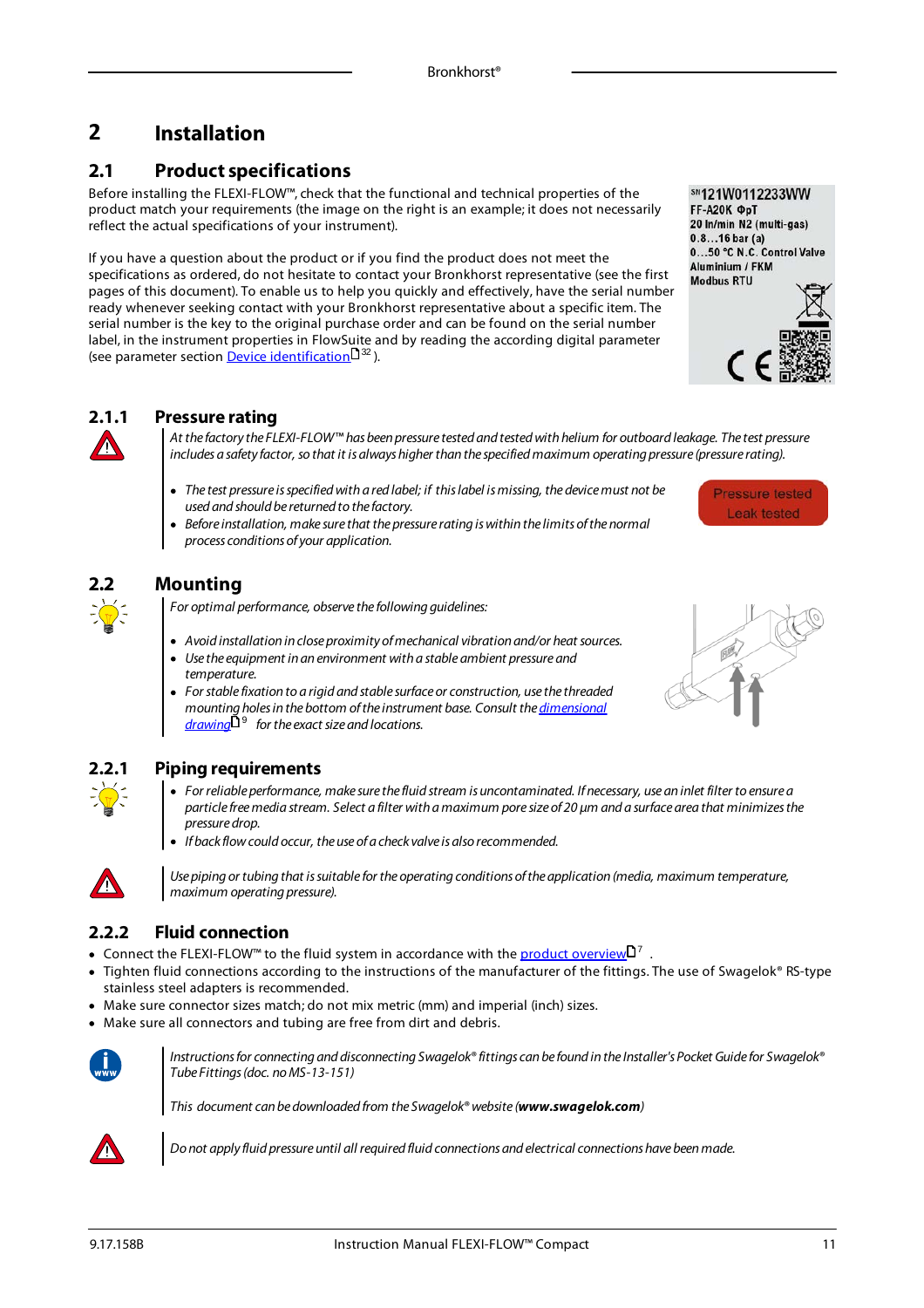

Check the fluid system for leak tightness after any modification and before applying full operating pressure, especially when using hazardous media (e.g. toxic or flammable).



## <span id="page-11-0"></span>**2.2.3 Preventing pressure shocks**

FLEXI-FLOW™ instruments can handle pressure shocks in the system well, but are not insensitive to pressure fluctuations. For optimal control stability, observe the following guidelines:

- · Provide a stable (pressure controlled) inlet pressure; put sufficient buffer volume between the pressure regulator and the instrument. As a rule of thumb, install pressure regulators at a distance of at least 25 times the pipe diameter from the inlet or outlet of the instrument.
- · When using multiple instruments and/or control valves, prevent interference by putting piping with sufficient buffer volume between components.

# <span id="page-11-1"></span>**2.3 Electrical connection**

- Electrical connections should be made according to the **[hook-up diagram](#page-8-0)**  $D^9$  , using the supplied cables (insofar as included) or compatible, with respect to required supply current, voltage loss, cable length, cable and gland diameters and operating conditions.
- · When using self-assembled cables, follow the guidelines provided by the connectors' manufacturer.
- · For use in a fieldbus system, follow the instructions of the cable supplier for the according fieldbus system.
- Make sure that the power supply matches the power rating of the instrument (see [technical specifications](#page-8-0)  $\mathbb{D}^9$ ) and that double or reinforced insulation is used for the power supply.
- · If a surge protection device is used, make sure its specifications match the power consumption of the application.



To prevent damage as a result of reversed polarity, the use of a 2A fuse in the direct +Us line is recommended.

Always turn off electrical power before connecting or disconnecting equipment electrically.



In order to be able to comply with all applicable guidelines and regulations, it is essential that electrical connections be made by or under supervision of a qualified electrician.



- · The equipment described in this document contains electronic components that are susceptible to **electrostatic discharge**.
- · When working on the electrical installation, take appropriate measures to prevent damage as a result of electrostatic discharge.



The **CE mark** on the equipment indicates that it complies with requirements imposed by the European Union, including **electromagnetic compatibility (EMC)**.

EMC can only be guaranteed by applying appropriate cables and connectors or gland assemblies:

- Cable wire diameters must be sufficient to carry the supply current and minimize voltage loss.
- When connecting the product to other devices, ensure that the integrity of the shielding remains uncompromised; use shielded cables and connectors where possible and/or required.
- · Preferably use the supplied cables (if applicable) to make electrical (signal) connections to and between the supplied components. These cables are shielded, have the required wire diameter, and loose ends (if applicable) are marked to facilitate correct connection.

If not all requirements for proper shielding can be met (for example, because a component is not equipped with shielded connectors), take the following measures to ensure the best possible shielding:

- · Keep cable lengths at a minimum.
- · Route cables as closely as possible alongside metal structures or components.
- · Ensure all electrical components are grounded to earth.

When in doubt about the shielding of your cabling and/or electrical connections, contact your Bronkhorst representative.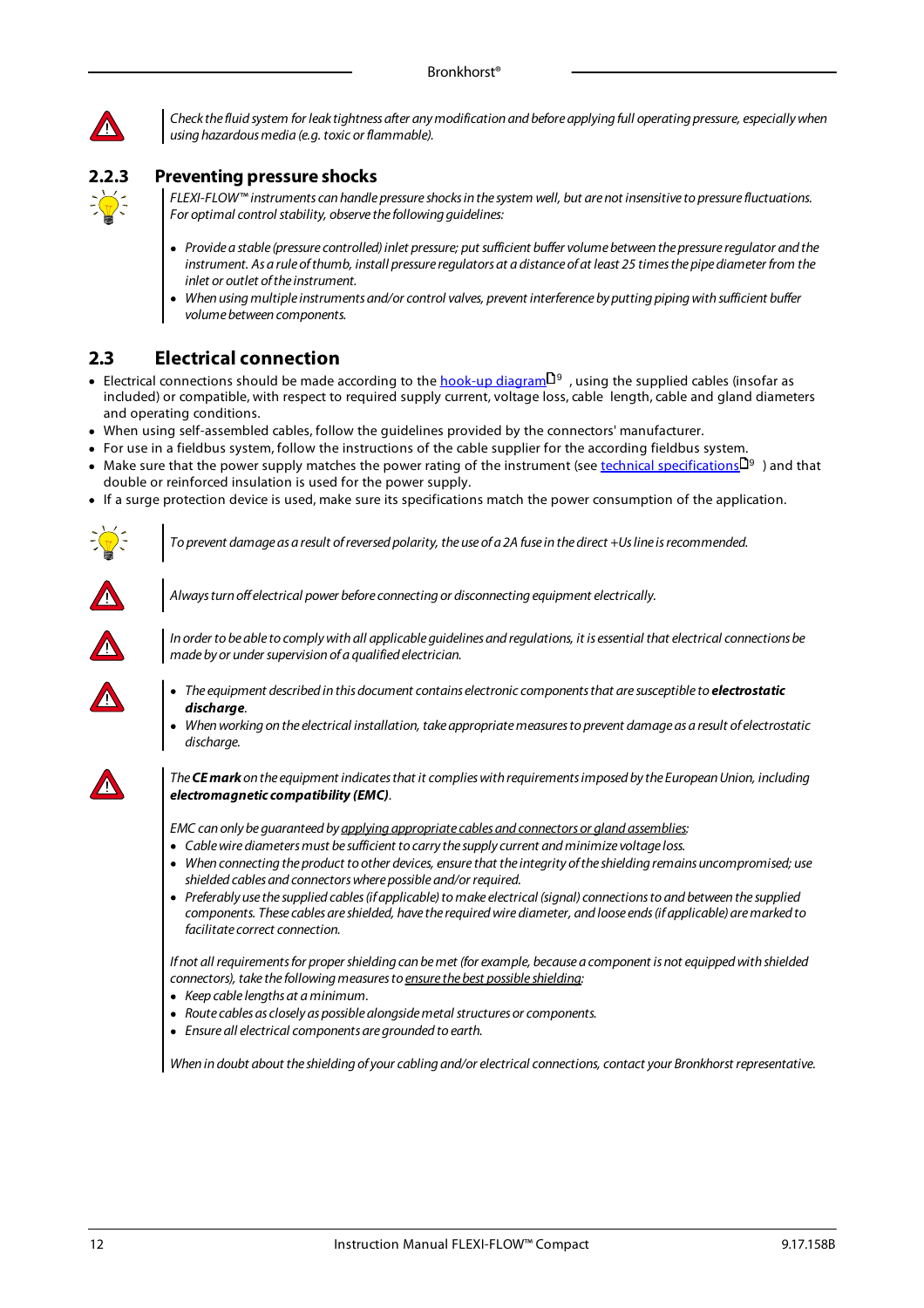# <span id="page-12-0"></span>**2.4 Fieldbus connection**

The power connector also provides the selected fieldbus interface (FLOW-BUS or Modbus RTU).



Always check the total power consumption of your instruments before connecting them to a fieldbus system. Do not exceed the maximum power of the power supply unit.



- $\bullet~$  For fieldbus related wiring details, consult the according <u>hook-up diagram</u> $\Box^{\mathfrak{g}}$  .
- For information about setting up a [fieldbus](#page-8-0) network with Bronkhorst® instruments, consult the according <u>fieldbus</u> [manual](#page-8-0) $\mathsf{D}^\mathsf{g}$  .
- If you need assistance with setting up a fieldbus network, contactyour Bronkhorst representative for information.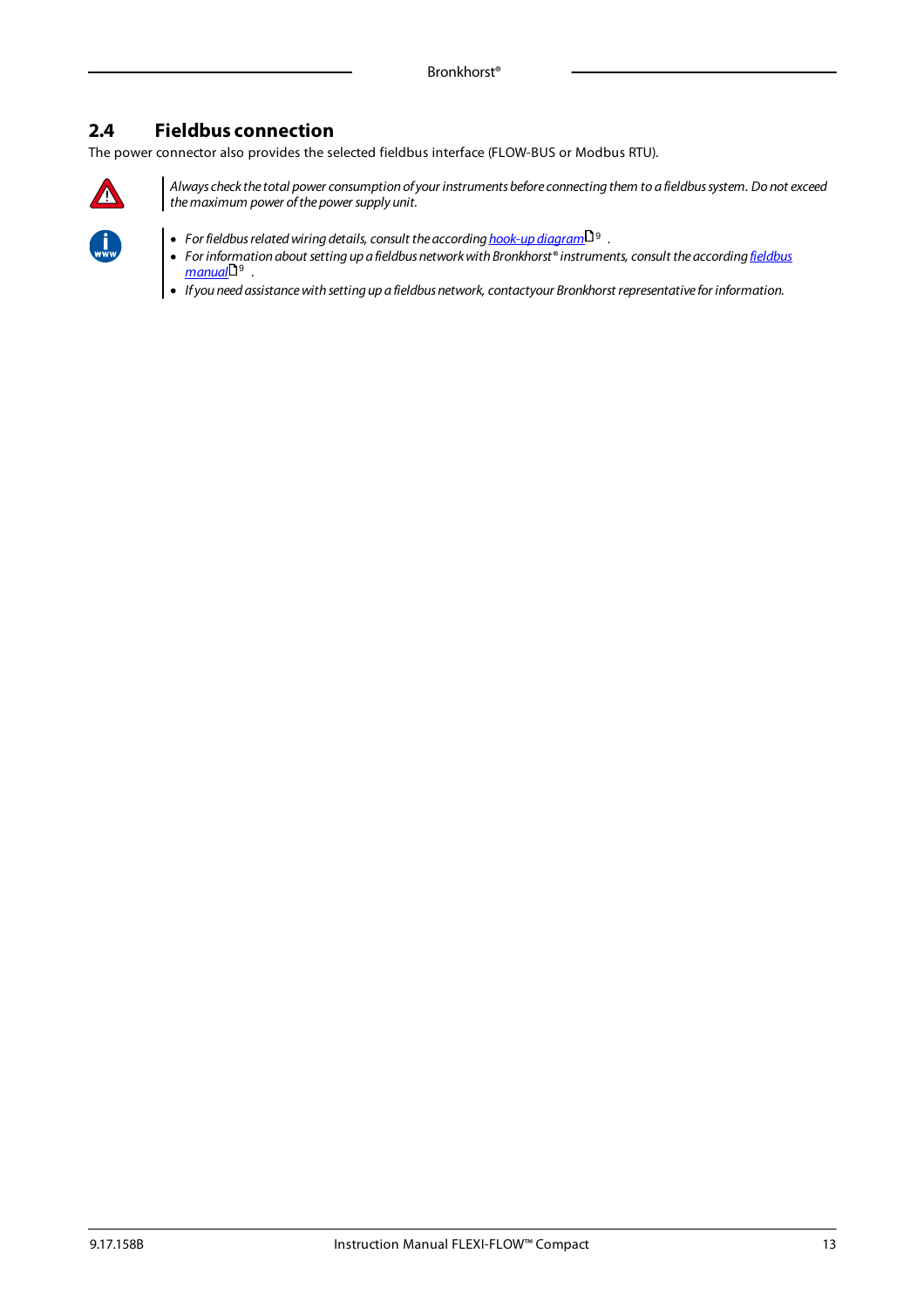# <span id="page-13-0"></span>**3 Operation**



# **3.1 General procedures**

Before operating the FLEXI-FLOW™, make sure that the equipment has been installed and configured by an authorized engineer and that the installation is approved for use.



#### To ensure and maintain a safe working area, regularly inspect electrical and fluid lines and connections:

- · Prior to each use, check cabling for proper connection, damage and wear. If necessary, replace cables and/or connectors.
- · Before, during and after operation, check fluid lines and connections for leaks, damage and wear. Re-tighten fluid connections as necessary, replace connectors as needed.



During operation, fluid connections may not be loosened or disconnected under any circumstances.



- Gas condensation in the instrument can seriously affect its performance and reliability.
- · If possible, ensure that the ambient temperature is stable and at least equal to the temperature of the process gas.
- ·Always use a clean and dry process gas (preferably with a purity of at least 99.5 %).



### <span id="page-13-1"></span>**3.1.1 Powering up**

To maintain control of the fluid system and ensure a safe situation, it is recommended to turn on power before applying fluid pressure and to switch off power only after the fluid system is depressurized.



When pressurizing, prevent pressure shocks by gradually bringing the fluid system to the required operating pressure.

- · When powering up, the instrument needs a couple of seconds to start up the electronics and perform a self-test.
- During initialization, the indication light cycles through all [NAMUR status colors](#page-7-1)  $2^8$ .
- After successful initialization, the indication light lights up green to indicate that the instrument is ready to be used.

# <span id="page-13-2"></span>**3.1.2 First use** W

W

Bronkhorst does the utmost to ensure that you receive a clean product. This does not, however, relieve the user of the responsibility to ensure that the equipment and the system in which it is incorporated meet the requirements implied by the intended use of the product. The responsibility for cleaning the equipment to meet such requirements lies exclusively with the user.

# <span id="page-13-3"></span>**3.1.3 After use**

- · Depending on the properties of the process medium and the (expected) time until the next use, it is advisable to flush the fluid system with a suitable (cleaning) fluid after use.
- · If the equipment has been used to process corrosive, reactive or hazardous media (e.g. toxic or flammable), cleaning the fluid system is imperative before it is exposed to air.
- · If the equipment is not used for an extended period, the fluid system should be dry after use and after cleaning. If not, it should be purged with a dry, inert gas for a recommended minimum period of 30 minutes.



# <span id="page-13-4"></span>**3.1.4 Powering down**

- Prior to powering down the FLEXI-FLOW™, the fluid system should be depressurized.<br>• When depressurizing, prevent pressure shocks by shutting off the fluid supply aredual
- When depressurizing, prevent pressure shocks by shutting off the fluid supply gradually.

# <span id="page-13-5"></span>**3.1.5 Understanding instrument status**

The [status indication light](#page-6-2)  $D^7$  uses different colors to reflect the current status of the instrument:

| Green       | Normal operation      |
|-------------|-----------------------|
| Red         | Failure               |
| Yellow      | Out of specification  |
| <b>Blue</b> | Maintenance required  |
| Orange      | <b>Check function</b> |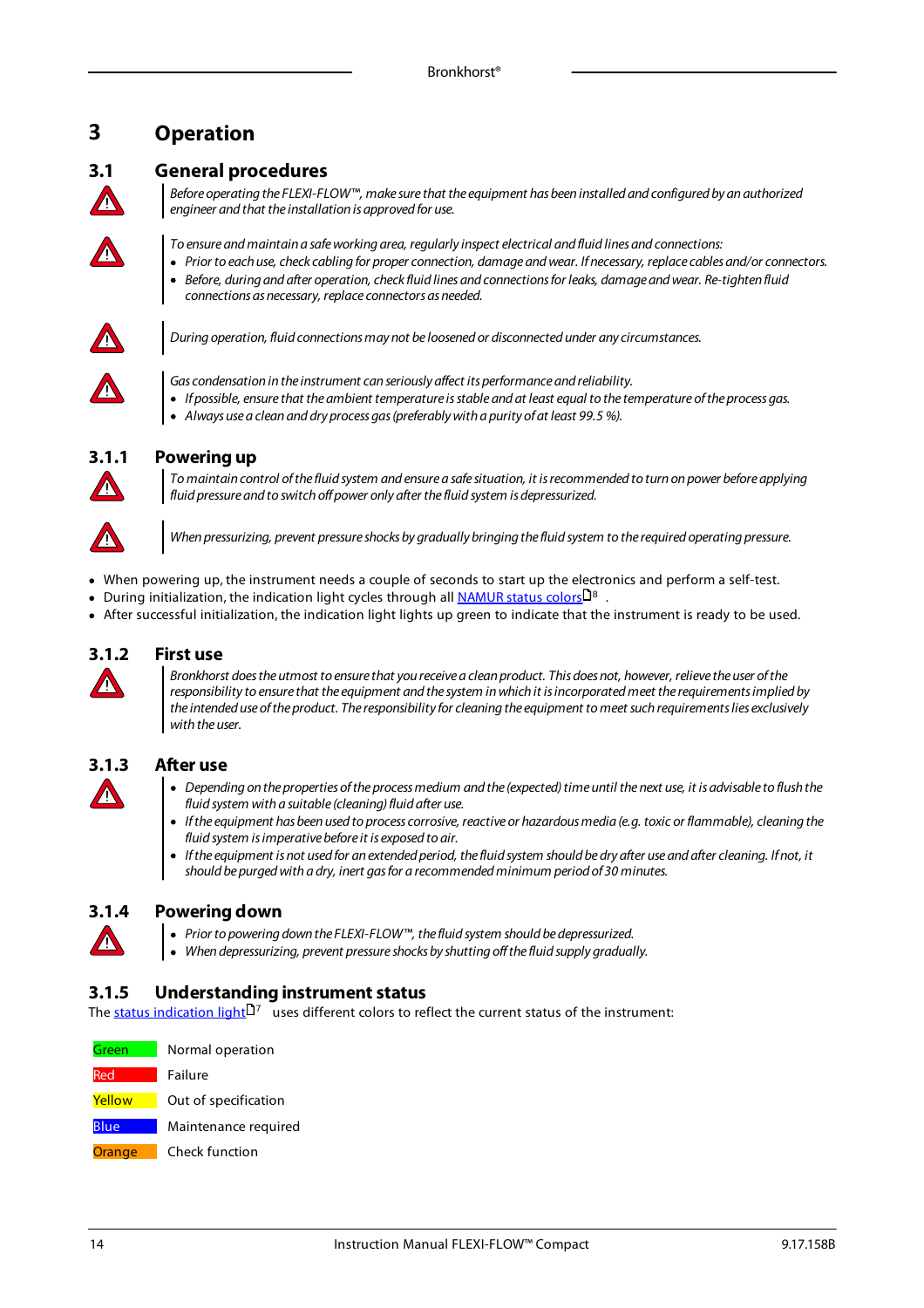- The colors are based on the NAMUR NE 107 standard and are a simplified representation of the instrument's [diagnostic](#page-16-4) [data](#page-16-4) <sup>17</sup> .
- After powering up or restarting the instrument, the indication light cycles through all status colors once.
- · After the startup cycle, the indication lights assumes the color associated with the current instrument status.

#### **Bluetooth**

- · When Bluetooth is active, the indication light flashes blue once every 3 seconds.
- · If the instrument has a Bluetooth connection, the indication light flashes blue twice every 3 seconds.
- · Bluetooth communication is not reflected by the indication light.
- · Bluetooth indications are not related to the blue NAMUR indication.

#### **Zeroing**

- · During [zero point adjustment](#page-15-1) , the indication light blinks blue (1 second on, 1 second off). 16
- The zeroing indication is not related to the blue NAMUR indication.

# <span id="page-14-0"></span>**3.2 Special procedures**

# **3.2.1 Address selection**

#### **Manual address selection**

Assuming the default baud rate and parity match the fieldbus settings, the fieldbus address can be quickly set using the manual <u>[address selector](#page-6-2)</u><sup>[]7</sup> :

· With value 0, the instrument uses the digital address setting



· Values from 1 to 9 override the digital setting

#### **Digital network settings**

FlowSuite can be used to set the fieldbus address, baud rate and parity digitally (through the support interface or with Bluetooth). This can even be done before connecting the instrument to the fieldbus.

See also parameter section <u>[Network configuration](#page-26-0)</u>  $\Box^{27}$  for digital parameter settings and default values.



· A USB connection on the support interface provides sufficient power for instrument configuration only.

· Bluetooth configuration requires powering the instrument through the power connector or support interface.

# <span id="page-14-1"></span>**3.2.2 Switching control function**

#### **Communication channels**

The so called multi-parameter functionality enables simultaneous measurement of flow, inlet pressure and outlet pressure, using 3 different communication channels:

| Communication | Measurement and control variable |  |
|---------------|----------------------------------|--|
|               |                                  |  |

| channel |                                 |
|---------|---------------------------------|
|         | Flow (F)                        |
|         | Inlet/upstream pressure (P1)    |
| ્ર      | Outlet/downstream pressure (P2) |

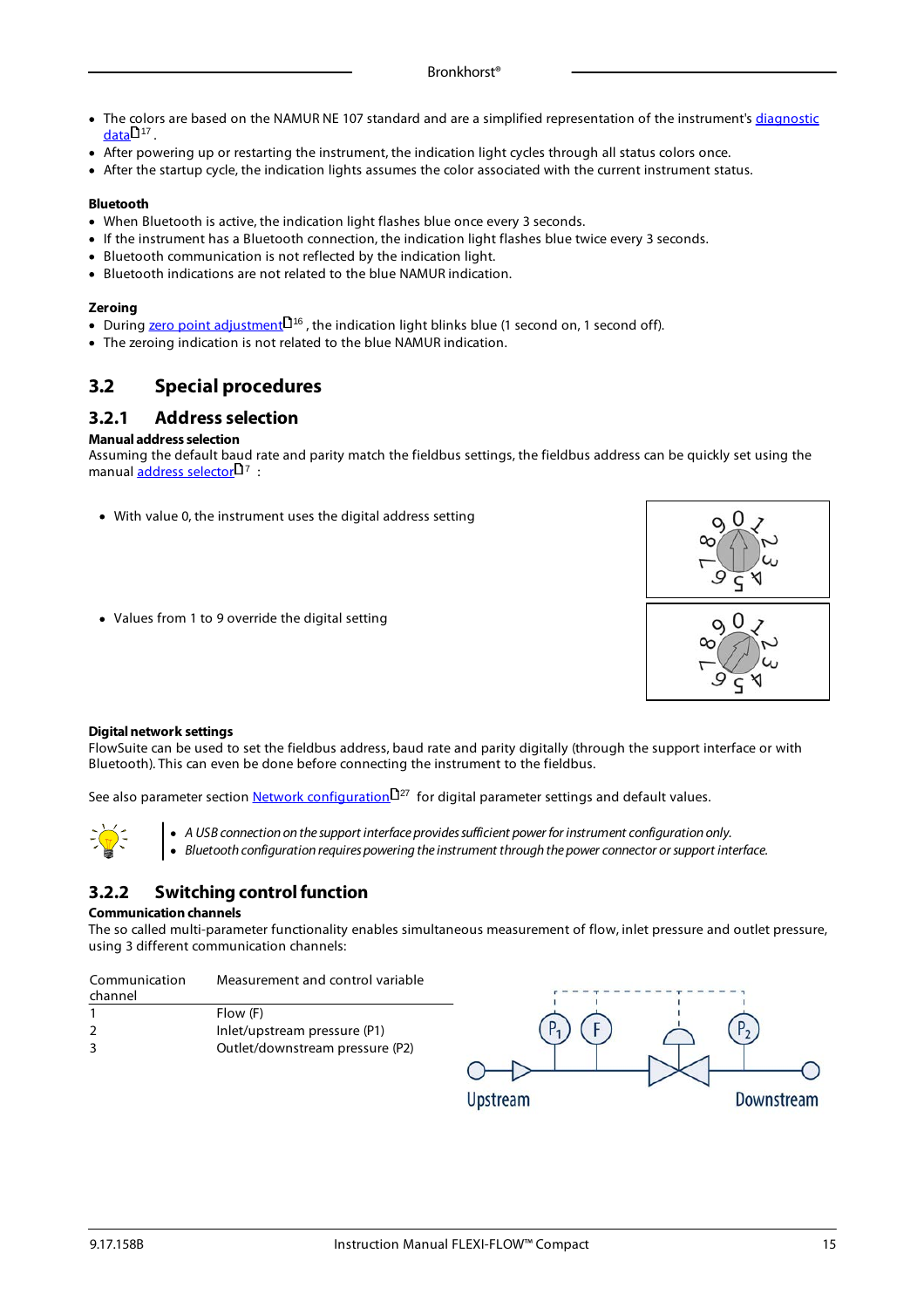- · Channel 1 is the main communication channel, providing all parameters for normal operation of the FLEXI-FLOW™ Compact as a regular flow controller.
- · Channels 2 and 3 provide access to additional pressure measurement and control features, as well as alarm definitions.
- · Bronkhorst® software automatically adds the additional communication channels to the array as regular instruments.

#### **Switching control function**

- · A setpoint can be given on any of the 3 communication channels. However, the instrument uses only one setpoint at any given time.
- Use parameter *[Control Function](#page-21-1)*  $\Box$ <sup>22</sup> to set the main instrument function (flow controller or pressure controller).
- See section  $\frac{1}{\text{Multi-parameter addressing}}$  $\frac{1}{\text{Multi-parameter addressing}}$  $\frac{1}{\text{Multi-parameter addressing}}$  of the main measurements of the section  $\frac{1}{\text{Multi-parameter addressing}}$  for available parameters.

# <span id="page-15-0"></span>**3.2.3 Enabling Bluetooth**

- · Bluetooth can be enabled using FlowSuite.
- · When pairing the instrument can be recognized by its serial number.
- The first time the instrument is paired with FlowSuite, a six-digit passkey must be created.
- · Subsequently, the instrument can only be paired by entering the passkey that is stored in the instrument.

# <span id="page-15-1"></span>**3.2.4 Adjusting zero point**

#### **Zero-stability**

The zero point of a Bronkhorst® flow meter/controller (the measurement signal that indicates the absence of a flow) is factory adjusted at approximately 20 °C and atmospheric pressure (ambient conditions), with the instrument positioned upright. Under normal circumstances (i.e. at stable process conditions), the zero point will remain stable. However, over time several factors can induce a slight deviation of the measured value from the zero point, causing the instrument to detect a flow when in reality there is none. Readjusting the zero point eliminates this deviation.



- After installation or relocation, always check the zero point.<br>• If the instrument still detects a (steady) flow while all values or
- If the instrument still detects a (steady) flow while all valves are closed and the fluid system is leak tight, adjusting the zero point is recommended.

#### **Prerequisites**

Zeroing an instrument requires that:

- · the ambient conditions (temperature, pressure) match those of the operating environment of the instrument
- · the instrument is filled homogeneously and pressurized with the operational media, according to the typical process conditions
- · there is absolutely no flow through the instrument; preferably, this is achieved by closing a valve immediately after the outlet of the instrument (control valve, shut-off valve)



Blocking the flow through the instrument is essential; zeroing an instrument while there is still a flow will lead to measurement errors.

#### **Procedure**



FlowSuite provides a quick and easy way to adjust the zero point of an instrument; the Autozero function automatically performs the procedure described here.

To adjust the zero point using digital communication, set parameter values in the following sequence (see section [Parameters](#page-20-1)<sup>D21</sup> for more information about instrument parameters):

| Sequence #     | <b>Parameter</b>        | Value | Action                          |
|----------------|-------------------------|-------|---------------------------------|
|                | Setpoint                |       | stop flow (close control valve) |
| 2              | Init Reset              | 64    | unlock secured parameters       |
| 3              | Control Mode            |       | enable calibration mode         |
| $\overline{4}$ | <b>Calibration Mode</b> |       | reset calibration mode          |
| -5             | <b>Calibration Mode</b> | q     | start zeroing                   |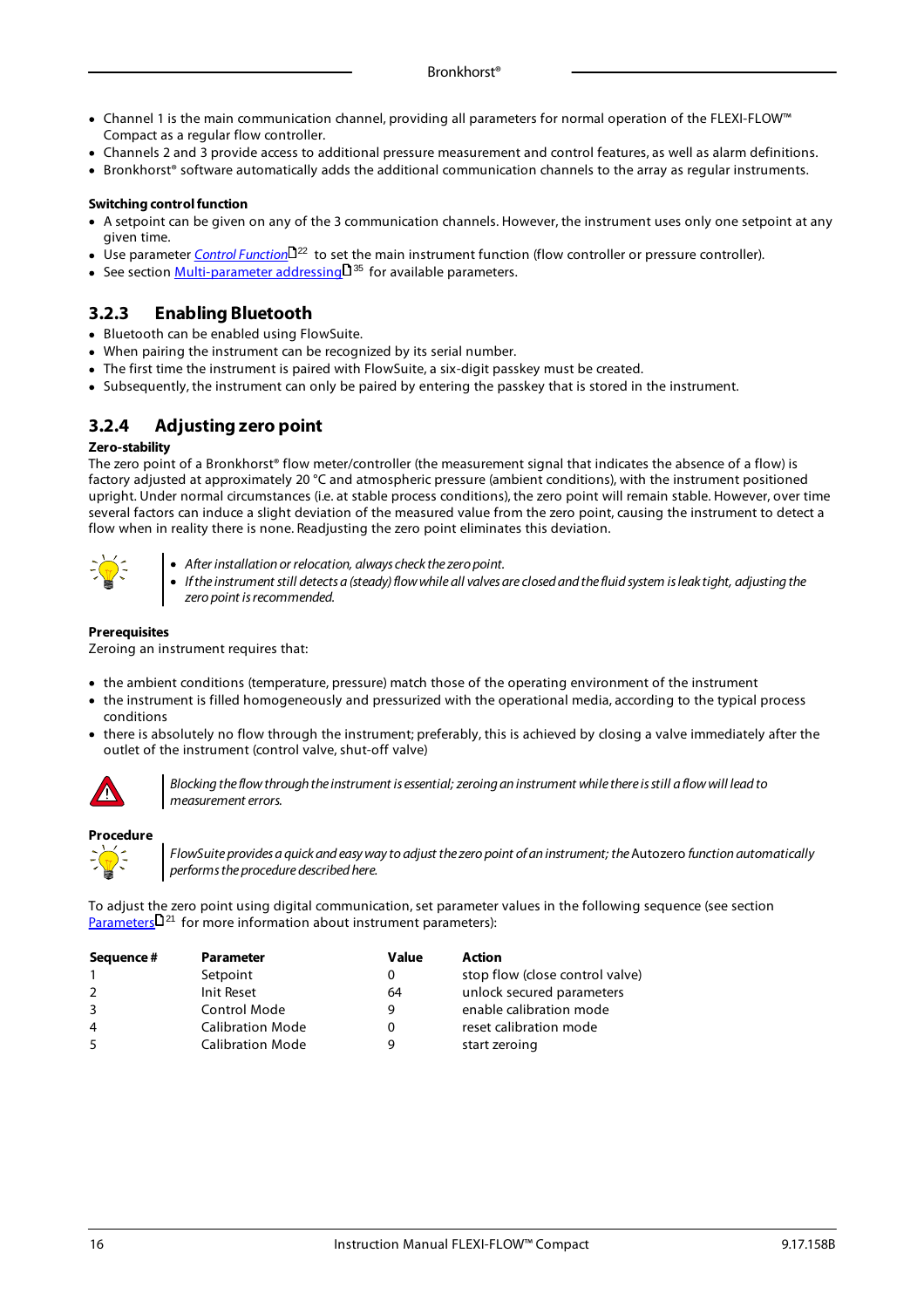The <u>[status indication light](#page-6-2)</u> D<sup>7</sup> starts blinking blue (1 second on, 1 second off), indicating that the procedure is in progress. On completion, the indication light assumes the color of the current <u>[instrument status](#page-7-1)</u> $\Box^8$  .

If the procedure is successful, parameter Calibration Mode changes to 0 (idle). If the procedure fails, Calibration Mode changes to 255.

After zeroing, parameter Control Mode returns to its initial value. The output signal should be 0 % (parameter Measure = 0).



After performing the procedure, remember to set parameter Init Reset to value 0 to lock secured parameters.



# <span id="page-16-0"></span>**3.3 Maintenance**

Inexpertly servicing instruments can lead to serious personal injury and/or damage to the instrument or the system it is used in. Servicing must therefore be performed by trained and qualified personnel. Contact your Bronkhorst representative for information about cleaning and calibration. Bronkhorst has trained staff available.

The FLEXI-FLOW™ needs no regular maintenance if operated properly, with clean, non-corrosive media, compatible with the wetted materials, avoiding pressure and thermal shocks and vibrations.



· Before disconnecting or disassembling any fluid system related parts, always make sure the fluid system is depressurized. · When depressurizing, prevent sudden pressure changes by shutting off the fluid supply gradually.

# <span id="page-16-1"></span>**3.3.1 Cleaning**

#### **Fluid path**

- · The instrument's fluid path (the wetted parts) may be purged with a clean, dry and inert gas.
- · In case of severe contamination, cleaning the wetted parts may be necessary. This requires the instrument to be returned to the factory.

#### **Exterior parts**

The instrument's exterior can be cleaned with a soft, lint free cloth, preferably dry, or, if necessary, moistened with a mild water soluble cleaning agent.



- · Moisten the cloth only slightly, to prevent liquid from penetrating the instrument's interior and causing damage to the electrical parts.
- · Only use a water soluble cleaning agent, never an oil based liquid like paint thinner or white spirit, as these might damage parts made of synthetic materials.

# <span id="page-16-2"></span>**3.3.2 Calibration**

The FLEXI-FLOW™ has been factory calibrated. Periodical inspection, recalibration or verification of the accuracy may be subject to individual requirements of the user. Whenever necessary, contact your Bronkhorst representative for information and/or making arrangements for recalibration.

Bronkhorst certifies that the instrument meets the rated accuracy. Calibration has been performed using measurement standards traceable to the Dutch Metrology Institute (VSL).

# <span id="page-16-3"></span>**3.4 Troubleshooting**

#### **General problems**

- 
- · Electronic problems can be traced by restarting the equipment.
- · If the equipment starts up normally, the measurement and control behavior can be checked by applying fluid pressure. · To track down problems in the fluid system, depressurize the fluid system and disconnect the suspected unit from the
- process line. Dirt or clogging might be quickly detected by visual inspection of disassembled fluid connections.



If you suspect leakage, do not disassemble the device for inspection, but contact your Bronkhorst representative for service or repairs.

# <span id="page-16-4"></span>**3.4.1 Zooming in on NAMUR status**

#### **Errors and warnings**



Detailed error and warning information can be found by connecting the instrument to a Windows computer running FlowSuite. FlowSuite's diagnostic function makes comprehensive diagnostic information accessible based on the [NAMUR](#page-13-5) .<sup>14</sup>.ة[status](#page-13-5)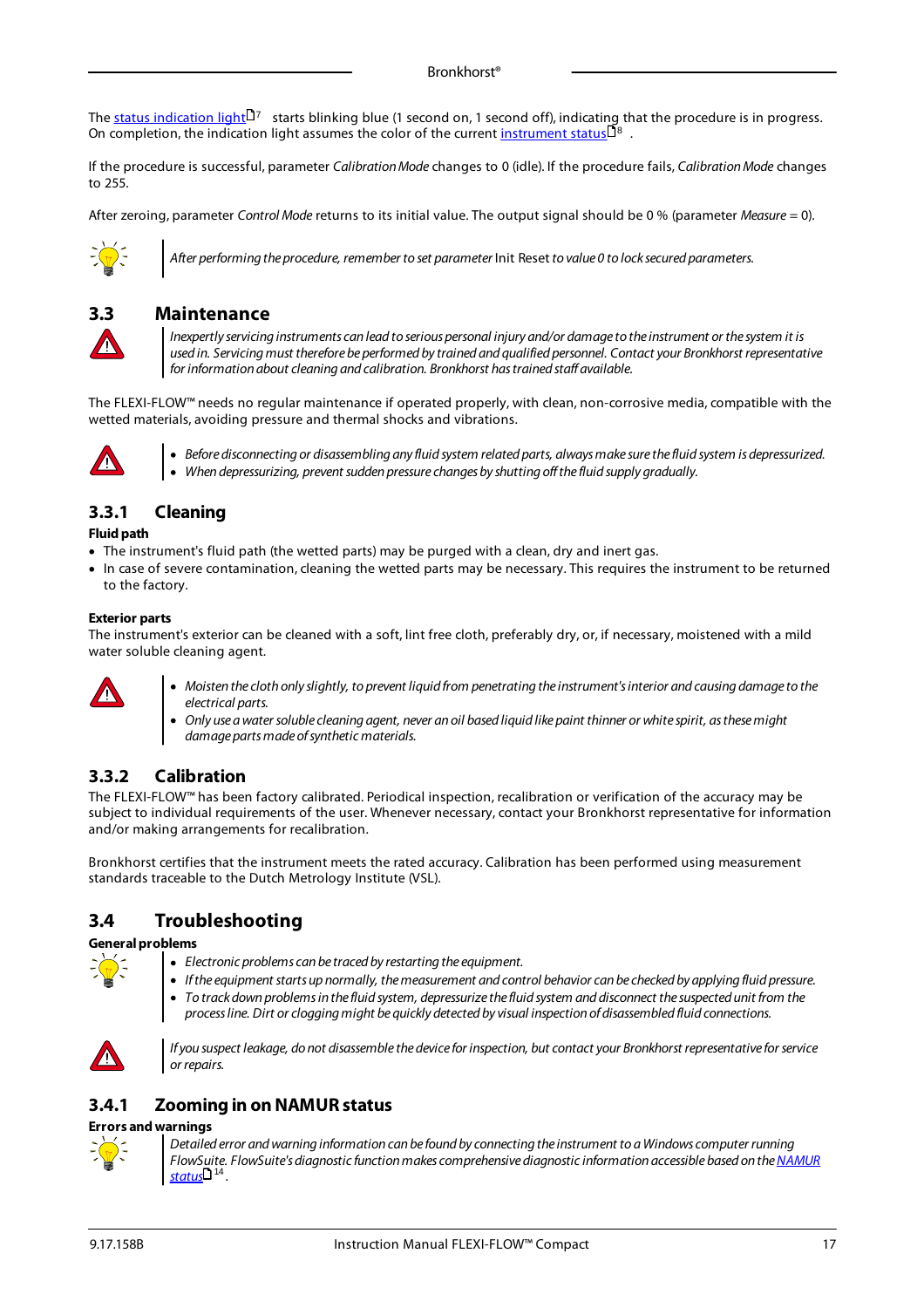# <span id="page-17-0"></span>**3.4.2 Common issues**

| Symptom                                       | Possible cause                                             | Corrective action                                                                                                                                                                     |  |
|-----------------------------------------------|------------------------------------------------------------|---------------------------------------------------------------------------------------------------------------------------------------------------------------------------------------|--|
| No communication                              | No power supply                                            | • Check power supply<br>• Check cable connection<br>• Check cable hook-up                                                                                                             |  |
|                                               | Invalid node address                                       | Change node address (see Network<br>configuration $D^{27}$ )                                                                                                                          |  |
|                                               | Invalid baud rate                                          | Make sure instrument baud rate matches<br>master/application baud rate                                                                                                                |  |
|                                               | Other                                                      | Reset instrument and/or restart master. If<br>problem persists, contact your Bronkhorst<br>representative                                                                             |  |
| No output signal                              | No power supply                                            | • Check power supply<br>Check cable connection<br>Check cable hook-up                                                                                                                 |  |
|                                               | Invalid control mode (instrument<br>accepts no setpoint)   | Check control mode (see Special parameters <sup>D33</sup>                                                                                                                             |  |
|                                               | Valve(s) in default state (normally<br>closed)             | Check if connected valves are in default state;<br>solve cause if necessary (see Default valve<br>$state^{58}$ )                                                                      |  |
|                                               | Inlet pressure or differential<br>pressure too low         | Increase inlet pressure                                                                                                                                                               |  |
|                                               | Piping, filters and/or control valve<br>clogged or blocked | Clean fluid system (flush with clean, dry air)                                                                                                                                        |  |
|                                               | Sensor failure                                             | Contact your Bronkhorst representative                                                                                                                                                |  |
| Control behavior unstable                     | Measurement disturbed by<br>vibrations                     | • If possible, avoid installation in close<br>proximity of mechanical vibration<br>Reduce sensitivity to vibrations by using a<br>mass block, shock absorbers, and flexible<br>tubing |  |
|                                               | Inlet pressure unstable                                    | Install pressure regulator or increase buffer<br>volume between controlling instruments                                                                                               |  |
|                                               | Inlet and/or outlet pressure too<br>high or too low        | Adjust pressure and/or set instrument pressure<br>in accordance with actual process pressure                                                                                          |  |
|                                               | Wrong process gas selected                                 | Select correct process gas                                                                                                                                                            |  |
|                                               | Wrong controller settings                                  | Adjust settings (e.g. with FlowSuite)                                                                                                                                                 |  |
|                                               | Control valve damaged                                      | Contact your Bronkhorst representative                                                                                                                                                |  |
| No flow (sending a setpoint has no<br>effect) | No fluid supply                                            | Check upstream components for obstruction,<br>e.g.<br>• fluid lines<br>• valves<br>• filters                                                                                          |  |
|                                               | Wrong control mode selected                                | • Check parameter <b>Control mode</b> D <sup>34</sup><br>• Make sure instrument accepts setpoint from<br>actual setpoint source (bus)                                                 |  |
|                                               | Valve(s) in default state (normally<br>closed)             | Check if valves are in default state; solve cause<br>if necessary (see Default valve state <sup>D8</sup> )                                                                            |  |
|                                               | Inlet pressure or differential<br>pressure out of bounds   | Set inlet pressure to a value within<br>specifications                                                                                                                                |  |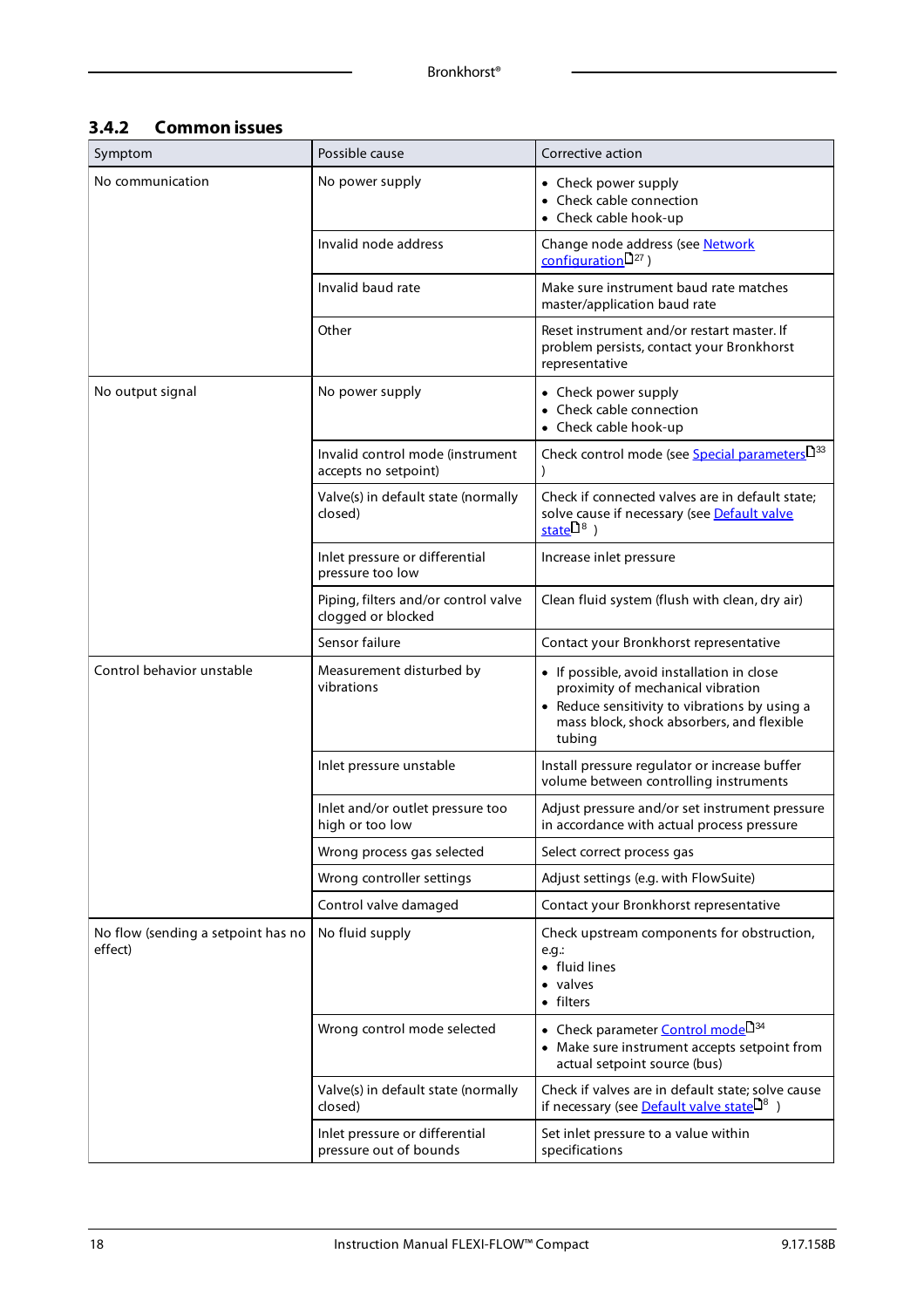| Symptom                                                                          | Possible cause                                                                                         | Corrective action                                                                                                                                     |
|----------------------------------------------------------------------------------|--------------------------------------------------------------------------------------------------------|-------------------------------------------------------------------------------------------------------------------------------------------------------|
| Flow rate never reaches setpoint                                                 | • Piping, filters and/or control<br>valve clogged or blocked<br>• Sensor obstructed or<br>contaminated | Flush fluid system with clean, dry air or non-<br>aggressive cleaning liquid (e.g. ethanol or<br>isopropyl alcohol)                                   |
|                                                                                  | Inlet pressure or differential<br>pressure too low                                                     | • Check/increase inlet pressure<br>• Use instrument in conditions it was designed<br>for                                                              |
|                                                                                  | Outlet pressure too high                                                                               | • Check/decrease outlet pressure<br>• Use instrument in conditions it was designed<br>for                                                             |
|                                                                                  | Process outlet blocked                                                                                 | Check process outlet and downstream piping                                                                                                            |
|                                                                                  | Process gas condensation                                                                               | Decrease inlet pressure or increase gas<br>temperature                                                                                                |
|                                                                                  | Supplied fluid type does not match<br>selected fluid type                                              | Supply equipment with other fluid or change<br>fluid type in instrument configuration                                                                 |
| Pressure signal gradually<br>decreasing without setpoint<br>change               | Process gas condensation                                                                               | Decrease inlet pressure or increase gas<br>temperature                                                                                                |
| Measured value or output signal<br>indicates flow, while there should<br>be none | Fluid system leakage                                                                                   | • Check fluid system for leakage<br>• Follow mounting instructions when<br>installing third party components (e.g.<br>adapters, tubing, valves)       |
|                                                                                  | Zero point adjustment performed<br>incorrectly                                                         | Readjust zero point, following instructions in<br>Adjusting zero point <sup>D16</sup>                                                                 |
| Continuous maximum measured                                                      | Inlet pressure too high                                                                                | Check inlet pressure                                                                                                                                  |
| value or output signal                                                           | Valve fully open                                                                                       | • Close valve<br>• In case of normally open valve: check if valve<br>is in safe state; resolve cause if necessary (see<br>Default valve state $D^8$ ) |
|                                                                                  | Sensor failure                                                                                         | Contact your Bronkhorst representative                                                                                                                |
| Fluid system leakage                                                             | Bad connection between parts (e.g.<br>ferrules, nuts, tubing, piping,<br>valves)                       | Follow mounting instructions issued by third<br>party components (e.g. adapters, tubing, valves)                                                      |

# <span id="page-18-0"></span>**3.5 Returns**

### **3.5.1 Removal and return instructions**

When returning materials, always clearly describe the problem, and, if possible, the work to be done, in a covering letter.

#### **Instrument handling:**

- 1. Purge all fluid lines (if applicable)
- 2. If the instrument has been used with toxic or otherwise hazardous fluids, it must be cleaned before shipping
- 3. Disconnect all external cabling and tubing and remove the instrument from the process line
- 4. If applicable, secure movable parts with appropriate transport safety materials, to prevent damage during transportation
- 5. The instrument must be at ambient temperature before packaging
- 6. Insert the instrument into a plastic bag and seal the bag
- 7. Place the bag in an appropriate shipping container; if possible, use the original packaging box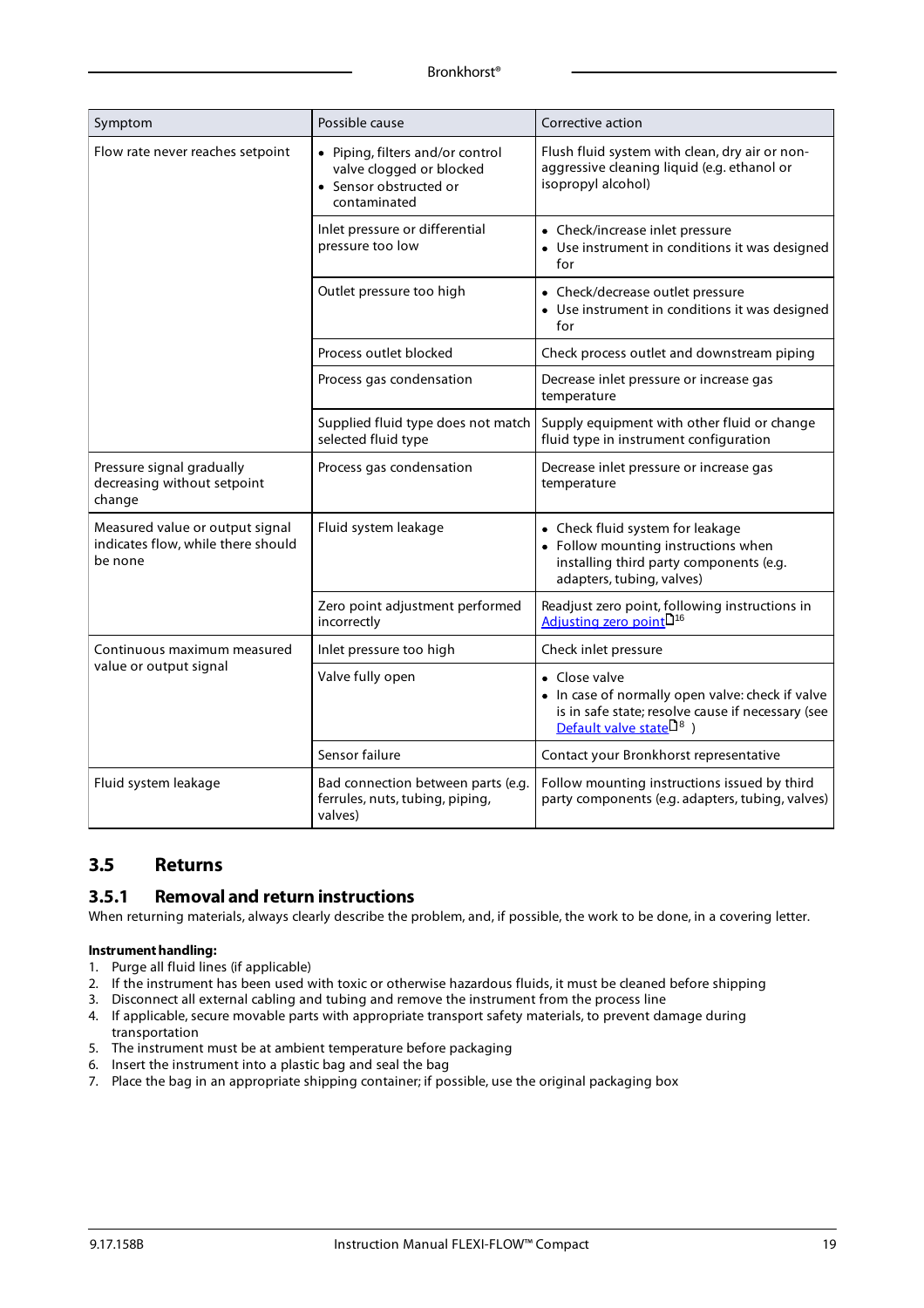#### **Add documentation:**

- · Reason of return
- · Failure symptoms
- · Contaminated condition
- · Declaration on decontamination



**It is absolutely required to notify the factory if toxic or dangerous fluids have been in contact with the device!** This is to enable the factory to take sufficient precautionary measures to safeguard the staff in their repair department.

All instruments must be dispatched with a completely filled in 'Declaration on decontamination'. Instruments without this declaration will not be accepted.



A safety information document containing a 'Declaration on decontamination' form (document no 9.17.032) can be downloaded from the **Service & Support** section of the Bronkhorst website (**[www.bronkhorst.com](https://www.bronkhorst.com)**).

#### **Important:**

Clearly note, on top of the package, the customs clearance number of Bronkhorst High-Tech B.V.:

#### **NL801989978B01**

(only if applicable, otherwise contact your Bronkhorst representative for local arrangements.)

# <span id="page-19-0"></span>**3.5.2 Disposal (end of lifetime)**

If you are a customer within the European Union and wish to dispose of Bronkhorst® equipment bearing the symbol of a crossed out waste disposal bin, you can return it in accordance with the [removal and return](#page-18-0)  $\frac{\text{instrumention}}{\text{D}}^{19}$ . Bronkhorst will then take care of proper dismantling, recycling and/or reuse (wherever possible). In the covering letter, mention that you are returning the product for disposal.

In countries outside the EU, disposal of electrical and electronic equipment (EEE) may be subject to local or national directives and/or legislation. If applicable, consult local or national authorities to learn how to handle EEE properly in your area.

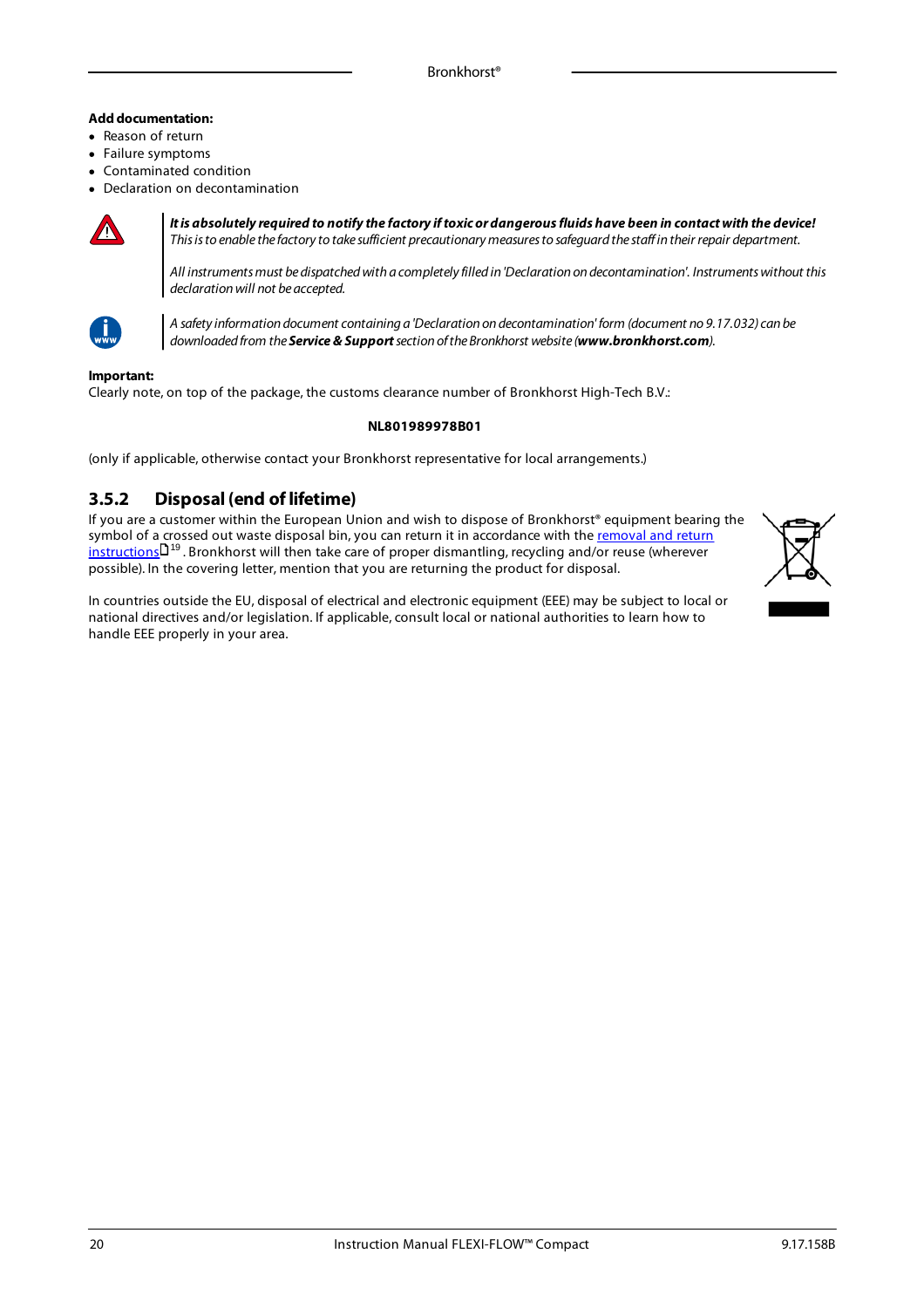# <span id="page-20-0"></span>**4 Communication interface**

# **4.1 Fieldbus communication**

The power connector is equipped with a FLOW-BUS or Modbus RTU communication interface as ordered (see [hook-up](#page-8-0) [diagram](#page-8-0)<sup>[1] 9</sup> ).

#### **FLOW-BUS**

Digital Bronkhorst® instruments can be monitored and operated using the free **FlowWare** software tools for Windows. These tools provide a graphical interface to the  $\rm{ProPar}^{D22}$  $\rm{ProPar}^{D22}$  $\rm{ProPar}^{D22}$  protocol (used by FLOW-BUS), for monitoring and editing parameter values.

The FlowWare toolkit provides functionality for monitoring and operating digital instruments (FlowSuite, FlowPlot) and selection of the active fluid and configuration of the fieldbus connection (if applicable). For instruments that support the definition and use of multiple fluids, FlowTune™ can be used to define and store fluids in the instrument and select the active fluid.

Digital instrument parameters are made accessible by **FlowDDE**, a Dynamic Data Exchange server (DDE) that handles communication between the instrument and (dedicated) client software in Windows (e.g. FlowPlot). FlowDDE can also be used by other client applications, such as Microsoft Office or custom made software, built with third party development software like LabVIEW or a SCADA platform.



The FlowWare tools and associated documentation can be downloaded from the product pages on the Bronkhorst website: **[www.bronkhorst.com/flexi-flow](https://www.bronkhorst.com/flexi-flow)**

#### **Modbus**

In a Modbus system instruments can be monitored and operated using third party software as a master device, such as LabVIEW, ModScan, or a Modbus PLC.

# <span id="page-20-1"></span>**4.2 Parameters**

A summary of all digital parameters in this section can be found in the back of this manual.

This section describes the most commonly used parameters for digital operation of the FLEXI-FLOW™. Descriptions are grouped by category in tables as shown below:

| Type   | Access         | Range  | FlowDDE   | <b>FLOW-BUS</b> | Modbus               |
|--------|----------------|--------|-----------|-----------------|----------------------|
| [type] | $RW$ $\oslash$ | [x][y] | [DDE par] | [Pro]/[Par]     | [address]/[register] |



[In](http://whttp://www.bronkhorst.com/en/downloads/) this manual, parameter names are printed in italics (reverted to normal where embedded in italics, like in this tip).

# **Type**

| Unsigned char                          | 1 byte unsigned integer (0255)                                 |
|----------------------------------------|----------------------------------------------------------------|
| Unsigned int                           | 2 byte unsigned integer, MSB first (065535)                    |
| Unsianed lona                          | 4 byte unsigned integer, MSB first (04294967295)               |
| Float                                  | 4 byte floating point, IEEE 32-bit single precision, MSB first |
| Unsigned char $[x]$ x byte text string |                                                                |

### **Access**

| Parameter value can be read                                                                            |
|--------------------------------------------------------------------------------------------------------|
| Parameter value can be written                                                                         |
| Parameter is secured and only accepts values if parameter <i>lnit Reset</i> is set to 'unlocked' first |
|                                                                                                        |

#### **Range**

Some parameters only accept values within a certain range:

- [x] Minimum value
- [y] Maximum value

#### **FlowDDE**

Parameter number within FlowDDE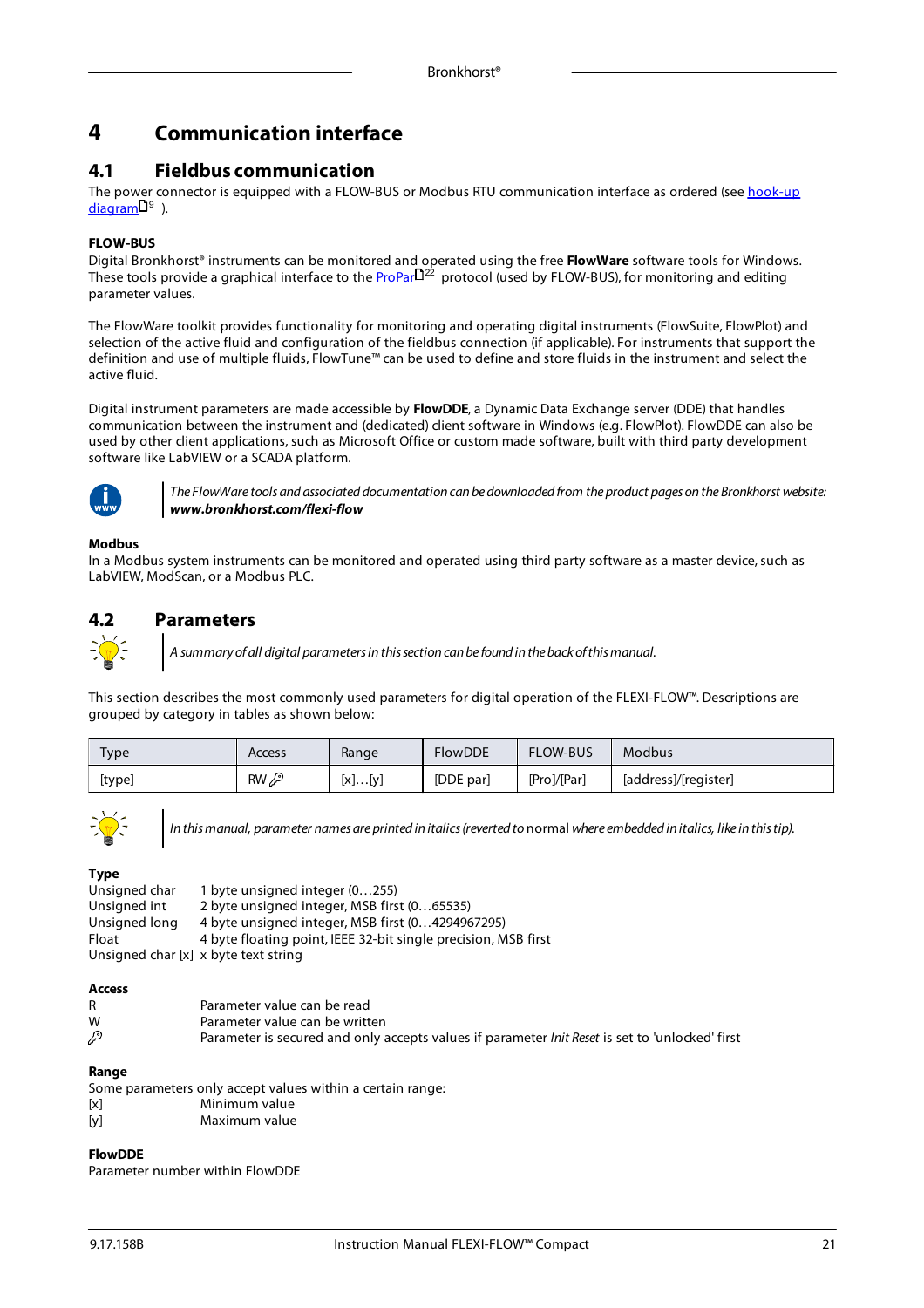#### <span id="page-21-2"></span>**FLOW-BUS**

FLOW-BUS uses the ProPar protocol, where parameters are identified by a unique combination of a process number and a parameter number:

| [Pro] | Process number   |
|-------|------------------|
| [Par] | Parameter number |



· For more information about setting up a FLOW-BUS network with Bronkhorst® instruments, consult the FLOW-BUS manual (see <u>[Documentation](#page-8-0)</u> $\Box^9$  ). ·

For more detailed information on the ProPar protocol, consult the RS-232 manual (see *Documentation* L<sup>19</sup>).

#### **Modbus**

In the Modbus protocol, parameters are accessed by specifying their unique decimal register number or corresponding PDU address (Protocol Data Unit). The PDU address is the hexadecimal translation of the register number minus 1, e.g. register number 1 corresponds to PDU address 0x0000, register number 11 corresponds to PDU address 0x000A:

[address] Hexadecimal PDU address Decimal register number

Modbus address blocks are two bytes big. Larger data types use up to 8 subsequent address blocks, resulting in a maximum variable length of 16 bytes. Values longer than the maximum length are truncated.



For more detailed information about setting up a Modbus network with Bronkhorst® instruments, consult the Modbus manual (see <u>Documentation</u> $\Box^9$  ).

## <span id="page-21-0"></span>**4.2.1 Measurement and control**

#### <span id="page-21-3"></span>**Measure**

| Type         | Access | Range  | FlowDDE | <b>FLOW-BUS</b> | Modbus    |
|--------------|--------|--------|---------|-----------------|-----------|
| Unsianed int | . .    | 041942 |         | 1/0             | 0x0020/33 |

This parameter indicates the flow metered by the instrument. The value of 32000 corresponds to 100%, the maximum measured value output is 131.07%, which translates to 41942.

#### <span id="page-21-4"></span>**Setpoint**

| Type         | Access    | Range  | FlowDDE | <b>FLOW-BUS</b>         | Modbus    |
|--------------|-----------|--------|---------|-------------------------|-----------|
| Unsigned int | <b>RW</b> | 032767 |         | $\overline{11}$<br>17 I | 0x0021/34 |

This parameter is used to set the required flow rate for the controller. Within the setpoint range, value 32000 corresponds to 100%



To convert Measure and Setpoint to actual mass or volume flows, use parameters Capacity and Capacity Unit (see [Fluid](#page-27-0) <u>[set](#page-27-0)</u>∐28)

#### <span id="page-21-1"></span>**Control Function**

| Type          | Access    | Range                          | <b>FlowDDE</b> | <b>FLOW-BUS</b> | <b>Modbus</b> |
|---------------|-----------|--------------------------------|----------------|-----------------|---------------|
| Unsigned char | <b>RW</b> | v.<br>$\overline{\phantom{a}}$ | 432            | 115/10          | 0x0E6A/3691   |

· This parameter determines whether the instrument works as a flow controller or a pressure controller.

· Use the setpoint on the associated communication channel to control the flow or pressure.

· The selected function is effective immediately.

· The instrument remembers the selected value on restart (persistent setting).

#### Available functions:

| Value | Description                     |
|-------|---------------------------------|
| 0     | Flow (channel 1)                |
|       | Upstream pressure (channel 2)   |
|       | Downstream pressure (channel 3) |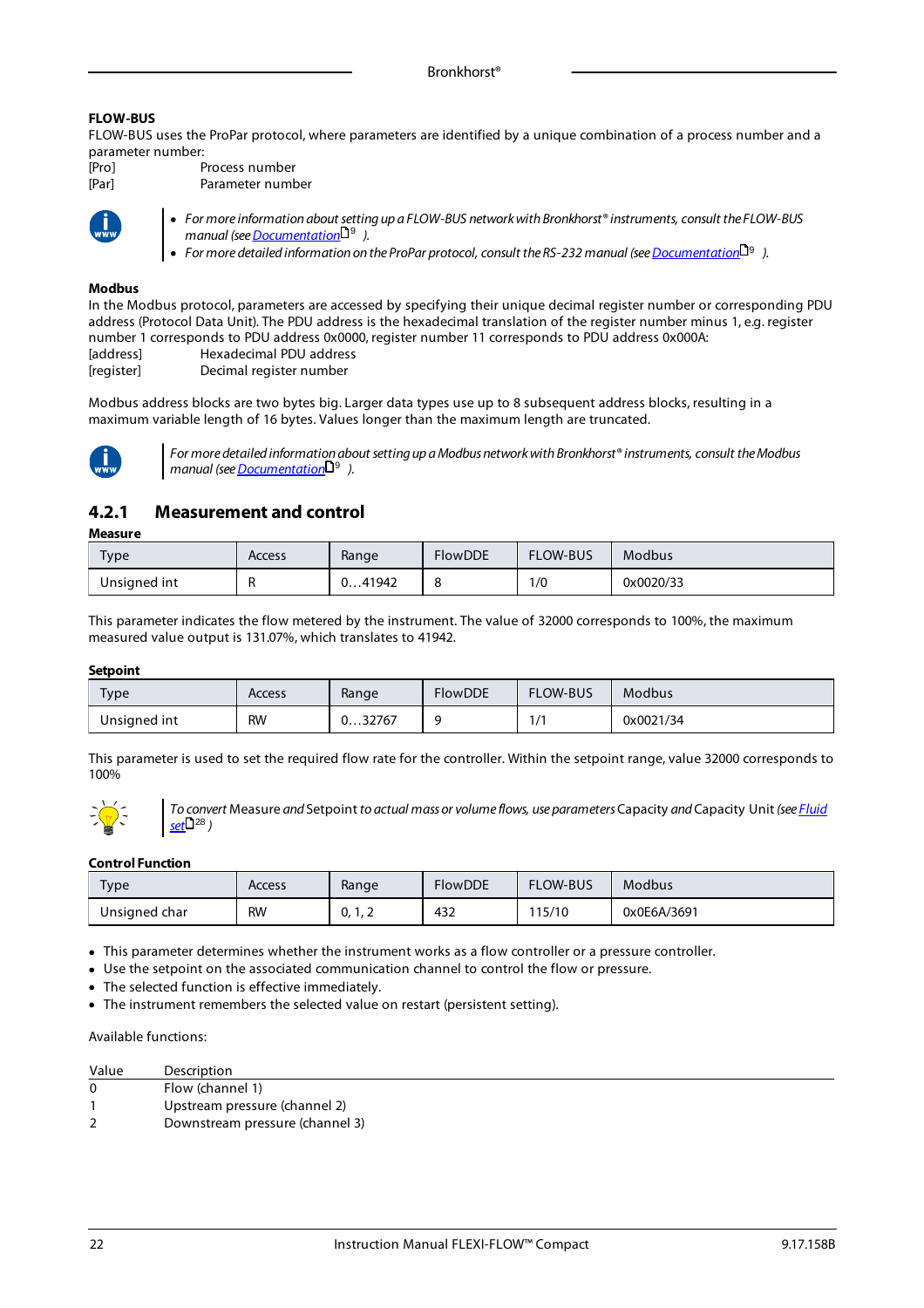#### <span id="page-22-5"></span>**Temperature**

| Type  | Access | Range     | <b>FlowDDE</b> | <b>FLOW-BUS</b> | Modbus                  |
|-------|--------|-----------|----------------|-----------------|-------------------------|
| Float |        | $-250500$ | 142            | 33/7            | 0xA1380xA139/4127341274 |

This parameter returns the internal temperature in the instrument housing in °C, which is an approximation of the actual media temperature.

#### <span id="page-22-0"></span>**4.2.1.1 Advanced measurement and control**

#### <span id="page-22-2"></span>**Fmeasure**

| <b>Type</b> | Access | Range                       | FlowDDE | <b>FLOW-BUS</b> | Modbus                  |
|-------------|--------|-----------------------------|---------|-----------------|-------------------------|
| Float       | и      | $-3.4E + 38$<br>$3.4E + 38$ | 205     | 33/0            | 0xA1000xA101/4121741218 |

Floating point variant of Measure. Fmeasure shows the measured value in the capacity unit for which the instrument is set. The instrument uses parameters Capacity, Capacity 0%, Capacity Unit and Sensor Type to calculate Fmeasure.

#### <span id="page-22-3"></span>**Fsetpoint**

| Type  | Access    | Range      | <b>FlowDDE</b> | <b>FLOW-BUS</b> | Modbus                  |
|-------|-----------|------------|----------------|-----------------|-------------------------|
| Float | <b>RW</b> | $03.4E+38$ | 206            | 33/3            | 0xA1190xA11A/4124141242 |

Floating point variant of Setpoint. Fsetpoint shows the setpoint in the capacity unit for which the instrument is set. Like Fmeasure, Fsetpoint is dependent of Capacity, Capacity 0%, Capacity Unit and Sensor Type.

#### <span id="page-22-4"></span>**Setpoint Slope**

| Type         | Access    | Range  | <b>FlowDDE</b> | <b>FLOW-BUS</b> | Modbus    |
|--------------|-----------|--------|----------------|-----------------|-----------|
| Unsianed int | <b>RW</b> | 030000 | 10             | 17 Z            | 0x0022/35 |

The value of this parameter represents the time it would take to adjust the setpoint if it were changed from 0 to 100%. This feature can be used to smooth 'nervous' controller behavior, e.g. to reduce setpoint overshoot or undershoot. The supported range corresponds to  $0...3000$  seconds. Default value = 0.

#### Example:

If Setpoint Slope = 100 it will take 10 seconds to adjust the setpoint if it is changed from 0 to 100%. A setpoint change of 20% will take (20%/100%)\*10 seconds = 2 seconds.

#### <span id="page-22-6"></span>**Valve Output**

| Type          | Access    | Range         | <b>FlowDDE</b> | <b>FLOW-BUS</b> | Modbus                  |
|---------------|-----------|---------------|----------------|-----------------|-------------------------|
| Unsigned long | <b>RW</b> | ∪<br>16777215 | 55             | 114/1           | 0xF2080xF209/6196161962 |

This parameter represents the controller output signal for control valve operation.

#### <span id="page-22-1"></span>**4.2.2 Alarms**



Alarm settings are most easily accessible using FlowSuite, FlowPlot or FlowView or a Bronkhorst® readout and control unit.

The built-in alarm functionality can be used to handle different alarm types:

- · system errors and warnings
- · min/max alarms
- · response alarms
- · batch alarms
- · master/slave alarms

The alarm type can be set with parameter Alarm Mode. When an alarm is activated, the type can be read out using parameter Alarm Info. An automatic setpoint change can be set using the parameters Alarm Setpoint Mode and Alarm New Setpoint. It is also possible to set an alarm delay, to prevent overreaction to small disturbances, using parameter Alarm Delay Time. The methods by which an alarm can be reset are controlled by Reset Alarm Enable.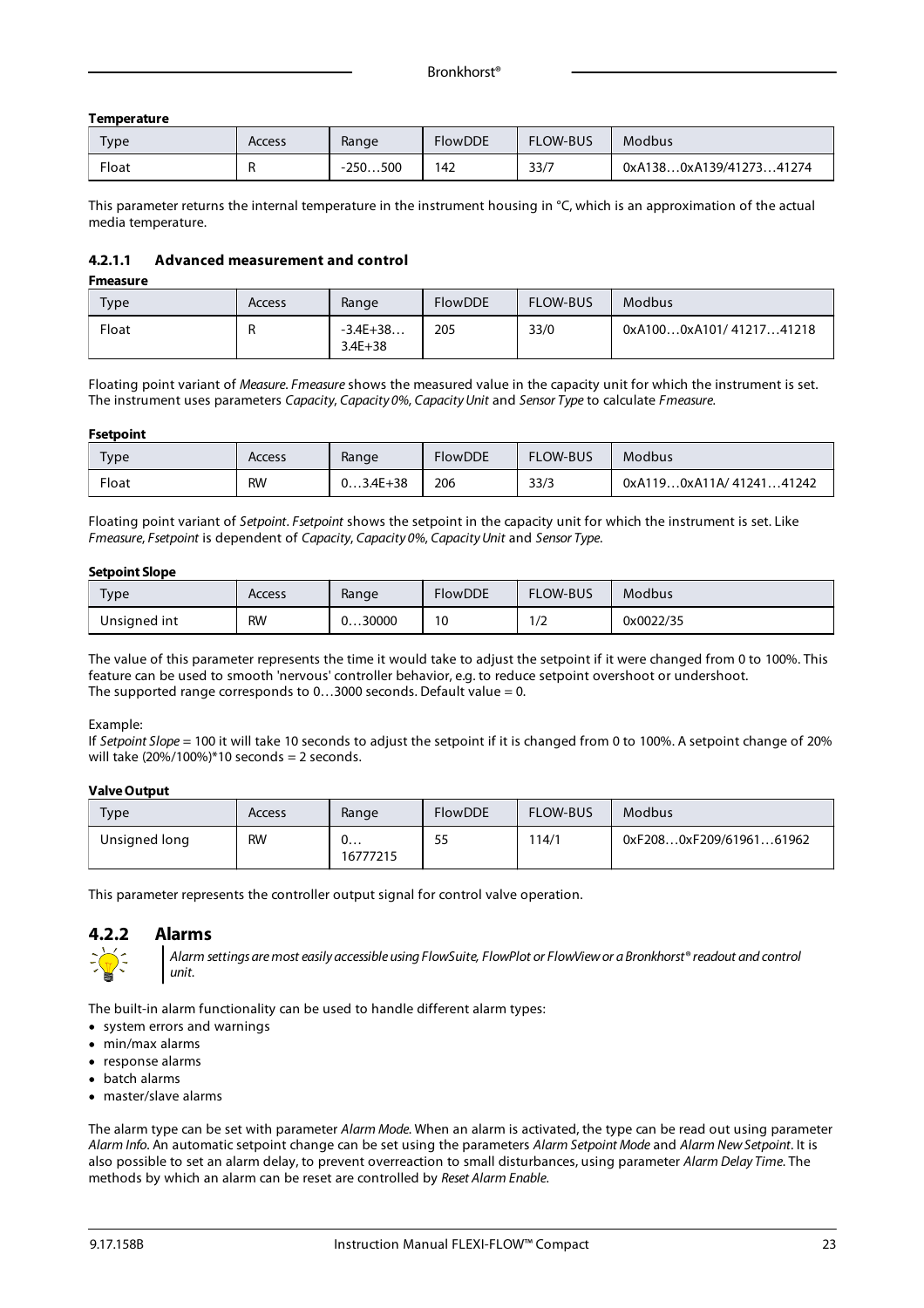#### <span id="page-23-4"></span>**Alarm Mode**

| Type          | Access    | Range | FlowDDE | <b>FLOW-BUS</b> | Modbus      |
|---------------|-----------|-------|---------|-----------------|-------------|
| Unsigned char | <b>RW</b> | 0. 3  | 118     | 97/3            | 0x0C23/3108 |

Available modes:

| Value | Description                                          |
|-------|------------------------------------------------------|
| 0     | Alarm off                                            |
|       | Alarm on absolute limits                             |
|       | Alarm on limits related to setpoint (response alarm) |
|       | Alarm at power-up(e.g. after power-down)             |

#### <span id="page-23-1"></span>**Alarm Info**

| Type          | Access | Range | FlowDDE | <b>FLOW-BUS</b> | Modbus    |
|---------------|--------|-------|---------|-----------------|-----------|
| Unsigned char |        | 0255  | 28      | /20             | 0x0034/53 |

This parameter provides information about the event type(s) that triggered an alarm situation. The value is a bitwise summation of the issued alarm types; convert the value to binary to see which types are issued. The following alarm types can be issued:

| Bit          | Value | Type                                             | Description                                     |
|--------------|-------|--------------------------------------------------|-------------------------------------------------|
| $\mathbf{0}$ |       | Error                                            | Error flag raised                               |
| $\mathbf{1}$ |       | Warning                                          | Warning flag raised                             |
| 2            | 4     | Minimum alarm                                    | Measure < Alarm minimum limit                   |
| 3            | 8     | Maximum alarm                                    | Measure > Alarm maximum limit                   |
| 4            | 16    | Batch counter alarm                              | Batch counter reached its limit                 |
| 5            | 32    | • This bit only: Power-up alarm                  | Alarm possibly caused by a power dip            |
|              |       | • If combined with bit 2 or 3:<br>Response alarm | Difference between Measure and Setpoint too big |
| 6            | 64    | Master/slave alarm                               | Setpoint out of limits (caused by Slave factor) |
| 7            | 128   | Hardware alarm                                   | Hardware error                                  |

#### <span id="page-23-0"></span>**Alarm Delay Time**

| Type          | Access    | Range              | FlowDDE | <b>FLOW-BUS</b> | Modbus      |
|---------------|-----------|--------------------|---------|-----------------|-------------|
| Unsianed char | <b>RW</b> | つらら<br><u>uzjj</u> | 182     | 97/7            | 0x0C27/3112 |

This value represents the time in seconds the alarm action will be delayed when an alarm limit has been exceeded. This value also delays the alarm off action if an alarm limit is no longer exceeded. Default value  $= 0$ .

#### <span id="page-23-2"></span>**Alarm Maximum Limit**

| Type         | Access    | Range  | FlowDDE | <b>FLOW-BUS</b> | Modbus      |
|--------------|-----------|--------|---------|-----------------|-------------|
| Unsianed int | <b>RW</b> | 032000 | 116     | 97/1            | 0x0C21/3106 |

Maximum limit for Measure to activate the maximum alarm situation (after Alarm Delay Time). Range 0...32000 represents 0... 100% signal. Alarm Maximum Limit must be greater than Alarm Minimum Limit. Default value: 0.

#### <span id="page-23-3"></span>**Alarm Minimum Limit**

| Type         | Access    | Range  | <b>FlowDDE</b> | <b>FLOW-BUS</b> | Modbus      |
|--------------|-----------|--------|----------------|-----------------|-------------|
| Unsigned int | <b>RW</b> | 032000 |                | 97/2            | 0x0C22/3107 |

Minimum limit for Measure to activate the minimum alarm situation (after Alarm Delay Time). Range 0...32000 represents 0... 100% signal. Alarm Minimum Limit must be smaller than Alarm Maximum Limit. Default value: 0.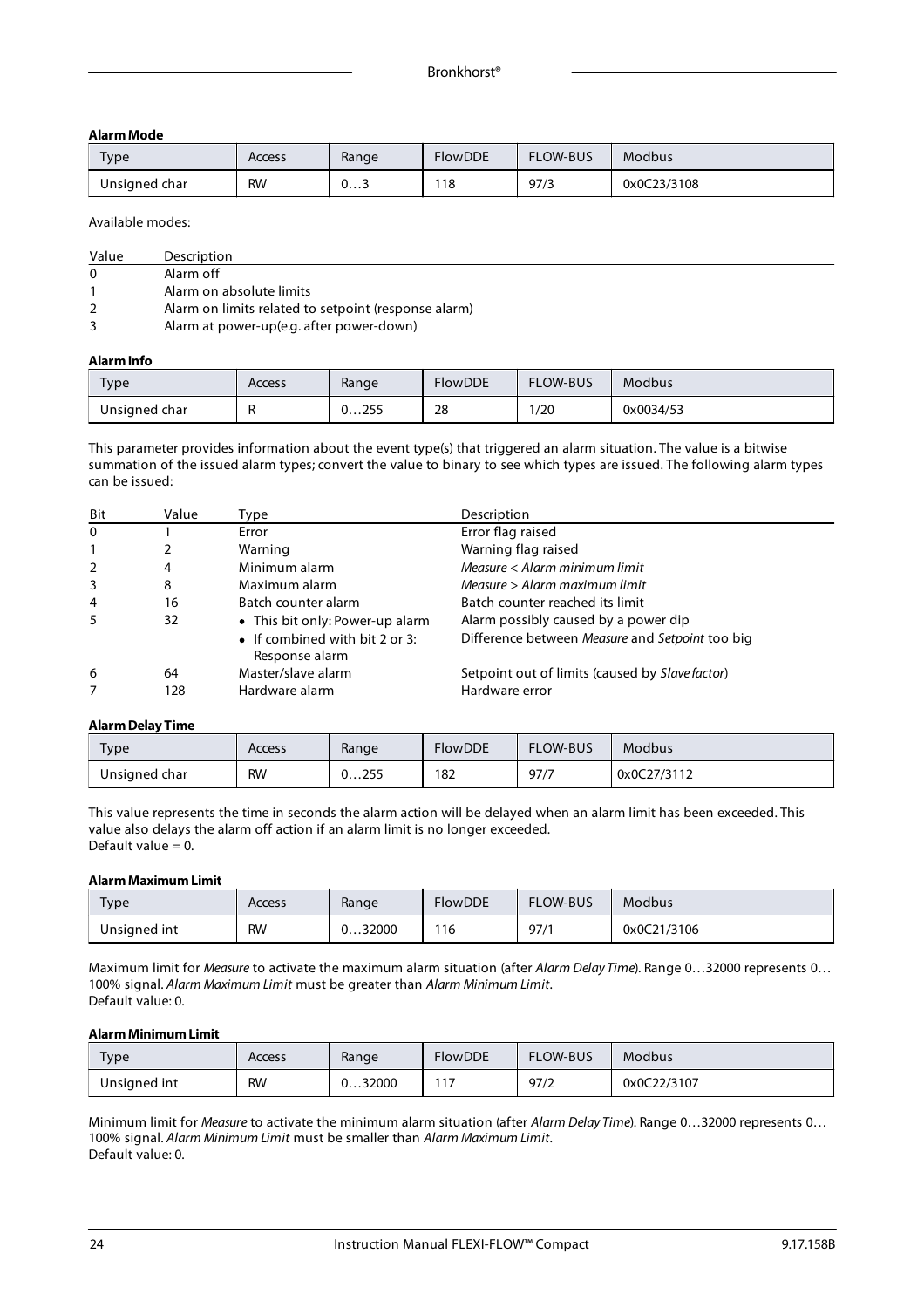#### <span id="page-24-2"></span>**Alarm Setpoint Mode**

| Type          | Access    | Range | <b>FlowDDE</b> | <b>FLOW-BUS</b> | Modbus      |
|---------------|-----------|-------|----------------|-----------------|-------------|
| Unsigned char | <b>RW</b> | ∪ ।   | 120            | 97/5            | 0x0C25/3110 |

Specifies whether or not to change the setpoint after an alarm situation is activated.

| Value    | Description                  |
|----------|------------------------------|
| $\Omega$ | No setpoint change (default) |
|          |                              |

1 Change setpoint to Alarm new setpoint

#### <span id="page-24-1"></span>**Alarm New Setpoint**

| Type         | Access    | Range  | <b>FlowDDE</b> | <b>FLOW-BUS</b> | Modbus      |
|--------------|-----------|--------|----------------|-----------------|-------------|
| Unsigned int | <b>RW</b> | 032000 | 121            | 97/6            | 0x0C26/3111 |

New (safe) setpoint during an alarm until reset. Range 0…32000 represents 0…100% setpoint. Default value: 0

#### <span id="page-24-3"></span>**Reset Alarm Enable**

| Type          | Access | Range          | <b>FlowDDE</b> | <b>FLOW-BUS</b> | Modbus      |
|---------------|--------|----------------|----------------|-----------------|-------------|
| Unsigned char | RW     | 1 F<br><u></u> | 156            | 97/9            | 0x0C29/3114 |

Available reset methods. The value is a bitwise summation of the enabled methods; convert the value to binary to see which methods are enabled.

Default value: 15 (all bits/methods enabled)

The following methods are supported:

| Bit | Value | Description                                           |
|-----|-------|-------------------------------------------------------|
|     |       | By hardware switch (if present)                       |
|     |       | Externally (obsolete)                                 |
|     |       | By parameter Reset                                    |
|     |       | Automatically (when alarm conditions no longer apply) |

# <span id="page-24-0"></span>**4.2.3 Counter**

- · Counter settings are most easily accessible using FlowSuite, FlowPlot or FlowView or a Bronkhorst® readout and control unit.
- · When the instrument is powered down, it remembers the state of the counter. If the counter is active when the instrument is powered down, it is activated when powered up and then continues to count from the value at the time of power down.

#### <span id="page-24-4"></span>**Counter Mode**

| Type          | Access    | Range | <b>FlowDDE</b> | <b>FLOW-BUS</b> | <b>Modbus</b> |
|---------------|-----------|-------|----------------|-----------------|---------------|
| Unsigned char | <b>RW</b> | ◡∠    | 30             | 104/8           | 0x0D08/3337   |

Available modes:

| Value    | Description           |
|----------|-----------------------|
| $\Omega$ | Counter off (default) |

1 Counting up continuously

2 Counting up until limit reached (set by Counter Limit)

#### <span id="page-24-5"></span>**Counter Unit**

| Type                         | Access    | Range              | <b>FlowDDE</b> | <b>FLOW-BUS</b> | Modbus                  |
|------------------------------|-----------|--------------------|----------------|-----------------|-------------------------|
| Unsigned char <sup>[4]</sup> | <b>RW</b> | see table<br>below | 128            | 104/7           | 0xE8380xE839/5944959450 |

This parameter contains the name of the counter readout unit.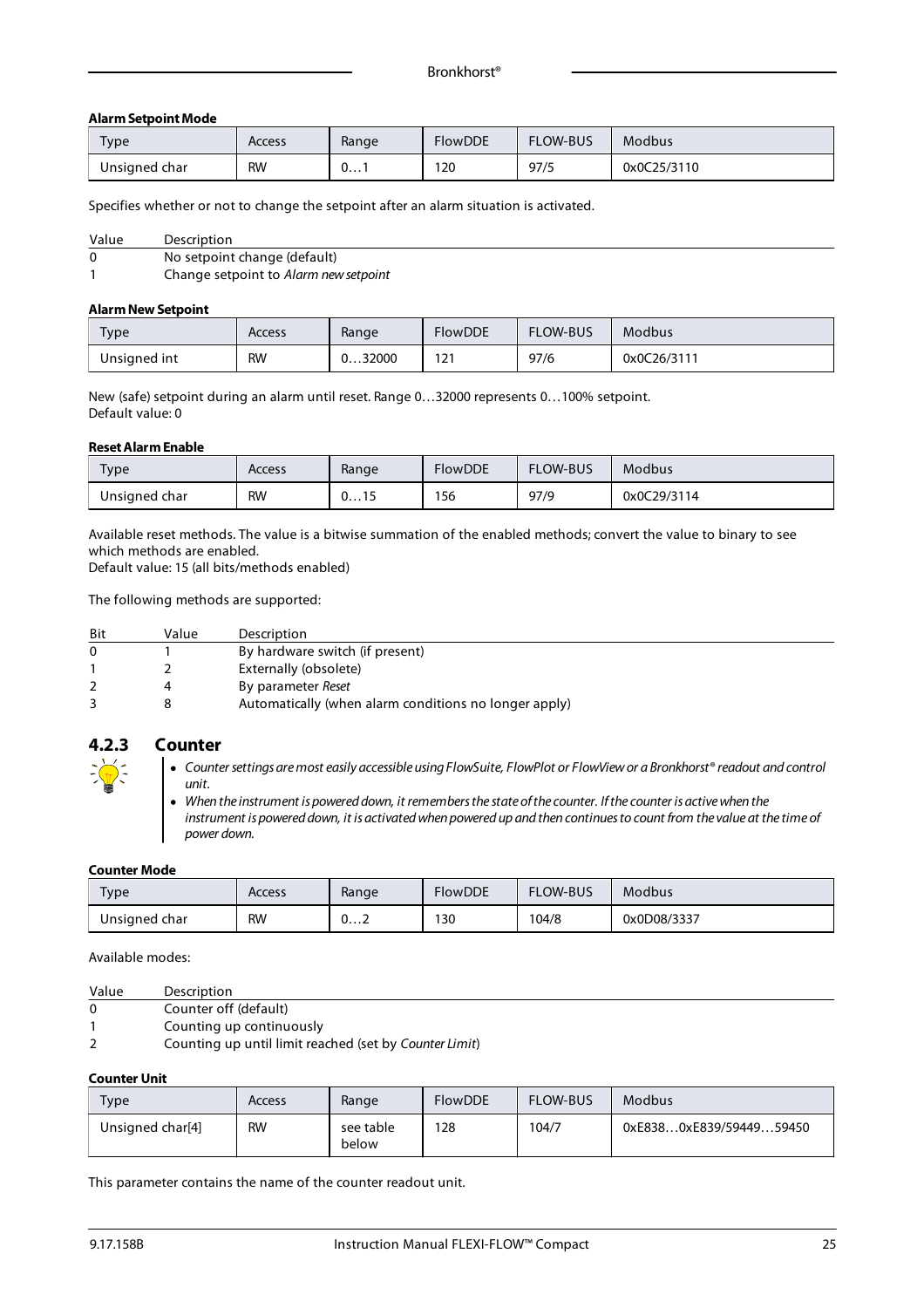Counter Unit supports the following values:

| Mass          | Normal volume<br>$(1.01325 \text{ bar(a)}, 0 \degree C)$ | Standard volume<br>$(1.01325 \text{ bar(a)}, 20 \text{ }^{\circ}\text{C})$ | Custom volume<br>(Capacity Unit Pressure,<br>Capacity Unit Type<br>Temperature) |
|---------------|----------------------------------------------------------|----------------------------------------------------------------------------|---------------------------------------------------------------------------------|
| ug, mg, g, kg | uln, mln, ln,                                            | uls, mls, ls,                                                              | ul, ml, l,                                                                      |
|               | mm3n, cm3n, dm3n, m3n                                    | mm3s, cm3s, dm3s, m3s                                                      | mm3, cm3, dm3, m3                                                               |

#### <span id="page-25-3"></span>**Counter Value**

| Type  | Access    | Range         | <b>FlowDDE</b> | <b>FLOW-BUS</b> | Modbus                  |
|-------|-----------|---------------|----------------|-----------------|-------------------------|
| Float | <b>RW</b> | ∪<br>10000000 | 122            | 104/1           | 0xE8080xE809/5940159402 |

Current counter value in units selected with parameter Counter Unit.

#### <span id="page-25-0"></span>**Counter Limit**

| Type  | Access    | Range    | <b>FlowDDE</b> | <b>FLOW-BUS</b> | Modbus                  |
|-------|-----------|----------|----------------|-----------------|-------------------------|
| Float | <b>RW</b> | 09999999 | 124            | 104/3           | 0xE8180xE819/5941759418 |

Counter limit/batch size in units selected with parameter Counter Unit. Default value: 0.

#### <span id="page-25-2"></span>**Counter Setpoint Mode**

| Type          | Access    | Range      | <b>FlowDDE</b> | <b>FLOW-BUS</b> | Modbus      |
|---------------|-----------|------------|----------------|-----------------|-------------|
| Unsianed char | <b>RW</b> | <b>U</b> I | 126            | 104/5           | 0x0D05/3334 |

Specifies whether or not to change the setpoint after reaching the counter limit.

| Value | Description |
|-------|-------------|
|       |             |

0 No setpoint change (default)

1 Change setpoint to Counter new setpoint

#### <span id="page-25-1"></span>**Counter New Setpoint**

| Type <sub>1</sub> | Access    | Range  | <b>FlowDDE</b> | <b>FLOW-BUS</b> | Modbus      |
|-------------------|-----------|--------|----------------|-----------------|-------------|
| Unsianed int      | <b>RW</b> | 032000 | 127            | 104/6           | 0x0D06/3335 |

New (safe) setpoint when a counter limit is reached until reset. Range 0…32000 represents 0…100% setpoint. Default value: 0

#### <span id="page-25-4"></span>**Reset Counter Enable**

| Type          | Access    | Range | <b>FlowDDE</b> | <b>FLOW-BUS</b> | Modbus      |
|---------------|-----------|-------|----------------|-----------------|-------------|
| Unsigned char | <b>RW</b> | 015   | 57ء            | 104/9           | 0x0D09/3338 |

Available reset methods. The value is a bitwise summation of the enabled reset methods; convert the value to binary to see which methods are enabled.

Default value: 7 (bits/methods 0, 1 and 2 enabled)

The following methods are supported:

| Bit | Value | Description                                      |
|-----|-------|--------------------------------------------------|
|     |       | By hardware switch (if present)                  |
|     |       | Externally (obsolete)                            |
|     |       | By parameter Reset                               |
|     |       | Automatically (e.g. when counter value is reset) |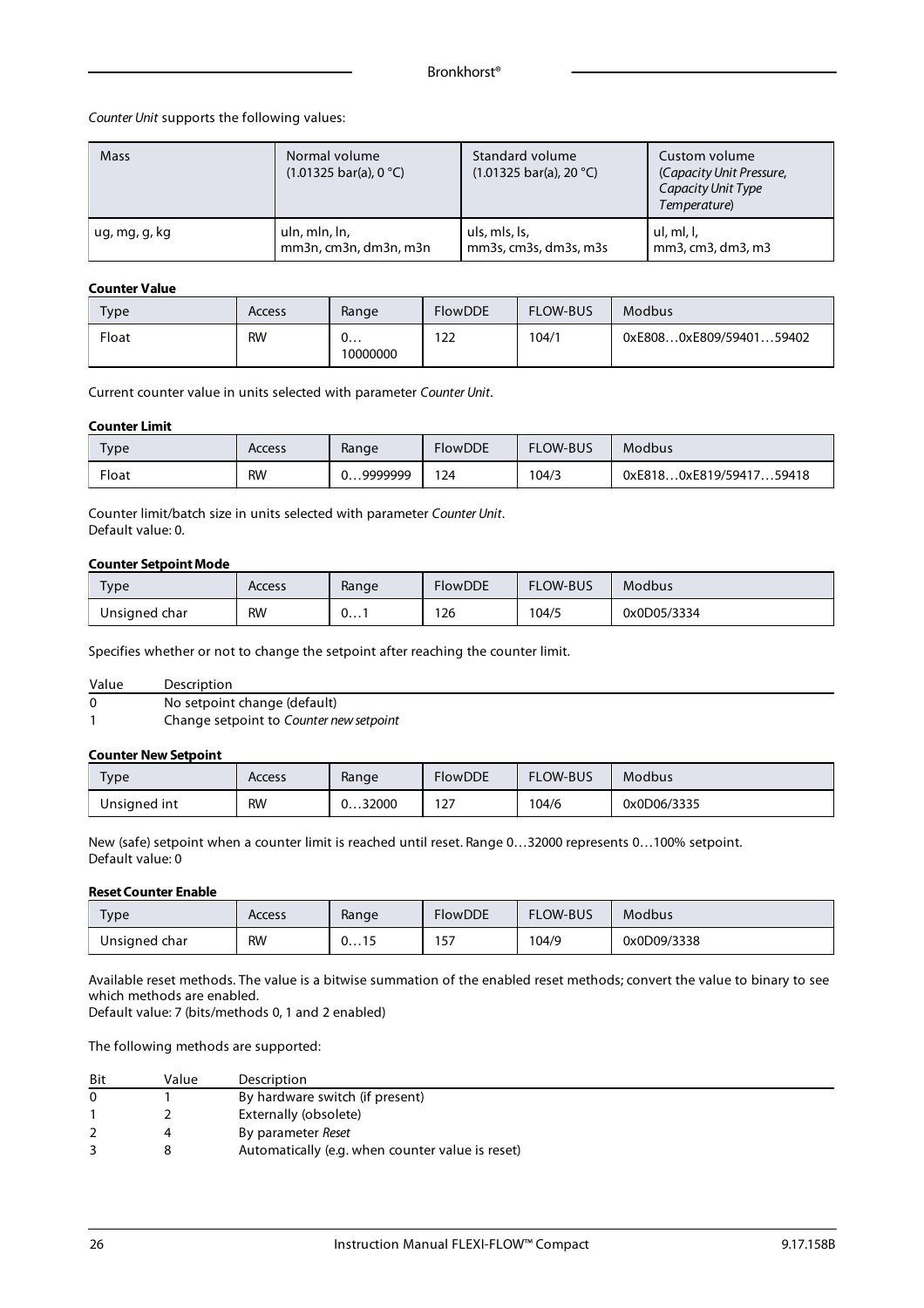#### <span id="page-26-1"></span>**Totalizer Unit**

| Type             | <b>Access</b> | Range                            | <b>FlowDDE</b> | <b>FLOW-BUS</b> | Modbus                  |
|------------------|---------------|----------------------------------|----------------|-----------------|-------------------------|
| Unsigned char[4] | <b>RW</b>     | See<br>parameter<br>Counter Unit | 394            | 104/18          | 0xE8900xE891/5953759538 |

This parameter contains the name of the totalizer readout unit.

#### <span id="page-26-2"></span>**Totalizer Value**

| Type  | Access    | Range         | FlowDDE | <b>FLOW-BUS</b> | Modbus                  |
|-------|-----------|---------------|---------|-----------------|-------------------------|
| Float | <b>RW</b> | ∪<br>10000000 | 393     | 104/17          | 0xE8880xE889/5952959530 |

Current totalizer value in units as selected with parameter Totalizer Unit.

# <span id="page-26-0"></span>**4.2.4 Network configuration**



Changes made to the network settings will **not** be restored by a factory reset.

If the <u>manual address selector</u> $\Box^7$  is set to a value other than 0, it overrides the digital address setting.

#### <span id="page-26-3"></span>**Fieldbus 1 Address**

| Type          | Access  | Range       | FlowDDE | <b>FLOW-BUS</b> | Modbus      |
|---------------|---------|-------------|---------|-----------------|-------------|
| Unsigned char | ₽<br>RW | つにに<br>u∠JJ | 199     | 125/10          | 0x0FAA/4011 |

#### <span id="page-26-4"></span>**Fieldbus 1 Baud Rate**

| Type          | Access  | Range   | <b>FlowDDE</b> | <b>FLOW-BUS</b> | Modbus                  |
|---------------|---------|---------|----------------|-----------------|-------------------------|
| Unsigned long | ₽<br>RW | 01.0E10 | 201            | 125/9           | 0xFD480xFD49/6484164842 |

#### <span id="page-26-5"></span>**Fieldbus 1 Parity**

| Type          | Access         | Range | FlowDDE | <b>FLOW-BUS</b> | Modbus      |
|---------------|----------------|-------|---------|-----------------|-------------|
| Unsigned char | $RW$ $\oslash$ | ∪∠    | 335     | 125/12          | 0x0FAC/4013 |

The following values are supported:

| Value         | Description |
|---------------|-------------|
| 0             | No parity   |
| 1             | Odd parity  |
| $\mathcal{P}$ | Even parity |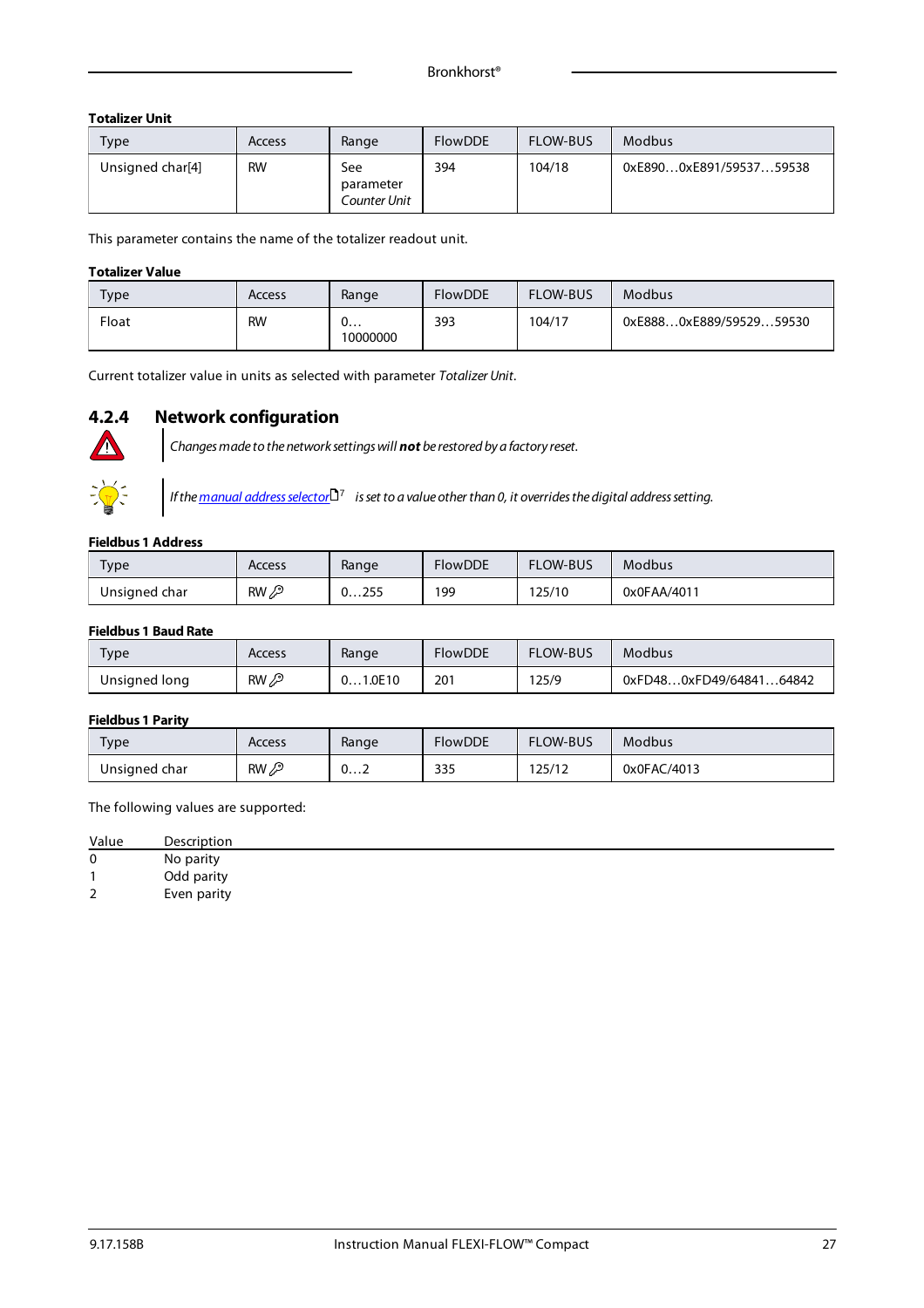#### **Default settings**

Network configuration is done ex factory as ordered. The table below shows the supported configurations for the available interface protocols (default settings are printed in bold):

| Protocol         | FLOW-BUS    | Modbus RTU                                                             |
|------------------|-------------|------------------------------------------------------------------------|
| Address          | 3125        | 1247                                                                   |
| <b>Baud Rate</b> | 187500      | 9600<br>19200<br>38400<br>56000<br>57600<br>115200<br>128000<br>256000 |
| Parity           | $\mathbf 0$ | 0, 1, 2                                                                |



Although each <u>communication channel<sup>[115</sup></u> acts as an individual instrument, all three [communication channel](#page-14-1)s of the FLEXI-FLOW™ are accessible on the same node address.

# <span id="page-27-4"></span><span id="page-27-0"></span>**4.2.5 Fluid set**

| <b>Fluid Set Index</b> |
|------------------------|
|------------------------|

| Type          | Access    | Range | <b>FlowDDE</b> | <b>FLOW-BUS</b> | Modbus    |
|---------------|-----------|-------|----------------|-----------------|-----------|
| Unsigned char | <b>RW</b> | ◡     | 24             | l/16            | 0x0030/49 |

With this parameter, any of the pre-configured fluids (up to 8) can be selected. Each fluid has its specific (configurable) properties, such as Fluid Name, Capacity, etc. Default value: 0 (fluid 1).

Note that the selected value is equal to the fluid number minus 1 (value 0 corresponds to fluid 1, value 1 to fluid 2, etc.)

#### <span id="page-27-3"></span>**Fluid Name**

| Type                          | Access         | Range | FlowDDE | <b>FLOW-BUS</b> | Modbus                  |
|-------------------------------|----------------|-------|---------|-----------------|-------------------------|
| Unsigned char <sup>[10]</sup> | $RW$ $\oslash$ |       | 25      | 1/17            | 0x81880x818C/3316133165 |

This parameter contains the name of the selected fluid.

#### <span id="page-27-1"></span>**Capacity 100%**

| Type  | Access         | Range              | <b>FlowDDE</b> | <b>FLOW-BUS</b> | Modbus                  |
|-------|----------------|--------------------|----------------|-----------------|-------------------------|
| Float | $RW$ $\oslash$ | $1E-10$<br>$1E+10$ | ີ<br>∠∣        | 1/13            | 0x81680x8169/3312933130 |

• This parameter represents the 100 % readout/control value (span) for the selected fluid, expressed in the selected Capacity Unit.

· Capacity 100% is scaled when Inlet Pressure, Fluid Temperature or Fluid Name is changed for the selected fluid.

#### <span id="page-27-2"></span>**Capacity Unit**

| Type <sub>1</sub>            | Access         | Range     | FlowDDE | <b>FLOW-BUS</b> | Modbus                  |
|------------------------------|----------------|-----------|---------|-----------------|-------------------------|
| Unsigned char <sup>[7]</sup> | $RW$ $\oslash$ | see below | 129     | l/31            | 0x81F80x81FB/3327333276 |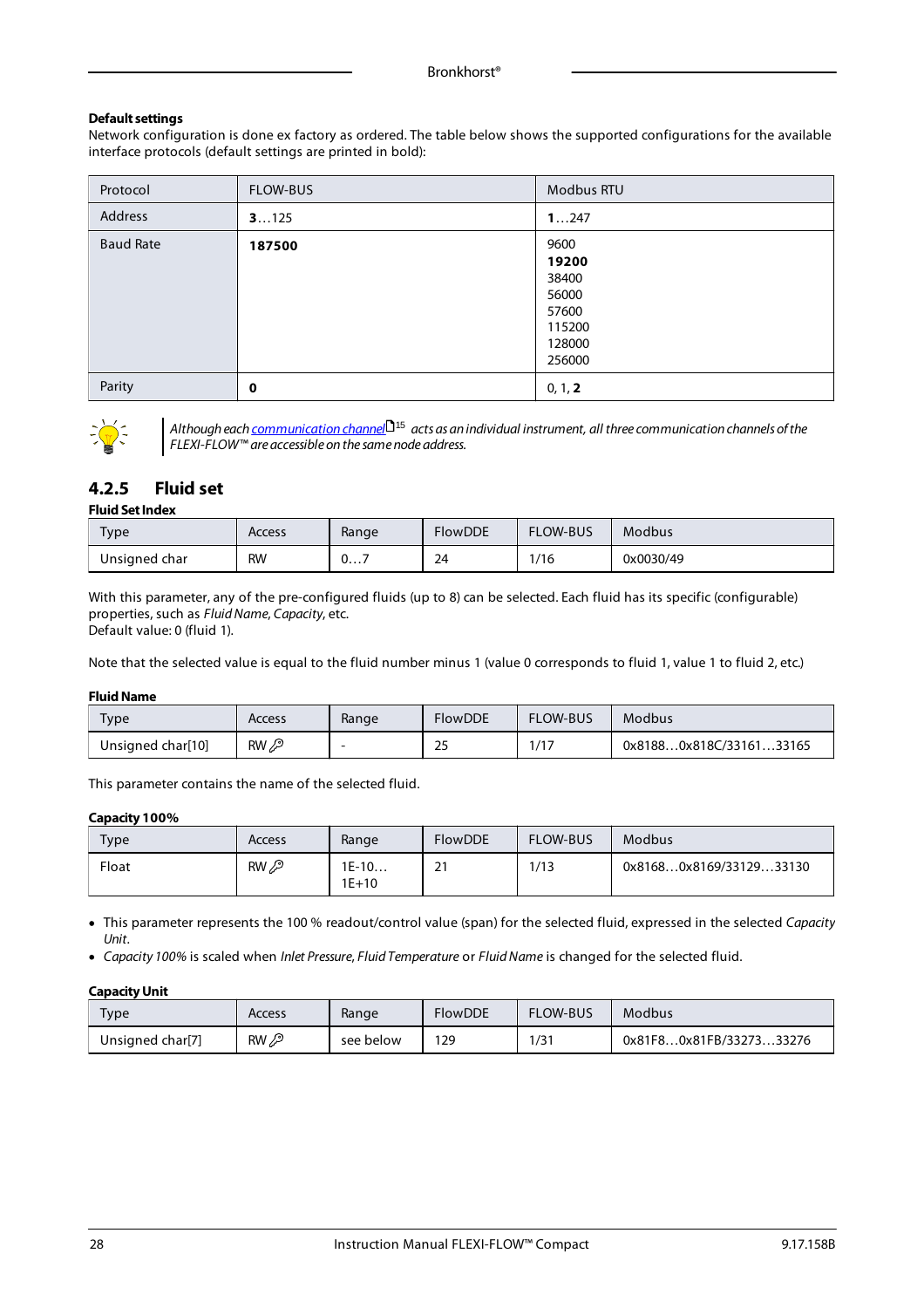This parameter represents the unit in which the Capacity 0%/100% parameters are expressed. Available units:

| Mass flow                                                                                              | Normal volume flow<br>$(1.01325 \text{ bar(a)}, 0 \degree C)$                                                                                                                                                                                           | Standard volume flow<br>$(1.01325 \text{ bar(a)}, 20 \text{ }^{\circ}\text{C})$                                                                                                           | Custom volume flow<br>(Capacity Unit Type Pressure,<br>Capacity Unit Type<br>Temperature)                                                                                                       |
|--------------------------------------------------------------------------------------------------------|---------------------------------------------------------------------------------------------------------------------------------------------------------------------------------------------------------------------------------------------------------|-------------------------------------------------------------------------------------------------------------------------------------------------------------------------------------------|-------------------------------------------------------------------------------------------------------------------------------------------------------------------------------------------------|
| $uq/h$ , $uq/min$ , $uq/s$ ,<br>mg/h, mg/min, mg/s,<br>$q/h$ , $q/min$ , $q/s$ ,<br>kg/h, kg/min, kg/s | uln/h, uln/min, uln/s,<br>$mln/h$ , $mln/min$ , $mln/s$ ,<br>$ln/h$ , $ln/min$ , $ln/s$ ,<br>ccn/h, ccn/min, ccn/s,<br>$mm3n/h$ , $mm3n/m$ .<br>mm3n/s.<br>cm3n/h, cm3n/m, cm3n/s,<br>$m3n/h$ , $m3n/min$ , $m3n/s$ ,<br>scfh, scfm, scfs,<br>sccm, slm | uls/h, uls/min, uls/s,<br>mls/h, mls/min, mls/s,<br>$ls/h$ , $ls/min$ , $ls/s$ .<br>ccs/h, ccs/min, ccs/s,<br>mm3s/h, mm3s/m, mm3s/s,<br>cm3s/h, cm3s/m, cm3s/s,<br>m3s/h, m3s/min, m3s/s | ul/h, ul/min, ul/s,<br>ml/h, ml/min, ml/s,<br>$1/h$ , $1/m$ in, $1/s$ ,<br>cc/h, cc/min, cc/s,<br>mm3/h, mm3/m, mm3/s.<br>cm3/h, cm3/m, cm3/s,<br>$m3/h$ , $m3/min$ , $m3/s$ .<br>cfh, cfm, cfs |



Because of the maximum string length (7 characters), some unit names are abbreviated. For instance mm3n/m means  $mm<sup>3</sup>n/min$ .

#### <span id="page-28-2"></span>**Capacity Unit Type Temperature**

| Type  | Access         | Range                    | FlowDDE | <b>FLOW-BUS</b> | Modbus                  |
|-------|----------------|--------------------------|---------|-----------------|-------------------------|
| Float | $RW$ $\oslash$ | $-273.15$<br>$3.4E + 38$ | 245     | 33/10           | 0xA1500xA151/4129741298 |

This parameter defines a reference temperature for conversion of the measured mass flow to a volume flow. See also parameters Capacity Unit and Counter Unit.

#### <span id="page-28-1"></span>**Capacity Unit Type Pressure**

| Type  | Access         | Range      | <b>FlowDDE</b> | <b>FLOW-BUS</b> | <b>Modbus</b>           |
|-------|----------------|------------|----------------|-----------------|-------------------------|
| Float | ₽<br><b>RW</b> | $03.4E+38$ | 246            | 33/1            | 0xA1580xA159/4130541306 |

This parameter defines a reference pressure for conversion of the measured mass flow to a volume flow. See also parameters Capacity Unit and Counter Unit.

# <span id="page-28-0"></span>**4.2.5.1 Advanced fluid set parameters**



Note that the parameters described in this section do not contain any actual measurement values, but only fixed reference values, which can be used for capacity calculations, etc.

#### <span id="page-28-3"></span>**Inlet Pressure**

| Type  | Access         | Range      | FlowDDE | <b>FLOW-BUS</b> | Modbus                  |
|-------|----------------|------------|---------|-----------------|-------------------------|
| Float | $RW$ $\oslash$ | $03.4E+38$ | 178     | 13/13           | 0xF1680xF169/6180161802 |

Inlet pressure of the selected fluid in bar(a)

#### <span id="page-28-4"></span>**Outlet Pressure**

| Type  | Access         | Range      | <b>FlowDDE</b> | <b>FLOW-BUS</b> | Modbus                  |
|-------|----------------|------------|----------------|-----------------|-------------------------|
| Float | $RW$ $\oslash$ | $03.4E+38$ | 179            | 113/14          | 0xF1700xF171/6180961810 |

Outlet pressure of the selected fluid in bar(a).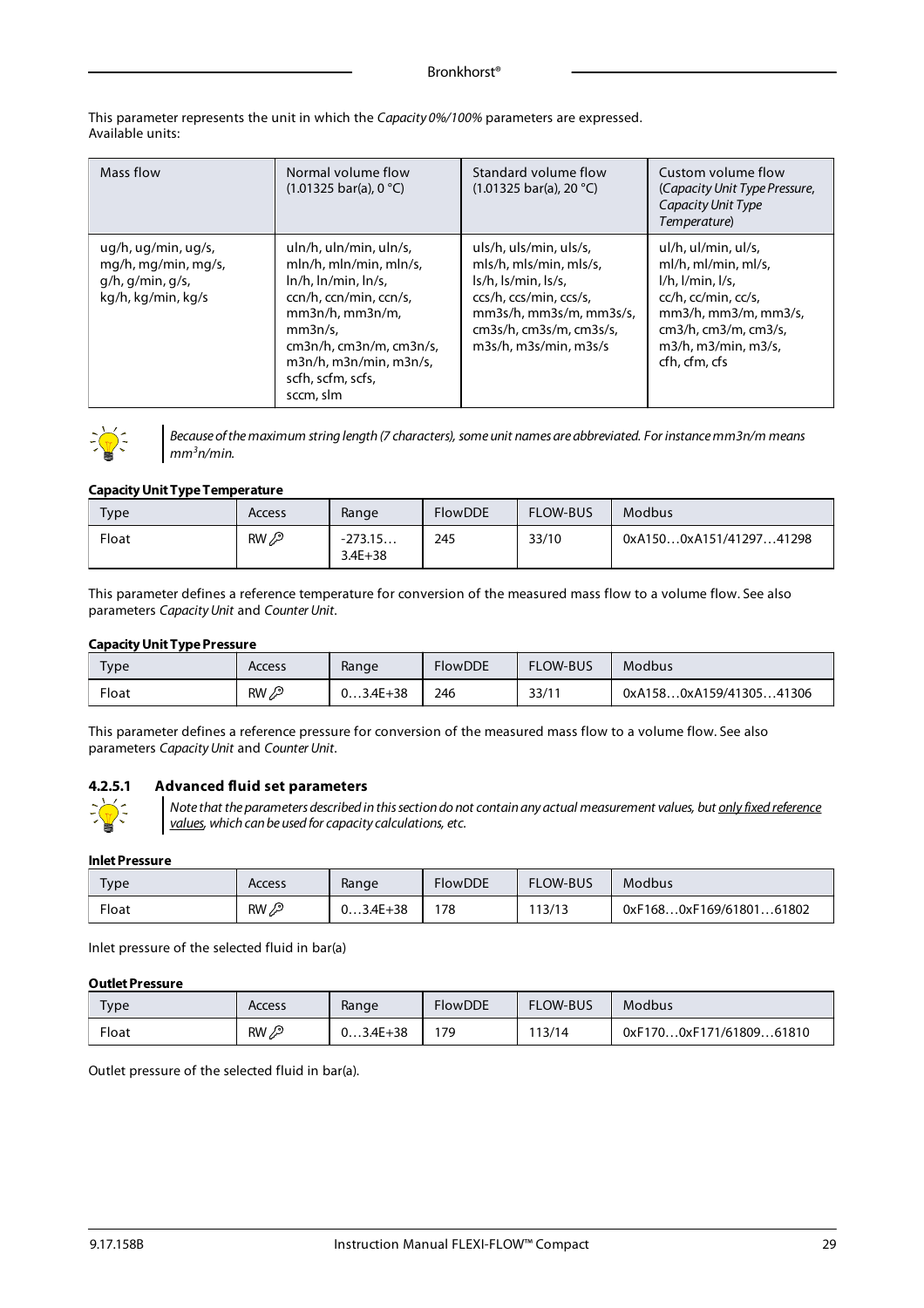#### <span id="page-29-2"></span>**Fluid Temperature**

| Type  | Access         | Range     | <b>FlowDDE</b> | <b>FLOW-BUS</b> | Modbus                  |
|-------|----------------|-----------|----------------|-----------------|-------------------------|
| Float | $RW$ $\oslash$ | $-250500$ | 181            | 113/16          | 0xF1800xF181/6182561826 |

Temperature of the selected fluid in °C.

#### <span id="page-29-1"></span>**Density**

| Type  | Access         | Range      | FlowDDE | <b>FLOW-BUS</b> | <b>Modbus</b>           |
|-------|----------------|------------|---------|-----------------|-------------------------|
| Float | $RW$ $\oslash$ | $03.4E+38$ | 170     | 33/21           | 0xA1A80xA1A9/4138541386 |

Density of the selected fluid in kg/m<sup>3</sup>

#### <span id="page-29-3"></span>**Heat Capacity**

| Type  | Access         | Range      | FlowDDE | <b>FLOW-BUS</b> | Modbus                  |
|-------|----------------|------------|---------|-----------------|-------------------------|
| Float | $RW$ $\oslash$ | $03.4E+38$ | 250     | 113/18          | 0xF1900xF191/6184161842 |

Heat capacity of the current fluid in J/kg·K

#### <span id="page-29-4"></span>**Thermal Conductivity**

| Type  | Access         | Range      | FlowDDE | <b>FLOW-BUS</b> | Modbus                  |
|-------|----------------|------------|---------|-----------------|-------------------------|
| Float | $RW$ $\oslash$ | $03.4E+38$ | 25      | 13/20           | 0xF1A00xF1A1/6185761858 |

Thermal conductivity of the current fluid in W/m·K

### <span id="page-29-5"></span>**Viscosity**

| Type  | Access         | Range      | FlowDDE | <b>FLOW-BUS</b> | Modbus                  |
|-------|----------------|------------|---------|-----------------|-------------------------|
| Float | $RW$ $\oslash$ | $03.4E+38$ | 252     | 13/21           | 0xF1A80xF1A9/6186561866 |

Dynamic viscosity of the current fluid in Pa·s

## <span id="page-29-0"></span>**4.2.5.2 Fluid mixture parameters**

#### <span id="page-29-6"></span>**Mix Fraction Type**

| Type <sub>1</sub> | Access         | Range | FlowDDE | <b>FLOW-BUS</b> | Modbus      |
|-------------------|----------------|-------|---------|-----------------|-------------|
| Unsigned char     | ₽<br><b>RW</b> | ∪∠    | 346     | 126/4           | 0x0FC4/4037 |

Set the fraction type of the mixture:

| Value    | Description     |
|----------|-----------------|
| $\Omega$ | Volume fraction |
|          | Mass fraction   |
| - 2      | Mole fraction   |

#### <span id="page-29-8"></span>**Mix Volume Temperature**

| Type  | Access         | Range     | <b>FlowDDE</b> | <b>FLOW-BUS</b> | Modbus                  |
|-------|----------------|-----------|----------------|-----------------|-------------------------|
| Float | $RW$ $\oslash$ | $-250500$ | 347            | 126/5           | 0xFE280xFE29/6506565066 |

Temperature of the mixture in °C. The value of this parameter is only relevant if Mix Fraction Type = 0.

#### <span id="page-29-7"></span>**Mix Volume Pressure**

| Type  | Access         | Range      | FlowDDE | <b>FLOW-BUS</b> | Modbus                  |
|-------|----------------|------------|---------|-----------------|-------------------------|
| Float | $RW$ $\oslash$ | $03.4E+38$ | 348     | 126/6           | 0xFE300xFE31/6507365074 |

Pressure of the mixture in bar(a). The value of this parameter is only relevant if Mix Fraction Type = 0.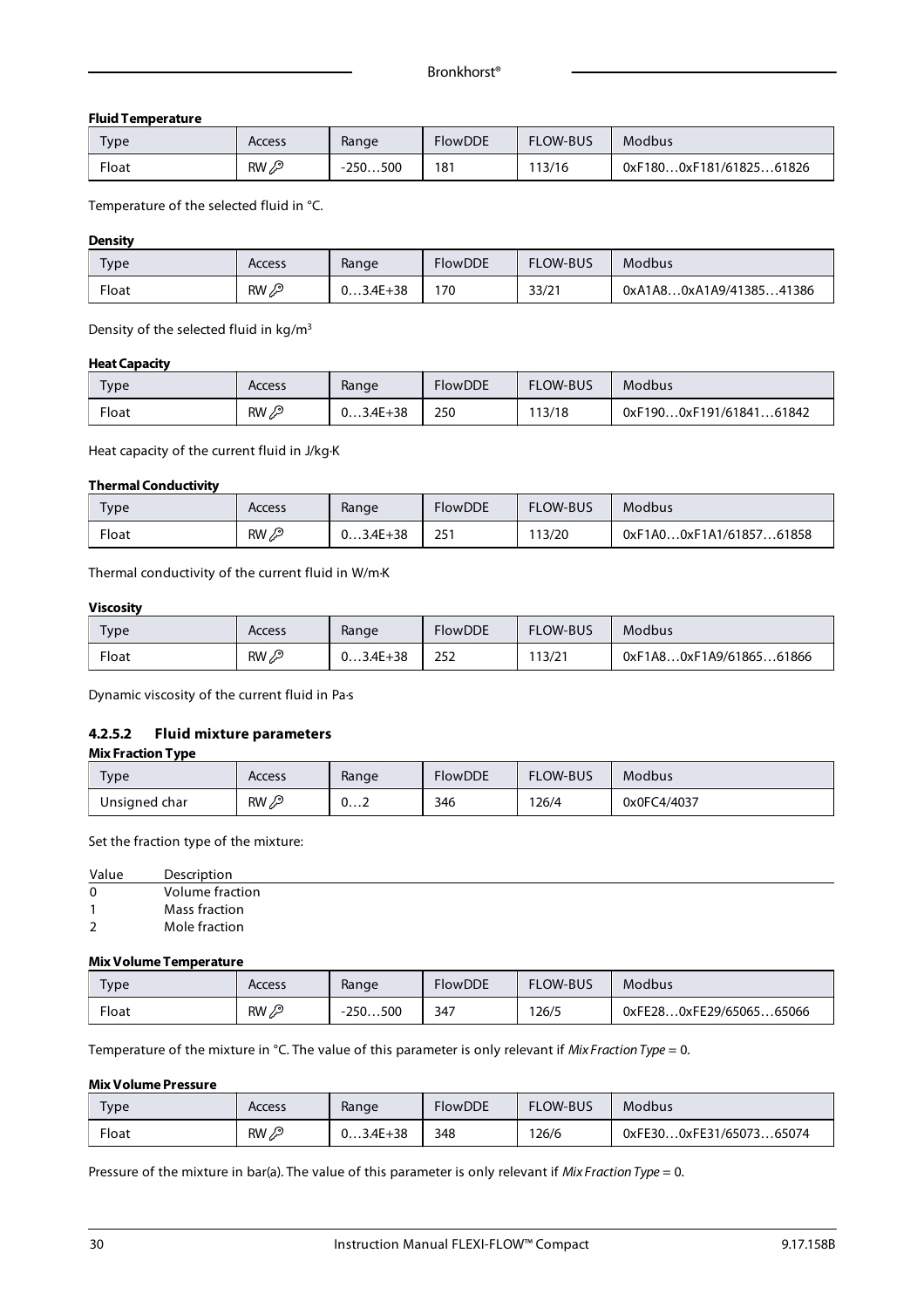#### <span id="page-30-3"></span>**Mix Component Index**

| Type <sub>1</sub> | Access    | Range | <b>FlowDDE</b> | <b>FLOW-BUS</b> | Modbus      |
|-------------------|-----------|-------|----------------|-----------------|-------------|
| Unsianed char     | <b>RW</b> | v4    | 349            | 126/7           | 0x0FC7/4040 |

Index of the current component in the mixture (max. 5 components).

#### <span id="page-30-2"></span>**Mix Component Fraction**

| Type  | Access      | Range | FlowDDE | <b>FLOW-BUS</b> | Modbus                  |
|-------|-------------|-------|---------|-----------------|-------------------------|
| Float | $RW_{\ell}$ | ∪     | 350     | 126/8           | 0xFE400xFE41/6508965090 |

Mix fraction of the current mix component (Mix Component Index). The value range corresponds to 0…100%. The sum of the all mix fractions must be equal to 1.

If the value is 0, the next component slots are ignored.

#### <span id="page-30-1"></span>**Mix Component Fluid Name**

| Type              | Access        | Range | <b>FlowDDE</b> | <b>FLOW-BUS</b> | Modbus                  |
|-------------------|---------------|-------|----------------|-----------------|-------------------------|
| Unsigned char[10] | $RW_{\infty}$ |       | 351            | 126/9           | 0xFE480xFE4C/6509765101 |

This parameter contains the fluid name of the current mix component (Mix Component Index). This parameter may contain one of two value types:

· Gas name, e.g. 'N2', 'He', 'C3H6 #2'.

· CAS Registry Number, e.g. '7727-37-9', '7440-59-7', '115-07-1'

If the parameter contains no name, the next component slots are ignored.

# <span id="page-30-0"></span>**4.2.6 Master/slave configuration (FLOW-BUS)**

Normally, there is no communication between the instruments in a fieldbus system. The FLOW-BUS protocol, however, provides a feature to set up a master/slave relationship between two instruments. The typical behavior of a slave instrument is to automatically set its own setpoint relative to the output (measurement value) of its master.

The output value of any instrument in a FLOW-BUS network is automatically available to all other instruments without extra wiring. A slave instrument can also be a master to other instruments.

To setup a master/slave relationship between instruments, first determine which instrument should be the master and which should be the slave, then set Control Mode of the slave instrument to 'FLOW-BUS Slave' (value 2; also see parameter [Control Mode](#page-33-0) 134).

The slave instrument polls the output value of its master periodically and uses the slave factor to set its own flow relative to the master's.



To prevent damage to the instruments an/or the system(s) they are connected to, be sure to avoid circular references between devices on the same fieldbus. The FLOW-BUS system does not have a protection mechanism.

<span id="page-30-4"></span>**Master Node** 

| Type          | Access    | Range | FlowDDE | <b>FLOW-BUS</b> | Modbus |
|---------------|-----------|-------|---------|-----------------|--------|
| Unsigned char | <b>RW</b> | 1128  | 158     | 33/14           | n/a    |

Sets the master node for the instrument.

Note that this parameter is only effective in a FLOW-BUS network with RS-485 communication.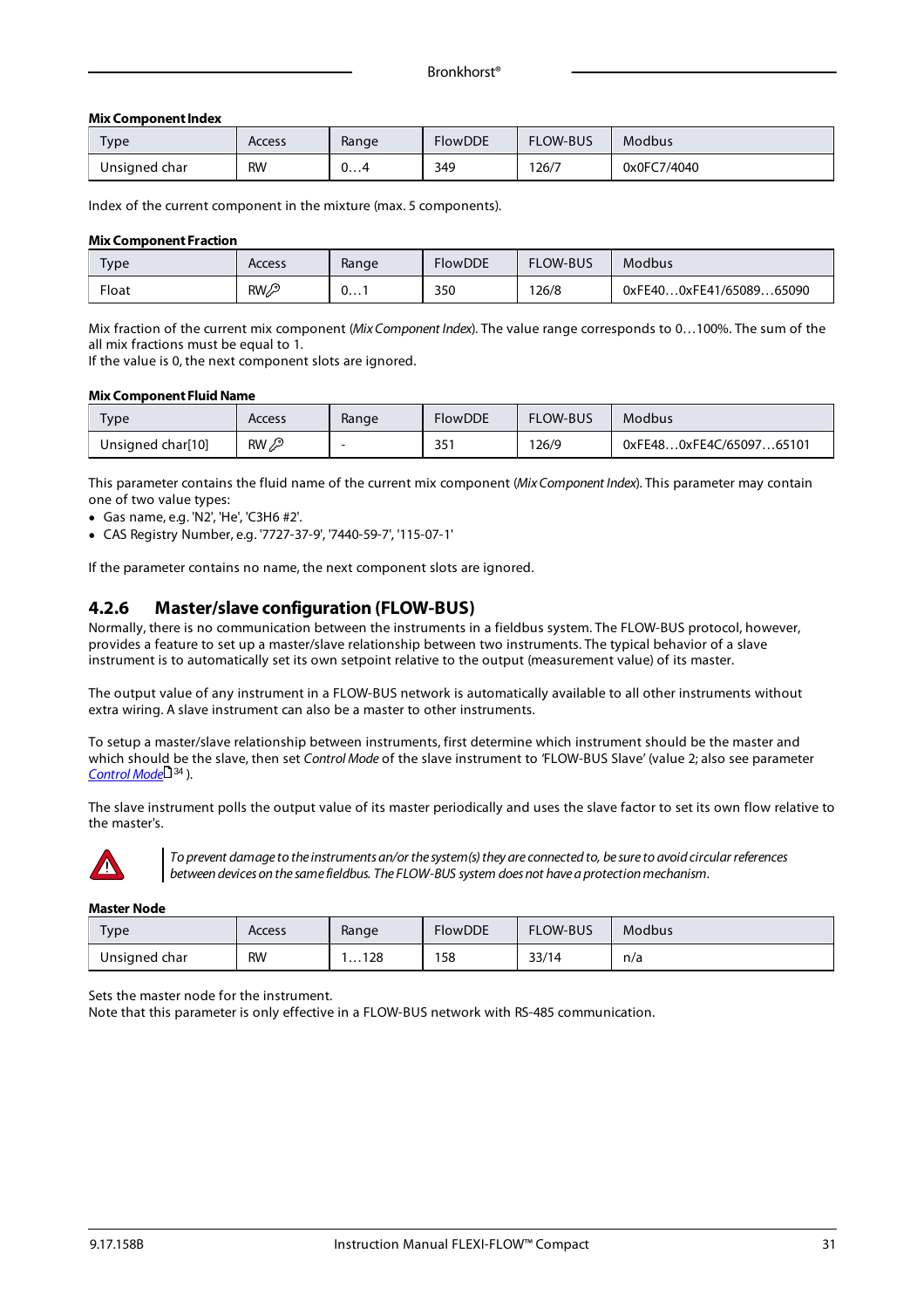<span id="page-31-7"></span>**Slave Factor** 

| Type  | Access    | Range | FlowDDE | <b>FLOW-BUS</b> | Modbus                  |
|-------|-----------|-------|---------|-----------------|-------------------------|
| Float | <b>RW</b> | 0500  | 139     | 33/1            | 0xA1080xA109/4122541226 |

The controller output from the master instrument is multiplied by Slave Factor/100 % to get the slave instrument setpoint. In systems other than FLOW-BUS via RS-485, Slave Factor is effective only if Control Mode is set to 'Analog slave', and the analog output signal of the master instrument is redirected to the input of the slave instrument.

Example:

- master output =  $80\%$
- Slave Factor =  $50$

 $\Rightarrow$  slave instrument setpoint = 80 % x 50 %/100 % = 40 %

# <span id="page-31-0"></span>**4.2.7 Digital input and output**

#### <span id="page-31-6"></span>**IO Switch Status**

| Type          | Access    | Range | FlowDDE | <b>FLOW-BUS</b> | Modbus                  |
|---------------|-----------|-------|---------|-----------------|-------------------------|
| Unsigned long | <b>RW</b> | v,    | 288     | 14/31           | 0xF2F80xF2F9/6220162202 |

This parameter is only functional for FLEXI-FLOW™ models that are equipped with an (internal) shut-off valve. On FLEXI-FLOW™ models that are equipped with an internal shut-off valve, IO Switch Status is used to actuate the valve.

Depending on the valve type, actuation leads to closing or opening the valve:

| Value        | Description | Normally open | Normally closed |
|--------------|-------------|---------------|-----------------|
| $\mathbf{0}$ | Inactive    | open          | closed          |
|              | Active      | closed        | open            |



· Immediately after powering-up, IO Switch Status is inactive.

• In the event of communication faults, the shut-off valve will fall back to its *default state*  $\Box$ <sup>8</sup>.

# <span id="page-31-1"></span>**4.2.8 Device identification**

<span id="page-31-5"></span>**User Tag**

| Type                          | Access    | Range | FlowDDE | <b>FLOW-BUS</b> | Modbus                  |
|-------------------------------|-----------|-------|---------|-----------------|-------------------------|
| Unsigned char <sup>[16]</sup> | <b>RW</b> |       | 115     | 13/6            | 0xF1300xF137/6174561752 |

With this parameter, the instrument can be given a custom tag name, with a maximum of 16 characters.

#### <span id="page-31-3"></span>**Customer Model**

| <b>Type</b>                   | Access      | Range | FlowDDE | <b>FLOW-BUS</b> | Modbus                  |
|-------------------------------|-------------|-------|---------|-----------------|-------------------------|
| Unsigned char <sup>[16]</sup> | $RW\oslash$ |       | 93      | 113/4           | 0xF1200xF127/6172961736 |

This parameter is used to add extra information to the model number information, such as a customer-specific model number.

#### <span id="page-31-4"></span>**Serial Number**

| Type                          | Access | Range | FlowDDE | <b>FLOW-BUS</b> | Modbus                  |
|-------------------------------|--------|-------|---------|-----------------|-------------------------|
| Unsigned char <sup>[20]</sup> |        |       | 92      | 113/3           | 0xF1180xF11F/6172161728 |

Instrument serial number for identification.

#### <span id="page-31-2"></span>**BHT Model Number**

| Type <sub>o</sub> | Access      | Range | FlowDDE    | <b>FLOW-BUS</b> | Modbus                  |
|-------------------|-------------|-------|------------|-----------------|-------------------------|
| Unsigned char[35] | $RW\oslash$ |       | $^{\circ}$ | 13/2            | 0xF1100xF117/6171361720 |

This parameter shows the Bronkhorst® instrument model type information.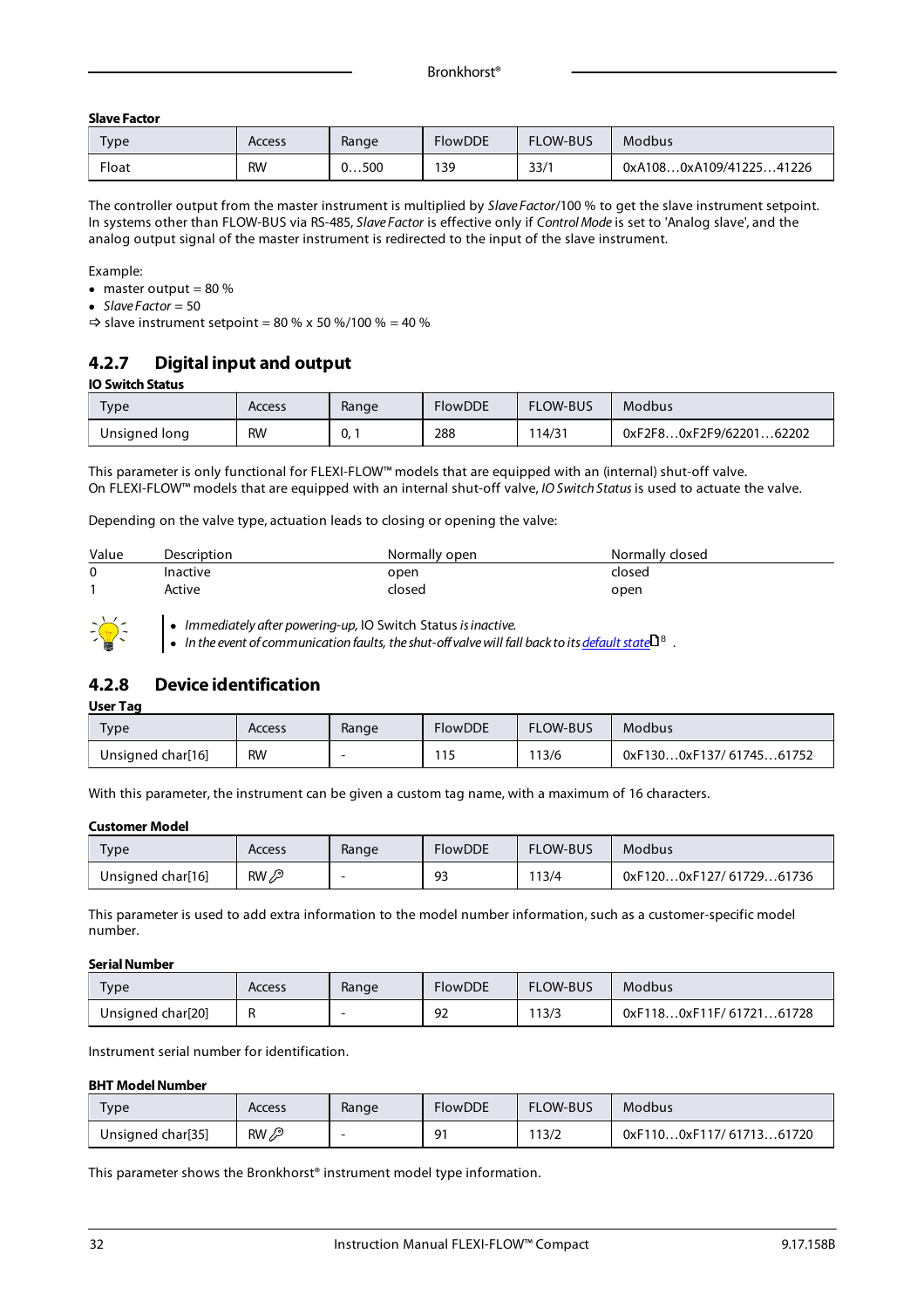#### <span id="page-32-3"></span>**Firmware Version**

| Type              | Access | Range | FlowDDE | <b>FLOW-BUS</b> | Modbus                  |
|-------------------|--------|-------|---------|-----------------|-------------------------|
| Unsigned char[16] |        |       | 105     | 13/5            | 0xF1280xF12A/6173761739 |

Revision number of the firmware

#### <span id="page-32-4"></span>**Identification Number**

| Type          | Access         | Range       | <b>FlowDDE</b> | <b>FLOW-BUS</b> | Modbus      |
|---------------|----------------|-------------|----------------|-----------------|-------------|
| Unsigned char | $RW$ $\oslash$ | つにに<br>uzɔɔ | 175            | '13/12          | 0x0E2C/3629 |

Bronkhorst® (digital) device type identification number.

#### <span id="page-32-2"></span>**Device Type**

| Type                         | Access | Range | <b>FlowDDE</b> | <b>FLOW-BUS</b> | Modbus                  |
|------------------------------|--------|-------|----------------|-----------------|-------------------------|
| Unsigned char <sup>[6]</sup> |        |       | 90             | 113/1           | 0xF1080xF10A/6170561707 |

Device type information string; this parameter contains an abbreviation referring to the identification number.

### <span id="page-32-0"></span>**4.2.9 Operational history**

| Name                            | <b>Type</b>   | Access          | Range | <b>FlowDDE</b> | <b>FLOW-BUS</b> | Modbus*    |
|---------------------------------|---------------|-----------------|-------|----------------|-----------------|------------|
| <b>BHT1: Production Date</b>    | String        | $RW\mathcal{P}$ |       | 94             | 118/1           | 0xF608 [8] |
| BHT2: Operation Time            | Unsigned int  | R               |       | 95             | 118/2           | 0x0EC2 [1] |
| BHT3: Flow Time                 | Unsigned long | R               |       | 96             | 118/3           | 0xF618 [2] |
| <b>BHT4: Actuation Count</b>    | Unsigned int  | R               |       | 97             | 118/4           | 0x0EC4 [1] |
| BHT5: Mode Change Count         | Unsigned char | R               |       | 98             | 118/5           | 0x0EC5 [1] |
| BHT6: Watchdog Reset Count      | Unsigned char | R               |       | 99             | 118/6           | 0x0EC6 [1] |
| <b>BHT7: Power Cycle Count</b>  | Unsigned char | R               |       | 100            | 118/7           | 0x0EC7 [1] |
| <b>BHT8: Normal Reset Count</b> | Unsigned char | R               |       | 101            | 118/8           | 0x0EC8 [1] |
| <b>BHT9: NVRAM Error Count</b>  | Unsigned long | R               |       | 102            | 118/9           | 0xF648 [2] |
| BHT12: NVRAM Write Count        | Unsigned long | R               |       | 330            | 118/12          | 0xF660 [2] |

\*) numbers in square brackets denote the number of blocks/registers a parameter occupies

# <span id="page-32-1"></span>**4.2.10 Special parameters**

#### <span id="page-32-5"></span>**Init Reset**

| Type          | Access    | Range | FlowDDE | <b>FLOW-BUS</b> | Modbus    |
|---------------|-----------|-------|---------|-----------------|-----------|
| Unsigned char | <b>RW</b> | 82/64 |         | 0/10            | 0x000A/11 |

Init Reset is used to unlock secured parameters (marked with a  $\mathcal{P}$  symbol) for writing. It supports the following values:

| Value | Description                                             |
|-------|---------------------------------------------------------|
| 64    | unlocked, secured parameters can be read and written to |
| 82    | locked, secured parameters are read-only                |

At power-up, Init Reset is always set to 'Locked' (value 82).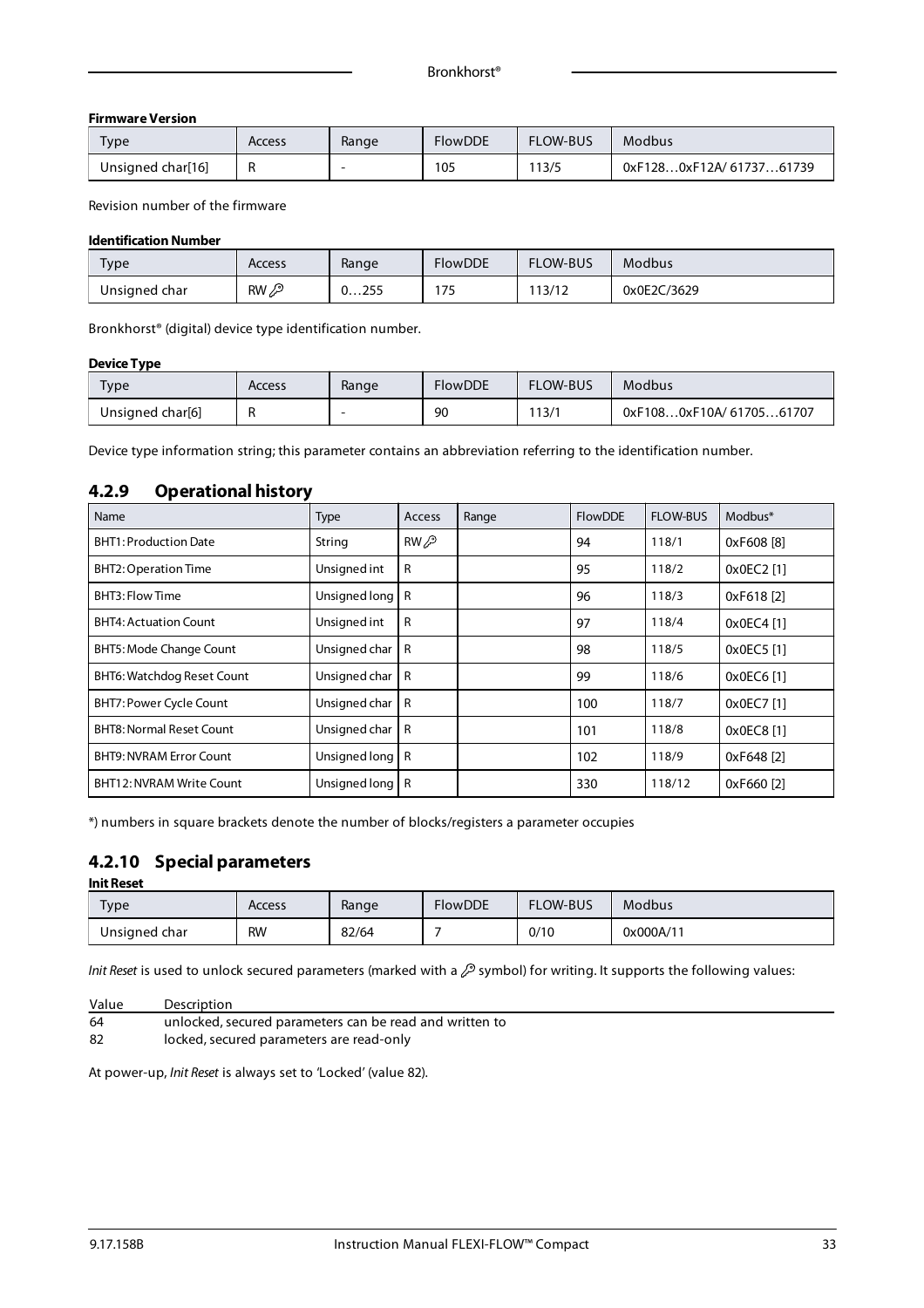<span id="page-33-1"></span>**Reset**

| Type          | Access | Range | FlowDDE | LOW-BUS | Modbus      |
|---------------|--------|-------|---------|---------|-------------|
| Unsigned char | . .    | ◡     | 14`     | 115/8   | 0x0E68/3689 |

This parameter is used to reset the program, counter or alarms (alarms are reset on all channels).

| Value         | Description                         |
|---------------|-------------------------------------|
|               | No reset                            |
|               | Reset counter                       |
| $\mathcal{P}$ | Reset alarm                         |
| 3             | Reset counter                       |
| 4             | Reset and disable counter           |
| 5             | Reset firmware program (soft reset) |
| 6             | Reset Alarm info error bit          |
|               | Reset Alarm info warning bit        |
|               |                                     |

• Resetting alarms or the counter can be disabled by Reset Alarm Enable or Reset Counter Enable respectively.

· Reset value 2 resets alarms on all three communication channels, unless resetting is disabled for 1 or more channels.

<span id="page-33-2"></span>**Wink**

| Type               | Access | Range   | FlowDDE | LOW-BUS | Modbus   |
|--------------------|--------|---------|---------|---------|----------|
| Unsigned char [27] | w      | O*<br>◡ |         | 0/0     | 0x0000/1 |

Sending any text string value between 1 and 9 to this parameter makes the status indication light flash white for that number of seconds. This can be useful in order to identify a specific device in a large fieldbus network.

\*) Modbus requires the following values:

| No. of seconds | Wink value |
|----------------|------------|
| 1              | 12544      |
| $\mathfrak{p}$ | 12800      |
| 3              | 13056      |
| 4              | 13312      |
| 5              | 13568      |
| 6              | 13824      |
| $\overline{7}$ | 14080      |
| 8              | 14336      |
| 9              | 14592      |

#### <span id="page-33-0"></span>**Control Mode**

| Type          | Access    | Range | <b>FlowDDE</b> | <b>FLOW-BUS</b> | Modbus    |
|---------------|-----------|-------|----------------|-----------------|-----------|
| Unsigned char | <b>RW</b> | 0255  | ╺              | 15/1            | 0x0024/37 |

Control Mode is used to select different control modes of the instrument and determines from which source(s) it accepts a setpoint. The following control modes are available:

| Value          | Mode                    | Instrument action                                     | Setpoint source                               |
|----------------|-------------------------|-------------------------------------------------------|-----------------------------------------------|
| 0              | BUS/RS232               | Controlling                                           | Fieldbus/RS-232                               |
| $\overline{2}$ | <b>FLOW-BUS Slave</b>   | Acting as slave instrument on FLOW-BUS                | FLOW-BUS master output x<br>Slave Factor/100% |
|                | <b>Valve Close</b>      | Controller disabled, valve closed                     |                                               |
|                | Controller Idle         | Controller disabled, valve frozen in current position |                                               |
|                | Setpoint 100%           | Controlling, setpoint fixed to 100%                   |                                               |
| 8              | Valve Fully Open        | Controller disabled, valve fully opened               |                                               |
| 9              | <b>Calibration Mode</b> | Calibration mode enabled<br>(factory only)            |                                               |
| 12             | Setpoint 0%             | Controlling, setpoint fixed to 0%                     |                                               |
| 18             | <b>RS232</b>            | Controlling, safe state deactivated                   | Fieldbus/RS-232                               |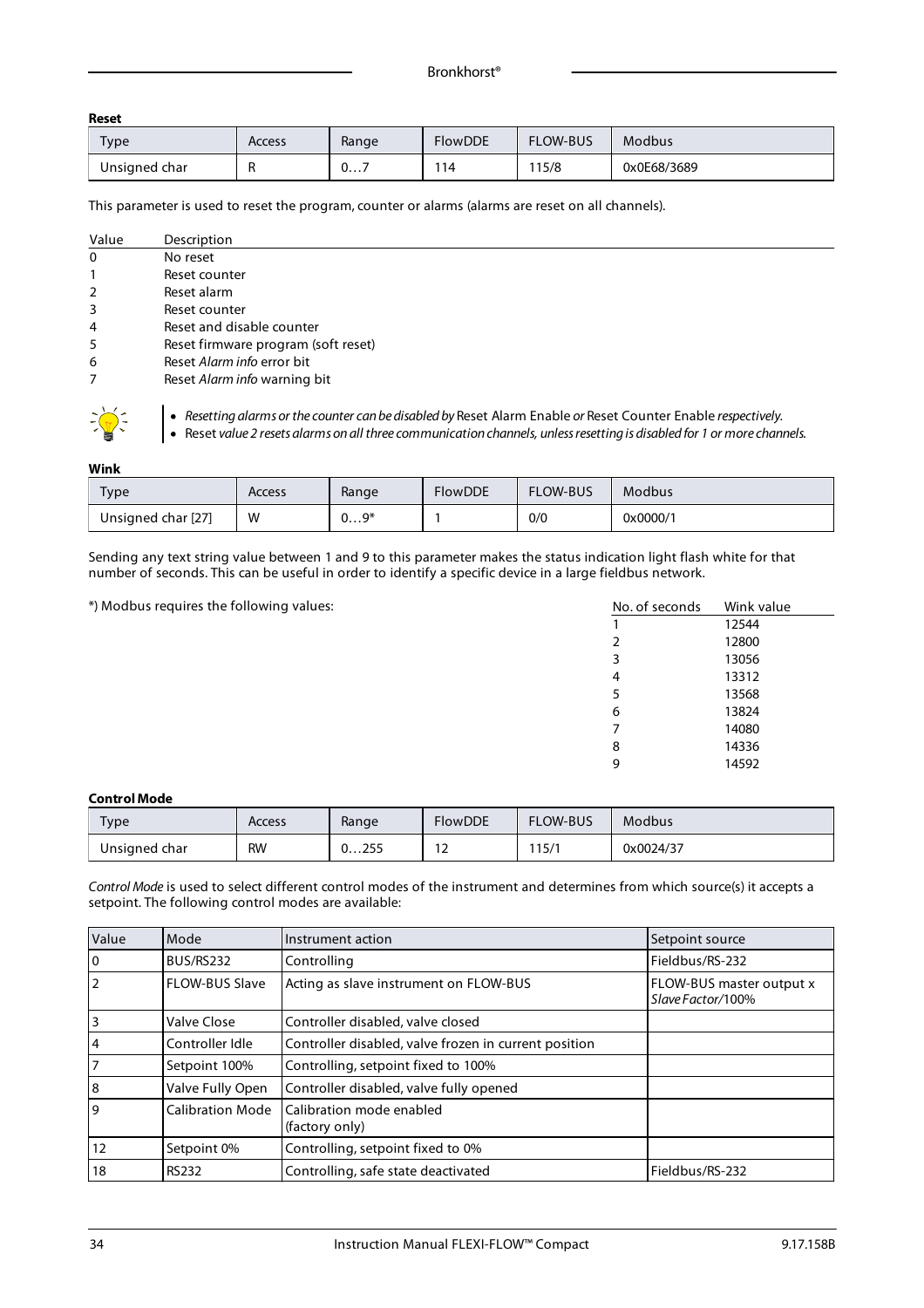| Value | Mode             | <b>Ilnstrument action</b>                                | Setpoint source |
|-------|------------------|----------------------------------------------------------|-----------------|
| 20    | Valve Steering   | Controller disabled, setpoint redirected to Valve output |                 |
| 22    | Valve Safe State | Force instrument in safe state $2^8$                     |                 |

· Default value: 0

· If Control mode is changed to value 9, the instrument returns to the default control mode at the next power-up or restart. All other values are retained.

#### **Calibration Mode**

| Type          | Access         | Range     | FlowDDE | <b>FLOW-BUS</b> | Modbus      |
|---------------|----------------|-----------|---------|-----------------|-------------|
| Unsigned char | $RW$ $\oslash$ | 0, 9, 255 | 58      | 1/4             | 0x0E61/3682 |

After enabling calibration mode by means of parameter Control Mode, this parameter is used to start the autozero function of the flow sensor. The following modes are supported:

| Value    | Description                                 |
|----------|---------------------------------------------|
| $\Omega$ | Idle (no action)                            |
| q        | Start zeroing                               |
| 255      | Error (result of previous calibration mode) |

# <span id="page-34-0"></span>**4.3 Multi-parameter addressing**

This section lists all parameters that are available on all <u>[3 communication channels](#page-14-1)</u> $1^{15}$ , including their FLOW-BUS and Modbus addresses. Classification is consistent with section  $\rm {Parameters} \rm \Omega^{21}$  $\rm {Parameters} \rm \Omega^{21}$  $\rm {Parameters} \rm \Omega^{21}$  . See the according subsections for detailed parameter descriptions.

#### **General address derivation using offset**

In a Modbus system, parameters of communication channels 2 and 3 can be accessed by applying an offset to the Modbus PDU address of the channel 1 parameter:

- · For address range 0x0000…0x0FFF, add 0x20 to the Modbus PDU address for channel 2, or 0x40 for channel 3.
- · For address range 0x8000…0xFFFF, add 0x100 to the Modbus PDU address for channel 2, or 0x200 for channel 3.

On FLOW-BUS, parameters of communication channels 2 and 3 can be accessed by applying an offset to the process number of the channel 1 parameter:

- Add 1 to the process number for channel 2
- Add 2 to the process number for channel 3

#### **Measurement and control**

| Name                | Channel 1       |        | Channel 2       |        | Channel 3       |               |
|---------------------|-----------------|--------|-----------------|--------|-----------------|---------------|
|                     | <b>FLOW-BUS</b> | Modbus | <b>FLOW-BUS</b> | Modbus | <b>FLOW-BUS</b> | <b>Modbus</b> |
| Measure (8)         | 1/0             | 0x0020 | 2/0             | 0x0040 | 3/0             | 0x0060        |
| Setpoint (9)        | 1/1             | 0x0021 | 2/1             | 0x0041 | 3/1             | 0x0061        |
| Setpoint Slope (10) | 1/2             | 0x0022 | 2/2             | 0x0042 | 3/2             | 0x0062        |
| Temperature (142)   | 33/7            | 0xA138 | 34/7            | 0xA238 | 35/7            | 0xA338        |
| Fmeasure (205)      | 33/0            | 0xA100 | 34/0            | 0xA200 | 35/0            | 0xA300        |
| Fsetpoint (206)     | 33/3            | 0xA118 | 34/3            | 0xA218 | 35/3            | 0xA318        |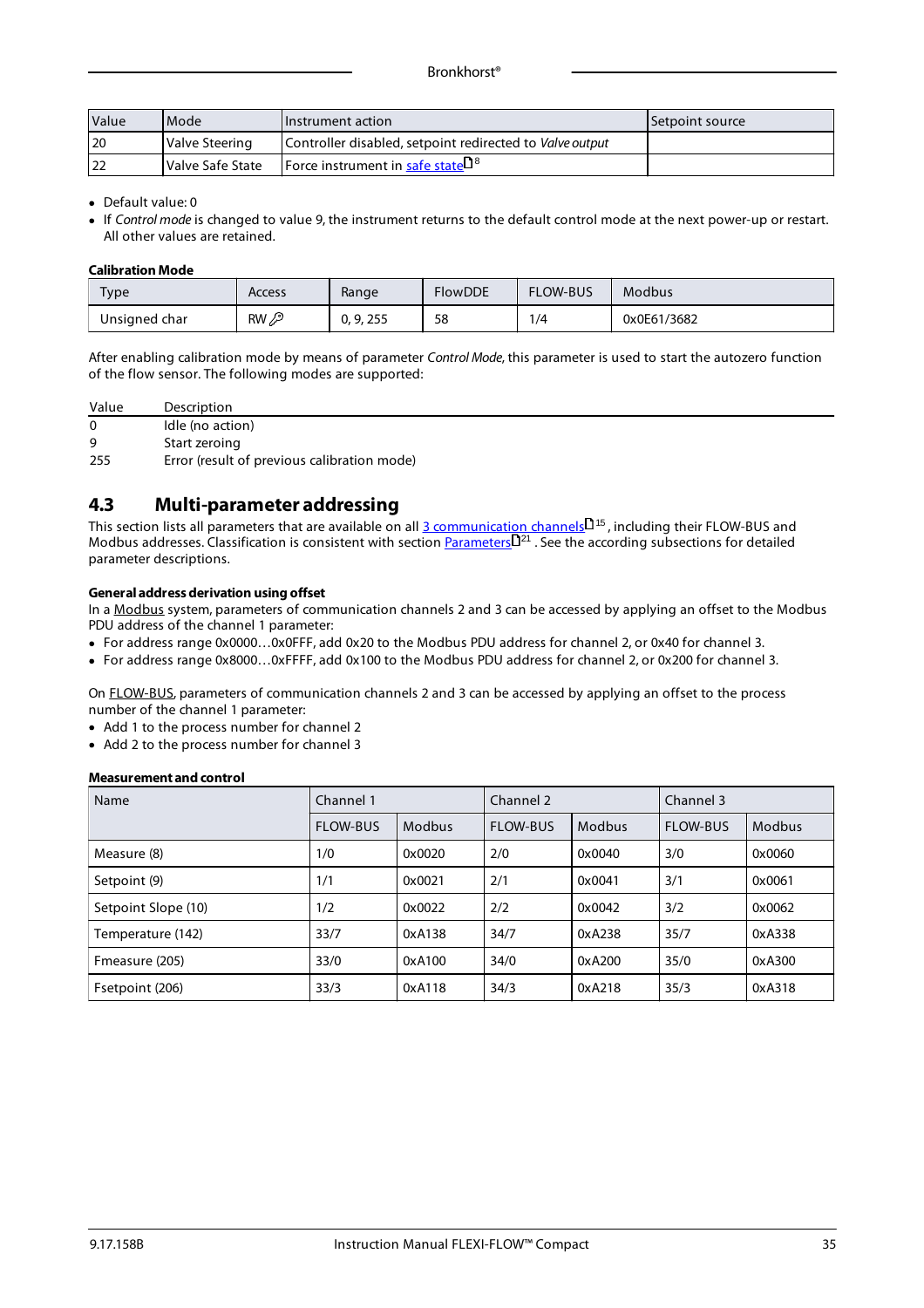

Communication channels 2 and 3 do not support the definition of fluid sets. Instead, the fluid set parameters on channels 2 and 3 are merely used to define capacity parameters for conversion of measurement and control data.

| Name                                    | Channel 1       |               | Channel 2       |        | Channel 3       |               |
|-----------------------------------------|-----------------|---------------|-----------------|--------|-----------------|---------------|
|                                         | <b>FLOW-BUS</b> | <b>Modbus</b> | <b>FLOW-BUS</b> | Modbus | <b>FLOW-BUS</b> | <b>Modbus</b> |
| Capacity (21)                           | 1/13            | 0x8168        | 2/13            | 0x8268 | 3/13            | 0x8368        |
| Capacity Unit (129)                     | 1/31            | 0x81F8        | 2/31            | 0x82F8 | 3/31            | 0x83F8        |
| Capacity Unit Type Temperature<br>(245) | 33/10           | 0xA150        | 34/10           | 0xA250 | 35/10           | 0xA350        |
| Capacity Unit Type Pressure (246)       | 33/11           | 0xA158        | 34/11           | 0xA258 | 35/11           | 0xA358        |
| Density (170)                           | 33/21           | 0xA1A8        | 34/21           | 0xA2A8 | 35/21           | 0xA3A8        |

#### **Alarms**

| Name                      | Channel 1       |        | Channel 2       |               | Channel 3       |        |
|---------------------------|-----------------|--------|-----------------|---------------|-----------------|--------|
|                           | <b>FLOW-BUS</b> | Modbus | <b>FLOW-BUS</b> | <b>Modbus</b> | <b>FLOW-BUS</b> | Modbus |
| Alarm Info (28)           | 1/20            | 0x0034 | 2/20            | 0x0054        | 3/20            | 0x0074 |
| Alarm Maximum Limit (116) | 97/1            | 0x0C21 | 98/1            | 0x0C41        | 99/1            | 0x0C61 |
| Alarm Minimum Limit (117) | 97/2            | 0x0C22 | 98/2            | 0x0C42        | 99/2            | 0x0C62 |
| Alarm Mode (118)          | 97/3            | 0x0C23 | 98/3            | 0x0C43        | 99/3            | 0x0C63 |
| Alarm Setpoint Mode (120) | 97/5            | 0x0C25 | 98/5            | 0x0C45        | 99/5            | 0x0C65 |
| Alarm New Setpoint (121)  | 97/6            | 0x0C26 | 98/6            | 0x0C46        | 99/6            | 0x0C66 |
| Alarm Delay Time (182)    | 97/7            | 0x0C27 | 98/7            | 0x0C47        | 99/7            | 0x0C67 |
| Reset Alarm Enable (156)  | 97/9            | 0x0C29 | 98/9            | 0x0C49        | 99/9            | 0x0C69 |

# <span id="page-35-0"></span>**4.4 Gateway (multi-modular systems)**

On communication platforms other than FLOW-BUS or Modbus, Bronkhorst® instruments can be controlled through a gateway. 1 gateway can accommodate up to 8 Bronkhorst® instruments.



- When communicating through a gateway, parameter addressing might differ from what is described in this document. · For information about parameter addressing when using a Bronkhorst® gateway in a PROFIBUS DP or PROFINET
- system, consult the according <u>[fieldbus manual](#page-8-0)</u> $\mathsf{\Omega}^{\mathsf{g}}$  .
- ·For information about parameter addressing on third party gateways, consult the gateway manual.



Not all parameters described in this document are necessarily available with all digital interface types. For information about parameter access and availability for Bronkhorst® instruments in a specific fieldbus network, consult the according . <sup>9</sup> f<u>ieldbus manual</u>